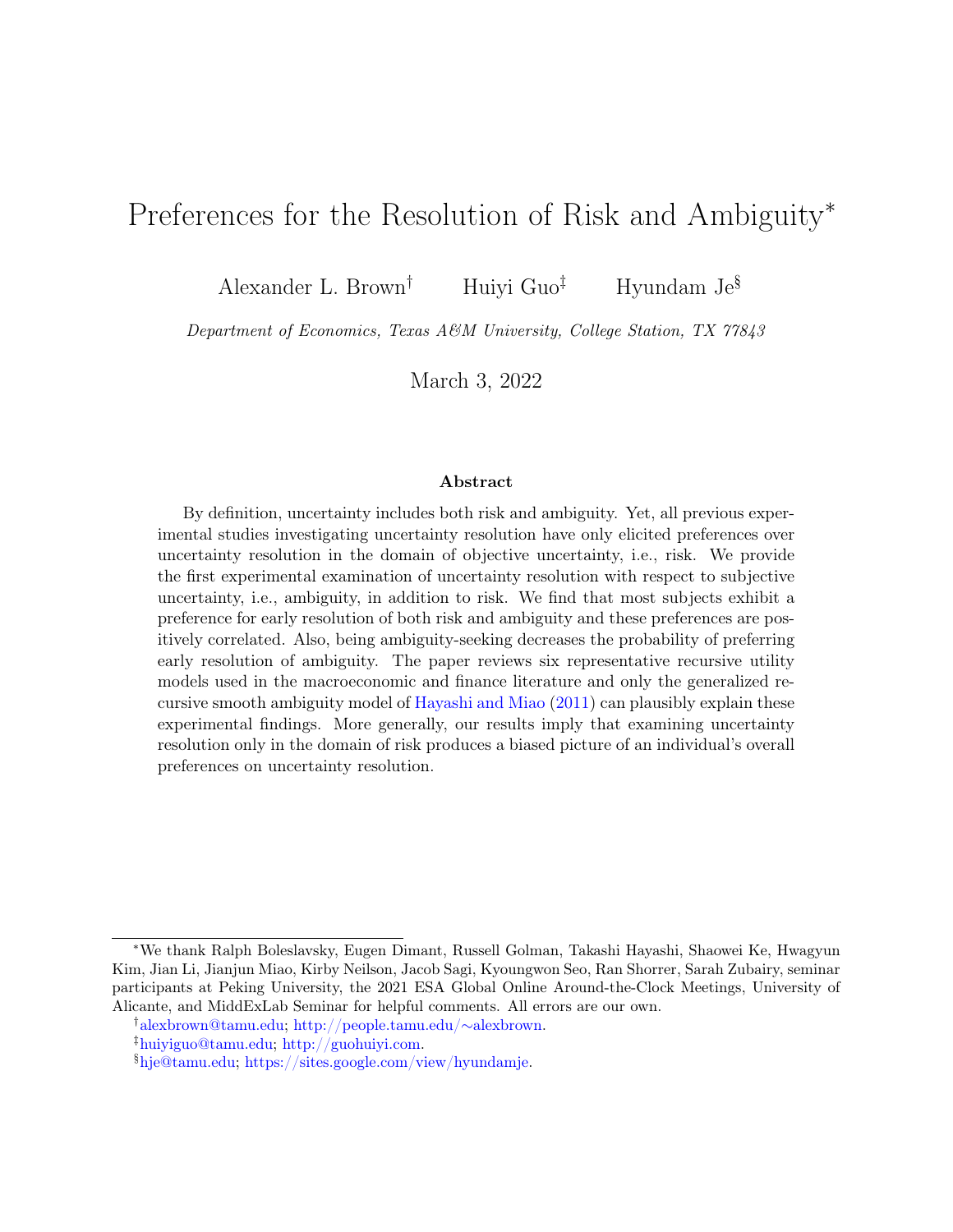# 1 Introduction

Models of generalized recursive utility relax the assumption—often found in discounted expected utility model—of a direct linkage between preferences of uncertainty and intertem-poral substitutability [\(Kreps and Porteus,](#page-36-1) [1978;](#page-36-1) [Epstein and Zin,](#page-35-0) [1989;](#page-35-0) [Weil,](#page-37-0) [1990\)](#page-37-0).<sup>[1](#page-1-0)</sup> These models when applied to the macroeconomy explain a wide variety of anomalies regarding asset prices, trade, and inflation (see Section [1.1](#page-4-0) for a review of related literature). An added implication of these models is that many of them require agents to have a preference over when uncertainty is to be resolved, independent of instrumental concerns. Initial debates concerned whether such preferences were plausible, and, if plausible, whether people prefer early or late resolution of uncertainty (see [Brown and Kim,](#page-34-0) [2013,](#page-34-0) for a discussion). Experimental work is generally divided and elicitation of these preferences may be complicated by other factors (see next section and [Nielsen,](#page-37-1) [2020\)](#page-37-1).

As conventionally defined, "uncertainty" includes both elements of "risk" and "ambiguity" [\(Knight,](#page-36-2) [1921\)](#page-36-2). The objective domain of uncertainty, risk, describes a situation where the result is not known, but the underlying probability could be theoretically, or empirically determined; the subjective domain of uncertainty, ambiguity, describes a situation where people do not know any basis for objective probability. Interestingly, all aforementioned experimental studies that elicit preferences for uncertainty resolution have focused entirely on the domain of risk. That is, a determination of preferences for early resolution of uncertainty is only finding preferences for early resolution of risk, without establishing individuals' preferences over the removal of ambiguity. This paper provides the first experimental elicitation of preferences of uncertainty resolution in the subjective domain as well as in the objective domain. We elicit the preference of ambiguity resolution and the preference of risk resolution, and examine their relationship with ambiguity attitude.

The examination this paper provides is important for two separate reasons. The first concerns measurement and identification. Until this study, there has been no experimental elicitation of individuals' preferences over the resolution of ambiguity. All previous studies have used preferences of risk resolution as a proxy for the more general, uncertainty

<span id="page-1-0"></span><sup>&</sup>lt;sup>1</sup>In the paper, the term recursive utility model refers to both the canonical discounted expected utility model and the generalized recursive utility models.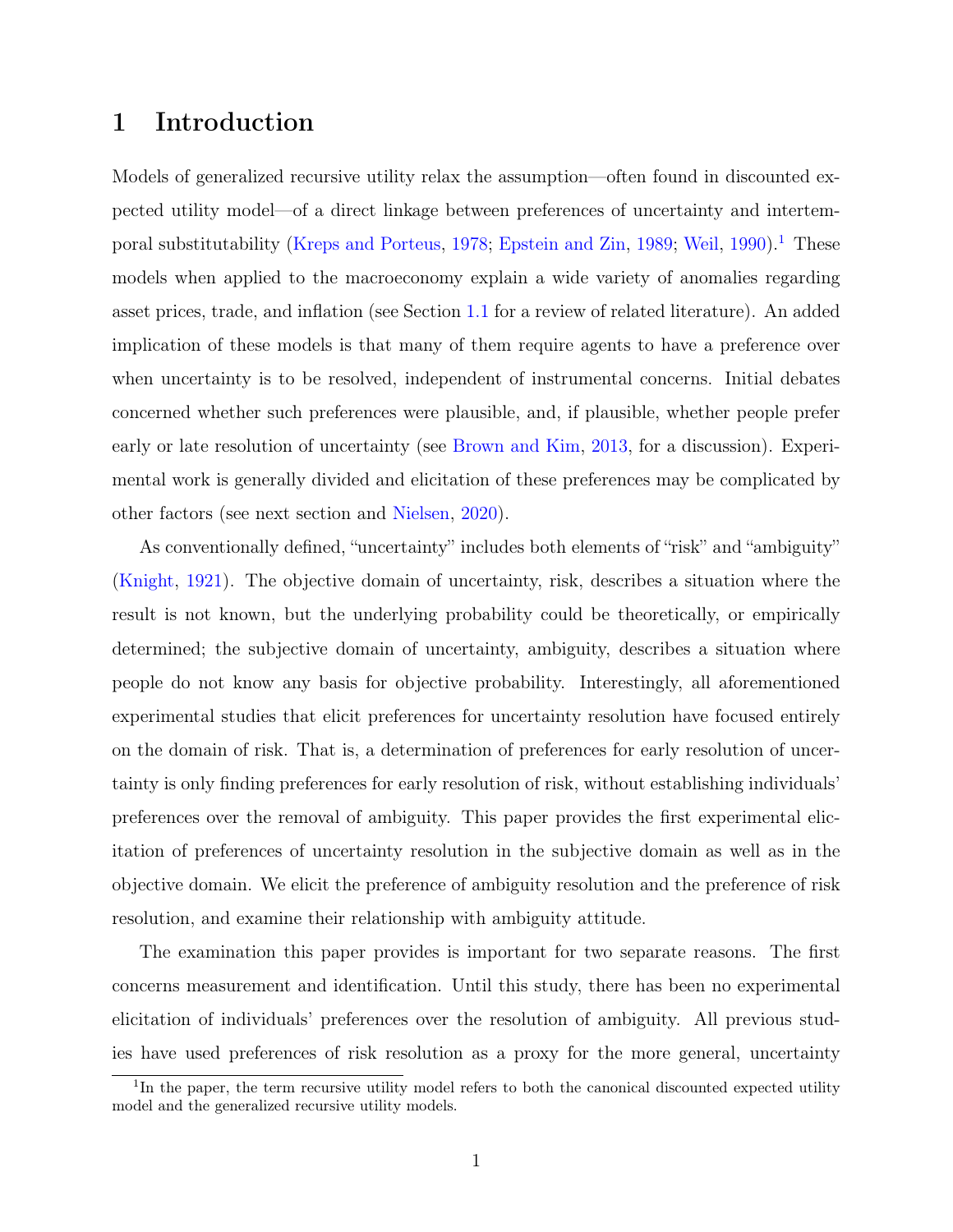resolution. Depending on the correlations between preferences of risk resolution and ambiguity resolution, the conclusions of these studies may vary in their validity. For instance, if preferences of risk and ambiguity resolution are not perfectly correlated, the use of riskresolution preferences as a proxy for the entirety of one's uncertainty-resolution preferences is problematic.

A second issue is that there are a variety of models of generalized recursive utility, many with different implications about preferences towards the timing of risk resolution and ambiguity resolution. At a basic level, certain models of generalized recursive utility can only account for uncertainty resolution in the form of risk resolution, some can only account for uncertainty resolution in the form of ambiguity resolution, and some implicitly imply that the preferences for risk resolution and ambiguous resolution are identical. Trivially, conclusions drawn about the validity of such models must necessarily include an investigation of both risk resolution and ambiguity resolution. More complex relations exist as well. After eliciting the preferences for risk resolution and ambiguity resolution through our laboratory experiments and studying their relation, we discover that first, the preference for early resolution of ambiguity exists. Second, there is a tight association between the preference for risk resolution and ambiguity resolution. Lastly, the attitude toward ambiguity affects the relationship. In the paper, we review six representative recursive utility models that have been axiomatized by decision theorists and adopted in the macroeconomics and finance literature. A deductive examination reveals that only the generalized recursive smooth ambiguity model of [Hayashi](#page-36-0) [and Miao](#page-36-0) [\(2011\)](#page-36-0), which allows for a three-way separation between risk aversion, ambiguity aversion, and intertemporal substitution, is consistent with our results. This observation highlights the importance of separating the three parameters in applied works.

By using a non-linear time aggregator, [Kreps and Porteus](#page-36-1) [\(1978\)](#page-36-1) and [Epstein and Zin](#page-35-0) [\(1989\)](#page-35-0) provide the theoretical backgrounds for a preference on the timing of uncertainty resolution in the objective domain of uncertainty. Adopting this model, [Epstein et al.](#page-35-1) [\(2014\)](#page-35-1) give a quantitative assessment of time premium, i.e., how much an agent is willing to pay to resolve long-run risk. While this model can explain a preference for risk resolution—and we show that their model can accommodate strict preferences for ambiguity resolution if proper use of subjective belief is allowed—it cannot capture the observed ambiguity aversion and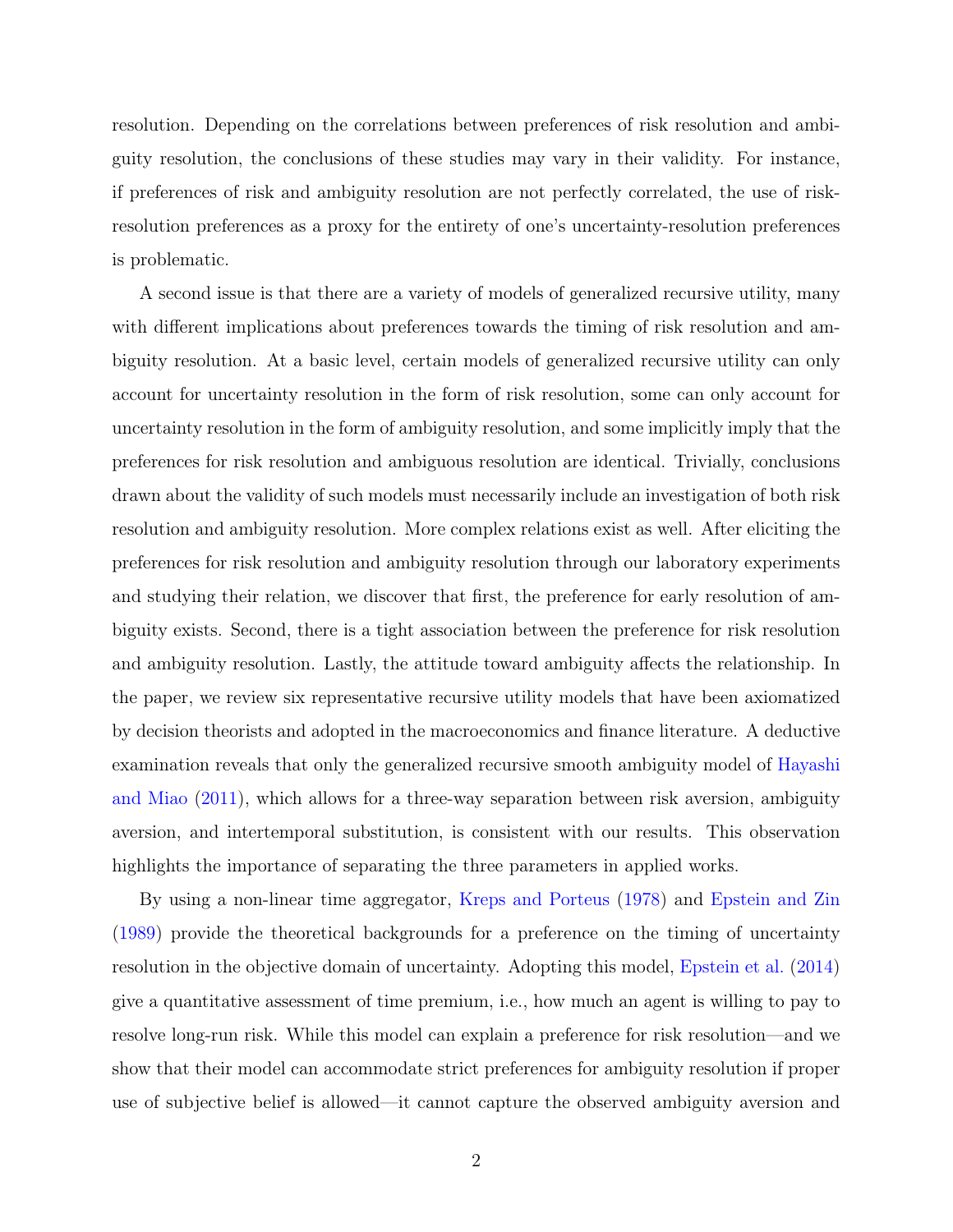does not accommodate differential preferences for risk and ambiguity resolution. [Strzalecki](#page-37-2) [\(2013\)](#page-37-2) has the first theoretical study on uncertainty resolution where ambiguity is considered; he identifies a large group of models with strict preferences for uncertainty resolution. In addition, [Li](#page-36-3) [\(2020\)](#page-36-3) characterizes preferences that display aversion to partial uncertainty resolution. However, since [Strzalecki](#page-37-2) [\(2013\)](#page-37-2) and [Li](#page-36-3) [\(2020\)](#page-36-3) focus on the subjective domain of uncertainty, the models examined by them can explain strict preferences for ambiguity resolution, but not risk. In this paper, we explicitly model both the objective and subjective domains of uncertainty resolution and elicit the preferences in experiments. To understand what features are important for a model to have strict and differential preferences for risk and ambiguity resolution, we review six representative recursive utility models used in the macro and finance literature: all have the constant relative risk aversion forms and can be described by the parameter of risk aversion, the parameter of ambiguity aversion, and intertemporal rate of substitution. Among these models, we find that only the generalized recursive smooth ambiguity model of [Hayashi and Miao](#page-36-0) [\(2011\)](#page-36-0) can accommodate both the preferences for early resolution of risk and ambiguity, as well as non-neutral ambiguity attitude, and is consistent with the entirety of our experimental findings.

Finally, we note several key features of our experimental design. Following the pioneering approach of [Nielsen](#page-37-1) [\(2020\)](#page-37-1), all information in our study is non-instrumental. Our experimental environment does not allow participants to strategically use the information they have. Thus, we could elicit pure preference over the temporal resolution and these are not confounded by other concerns. Secondly, we examine more than binary choices, which have been the focus of the literature to date. We also include gradual resolution of information options (non-skewed, positively-skewed, and negatively skewed) as well as early and late options. Positively skewness eliminates more uncertainty about the good state and negatively skewness is the opposite. Hence, participants express preferences over larger choice sets.

This paper proceeds as follows. The next section surveys the related literature, covering experimental elicitations of uncertainty resolution, the various theories of recursive preferences, and the applications of these theories to explain existing macroeconomic and financial anomalies. Section [2](#page-7-0) reviews six representative recursive utility models and examines their implications on the preferences of risk resolution and ambiguity resolution. Section [3](#page-17-0) details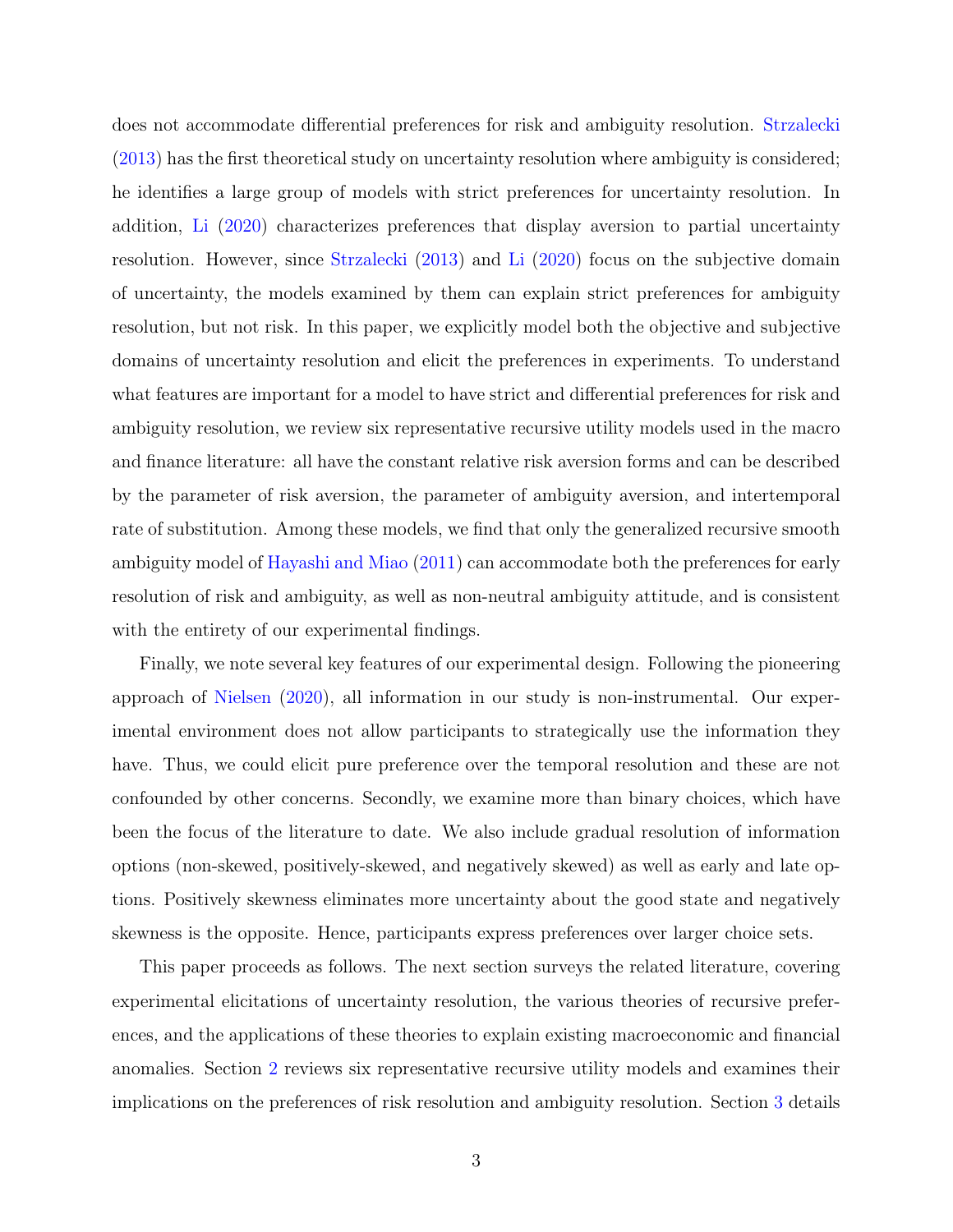the experimental design and procedures on the elicitation of risk resolution preference, ambiguity resolution preference, and ambiguity attitude. Section [4](#page-27-0) provides hypotheses to test the six theoretical models. Section [5](#page-27-1) provides results and Section [6](#page-32-0) concludes.

#### <span id="page-4-0"></span>1.1 Related Literature

There have been several previous experimental studies on uncertainty resolution. [Nielsen](#page-37-1) [\(2020\)](#page-37-1) provides a thorough review, categorizing and summarizing findings in four distinct areas. Early studies surveyed participants on their preferences and did not incentivize choice [\(Chew and Ho,](#page-34-1) [1994;](#page-34-1) [Ahlbrecht and Weber,](#page-33-0) [1996,](#page-33-0) [1997;](#page-34-2) [Lovallo and Kahneman,](#page-36-4) [2000\)](#page-36-4). Later studies incentivized choice but were confounded by the fact that the information revealed is instrumental [\(Von Gaudecker et al.,](#page-37-3) [2011;](#page-37-3) [Brown and Kim,](#page-34-0) [2013;](#page-34-0) [Kocher et al.,](#page-36-5) [2014;](#page-36-5) [Zimmermann,](#page-37-4) [2015\)](#page-37-4). That is, learning the information early may pose an additional benefit to an individual outside of these preferences. In both categories, the literature often, but not always, finds a preference for the early resolution of uncertainty.

Among the studies that do not provide instrumental information, studies that rely on multi-stage lotteries—where uncertainty has yet to be determined—generally find preferences for late or gradual resolution of uncertainty (i.e., [Budescu and Fischer,](#page-34-3) [2001\)](#page-34-3). Studies that rely on information structures—where the uncertainty is determined but yet to be resolved for the subject—generally find preferences for early resolution of uncertainty (i.e., [Eliaz and](#page-34-4) [Schotter,](#page-34-4) [2010;](#page-34-4) [Ganguly and Tasoff,](#page-35-2) [2016;](#page-35-2) [Falk and Zimmermann,](#page-35-3) [2017\)](#page-35-3). [Nielsen](#page-37-1) [\(2020\)](#page-37-1) is the first to note this relationship and demonstrates this general result in a unified, noninstrumental framework. That is, she finds a preference for early resolution with information structures and late resolution with isomorphic multi-stage lotteries.

Our experiment follows the general structure of [Nielsen'](#page-37-1)s, eliciting subjects' preference over uncertainty with non-instrumental information in information structure frames. We build upon the design in that we separately elicit risk and ambiguity resolution preferences. The latter has not previously been elicited in the aforementioned literature.

Other recent experimental studies along the line of uncertainty resolution include [Masatli](#page-37-5)[oglu et al.](#page-37-5) [\(2017\)](#page-37-5) and [Meissner and Pfeiffer](#page-37-6) [\(2022\)](#page-37-6). [Masatlioglu et al.](#page-37-5) [\(2017\)](#page-37-5) focus on an environment with (1) objective uncertainty and (2) gradual resolution options only. They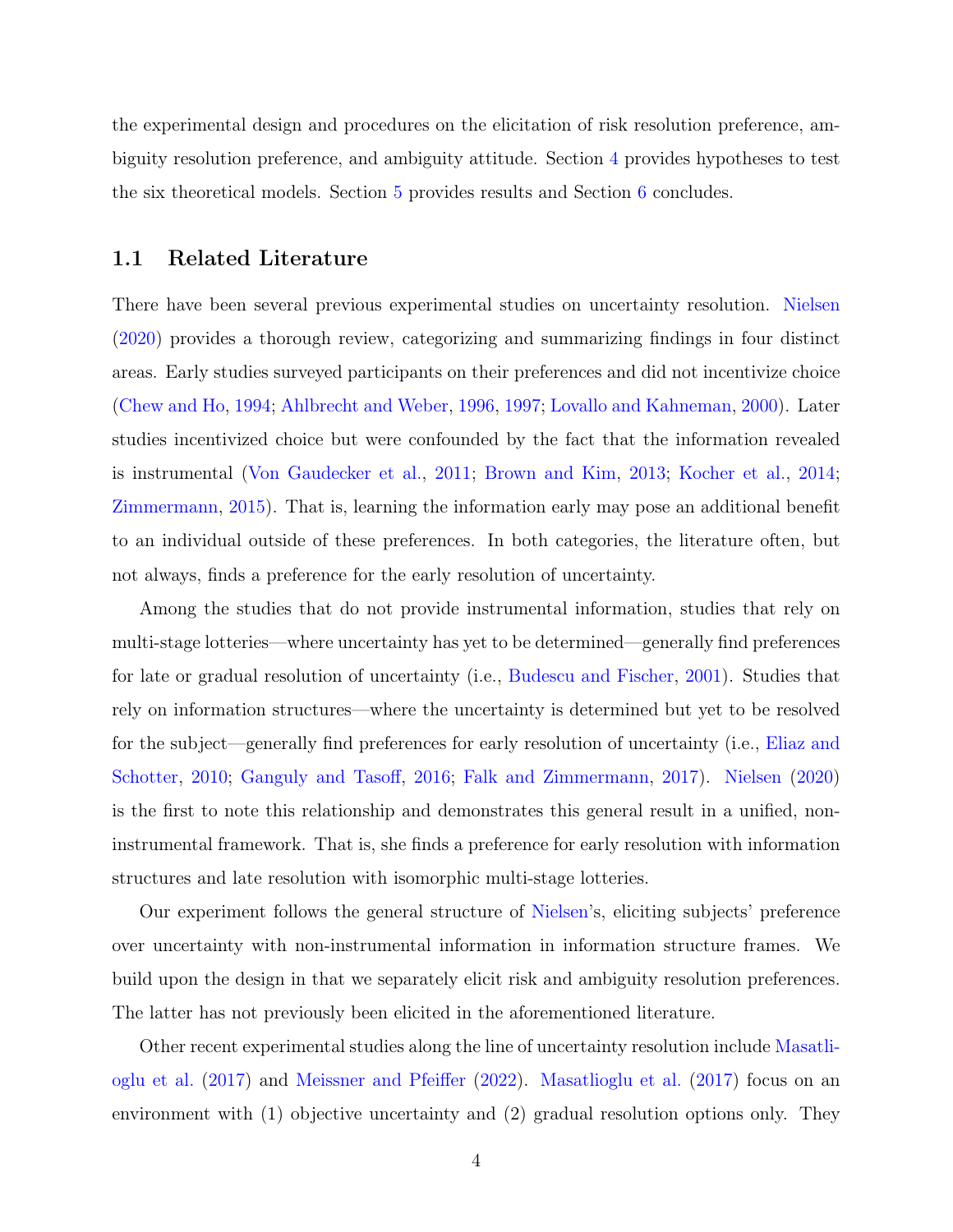show that subjects overall prefer positively-skewed information structures to negativelyskewed ones. Using both a model-free way and the structural estimation method, [Meissner](#page-37-6) [and Pfeiffer](#page-37-6) [\(2022\)](#page-37-6) compare the elicited and estimated time premia and document a negative relationship between them. The current paper differs from the above-mentioned ones by considering (1) both subjective and objective uncertainty and (2) both one-shot and gradual resolution options.

Along a related line of experimental literature, there have been papers studying the association between a subject's attitudes towards ambiguity and compound lotteries. See [Halevy](#page-35-4) [\(2007\)](#page-35-4) and [Abdellaoui et al.](#page-33-1) [\(2015\)](#page-33-1) for example. The focus of the current paper is different – we study the preferences towards the timing of risk and ambiguity resolution.

Preference over uncertainty resolution is an implication of theoretical models that do not assume a direct link between the parameter of risk aversion, the parameter of ambiguity aversion, and the intertemporal elasticity of substitution. Agents with the discounted expected utility do not separate these parameters and do not have an intrinsic preference for the timing of uncertainty resolution. By allowing a separation between the parameter of risk aversion and the intertemporal elasticity of substitution, generalized recursive utility models of [Kreps and Porteus](#page-36-1) [\(1978\)](#page-36-1), [Epstein and Zin](#page-35-0) [\(1989\)](#page-35-0), and [Weil](#page-37-0) [\(1990\)](#page-37-0), all accommodating non-linear time aggregators, have been shown to capture strict preferences towards the timing of risk resolution.

By focusing on the subjective uncertainty exclusively, [Strzalecki](#page-37-2) [\(2013\)](#page-37-2) examines the preferences towards the timing of uncertainty resolution for a wide group of models under ambiguity, all with linear time aggregators. He shows that the recursive maxmin expected utility model of [Gilboa and Schmeidler](#page-35-5) [\(1989\)](#page-35-5) and [Epstein and Schneider](#page-35-6) [\(2003\)](#page-35-6) is the only model exhibiting indifference towards the timing of uncertainty resolution over the subjective domain; the smooth ambiguity aversion model of [Klibanoff et al.](#page-36-6) [\(2005\)](#page-36-6) and [Klibanoff et al.](#page-36-7) [\(2009\)](#page-36-7), along with many other models, can accommodate non-indifference towards the timing of uncertainty resolution over the subjective domain.

More generally, there have been other axiomatized models incorporating both non-linear time aggregators and non-neutral ambiguity attitudes: the model of [Hayashi](#page-35-7) [\(2005\)](#page-35-7) separates between the parameter of risk aversion and the intertemporal elasticity of substitution,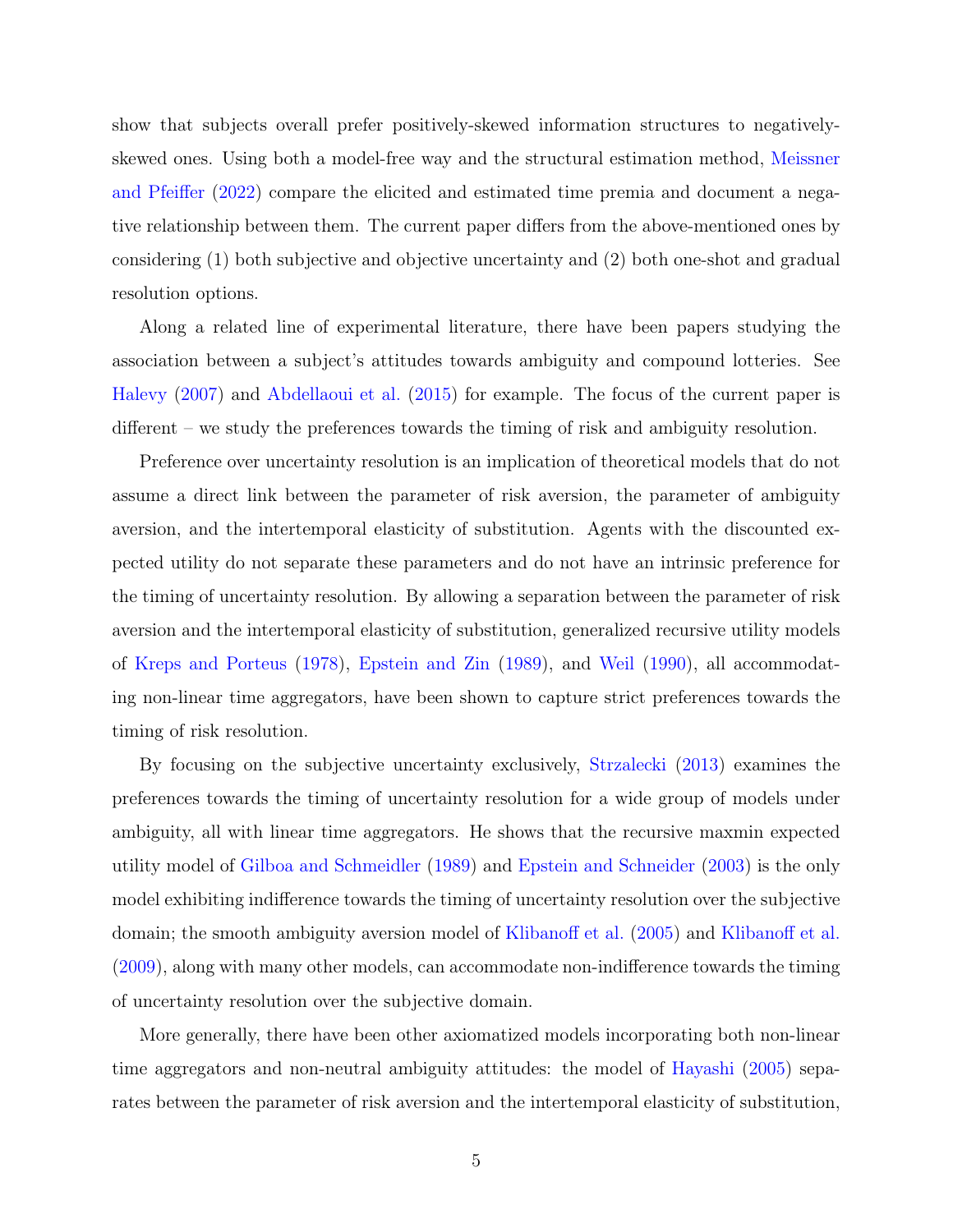assuming an infinite degree of ambiguity aversion; [Hayashi and Miao](#page-36-0) [\(2011\)](#page-36-0) allow a threeway separation between the parameter of risk aversion, the parameter of ambiguity aversion, and the intertemporal elasticity of substitution. These models are described in Section [2.](#page-7-0) The current paper tests the implications of them and finds that only the model of [Hayashi](#page-36-0) [and Miao](#page-36-0) [\(2011\)](#page-36-0) is consistent with our experimental results.

Beginning with the pioneering work of [Bansal and Yaron](#page-34-5) [\(2004\)](#page-34-5), scholars have utilized models of generalized recursive utility to better explain previous anomalies found in the macroeconomic and finance literature quantitatively. One important application of these models is to explain the equity premium puzzle posed by [Mehra and Prescott](#page-37-7) [\(1985\)](#page-37-7) under the discounted utility model. For example, [Bansal and Yaron](#page-34-5) [\(2004\)](#page-34-5), [Kim et al.](#page-36-8) [\(2009\)](#page-36-8), and [Epstein et al.](#page-35-1) [\(2014\)](#page-35-1) adopt representative agent models with [Epstein and Zin](#page-35-0) [\(1989\)](#page-35-0) preferences; [Collard et al.](#page-34-6) [\(2018\)](#page-34-6) adopt the recursive smooth ambiguity model introduced by [Klibanoff et al.](#page-36-7) [\(2009\)](#page-36-7); [Trojani and Vanini](#page-37-8) [\(2002,](#page-37-8) [2004\)](#page-37-9) adopt a continuous-time version of the recursive maxmin expected utility model of [Epstein and Schneider](#page-35-6) [\(2003\)](#page-35-6); [Drechsler](#page-34-7) [\(2013\)](#page-34-7) and [Jeong et al.](#page-36-9) [\(2015\)](#page-36-9) adopt a recursive maxmin expected utility model with separate parameters for risk aversion and intertemporal substitution, which is essentially the model axiomatized by [Hayashi](#page-35-7) [\(2005\)](#page-35-7); [Ju and Miao](#page-36-10) [\(2012\)](#page-36-10) adopt the generalized recursive smooth ambiguity model axiomatized by [Hayashi and Miao](#page-36-0) [\(2011\)](#page-36-0). In spite of many differences in modeling details, these calibrated models are able to explain the equity premium, the risk-free rate, and/or the volatility puzzles among others, to different degrees. Relatedly, [Eraker et al.](#page-35-8) [\(2016\)](#page-35-8) study a two-good economy where the representative agent has [Epstein](#page-35-0) [and Zin](#page-35-0) preferences; their model can explain the differential effects of inflation on durablegood-producing and non-durable-good-producing firms' asset prices as well as the volatilities and correlations within bond and equity returns.

In applications within international economics, [Colacito and Croce](#page-34-8) [\(2013\)](#page-34-8) develop a twocountry two-good general equilibrium model where agents have [Epstein and Zin](#page-35-0) preferences. They are able to explain two well-known anomalies involving currency exchange rates, the forward premium anomaly and the [Backus and Smith](#page-34-9) [\(1993\)](#page-34-9) anomaly. Additionally, [Lee](#page-36-11) [\(2019\)](#page-36-11) develops a model with [Epstein and Zin](#page-35-0) preferences which can explain the uncovered interest rate parity (UIP) puzzle, provided agents have a preference for the early resolution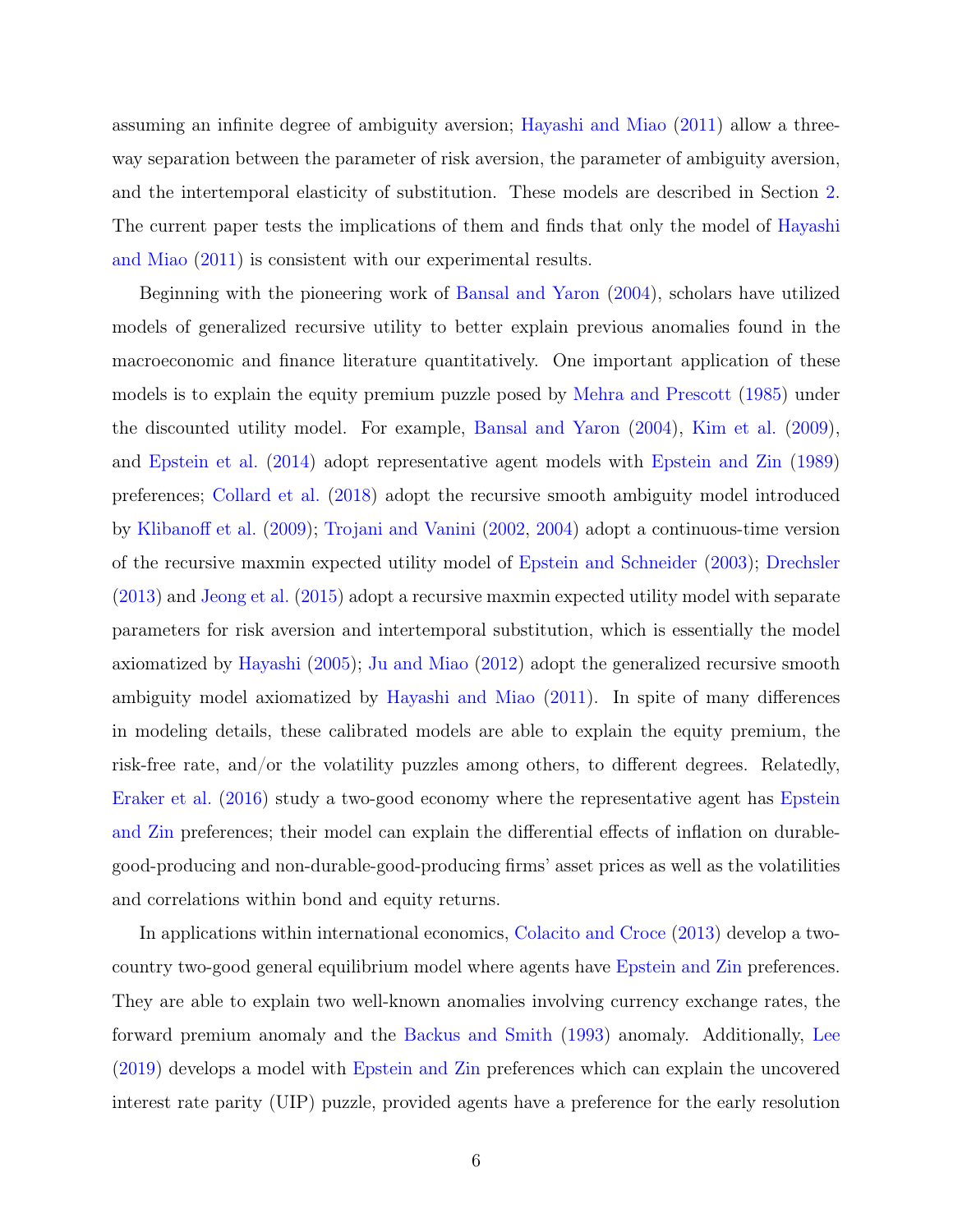of uncertainty.

We see our paper as complementary to this literature. The reason scholars began using generalized recursive utility models in representative agent models was that the best-fitting discounted expected utility models required unrealistic parameter values. For instance, to explain the equity premium puzzle, the risk-aversion parameter would need to be very large. While this determination of what is unrealistic can be done through introspection, anecdotal observation, or study of actual data, as models become more complex, it becomes more difficult to determine what is realistic through introspection or anecdotal observation. The aforementioned generalized recursive utility models have different implications on an individual's preference on uncertainty resolution. Recent experimental data shows this is a reasonable implication of a model, but only in the domain of risk. Since the implications of these generalized recursive utility models include preferences over both risk and ambiguity resolution, this paper investigates the full reasonableness of these theoretical implications.[2](#page-7-1)

### <span id="page-7-0"></span>2 Theoretical Predictions

This section reviews six representative recursive utility models under uncertainty, including the discounted expected utility model (henceforth the DEU model) which is predominating in applied works, the generalized recursive utility model of [Kreps and Porteus](#page-36-1) [\(1978\)](#page-36-1), [Epstein](#page-35-0) [and Zin](#page-35-0) [\(1989\)](#page-35-0), and [Weil](#page-37-0) [\(1990\)](#page-37-0) (henceforth the EZ model), the recursive maxmin expected utility model of [Gilboa and Schmeidler](#page-35-5) [\(1989\)](#page-35-5) and [Epstein and Schneider](#page-35-6) [\(2003\)](#page-35-6) (henceforth the MEU model), the recursive smooth ambiguity model of [Klibanoff et al.](#page-36-6) [\(2005,](#page-36-6) [2009\)](#page-36-7) and [Seo](#page-37-10) [\(2009\)](#page-37-10) (henceforth the KMM model), the generalized recursive maxmin expected utility model of [Hayashi](#page-35-7) [\(2005\)](#page-35-7) (henceforth the H model), and the generalized recursive smooth ambiguity model of [Hayashi and Miao](#page-36-0) [\(2011\)](#page-36-0) (henceforth the HM model). When constant relative risk aversion ex-post utility functions are adopted, the models reviewed here

<span id="page-7-1"></span><sup>&</sup>lt;sup>2</sup>In econometric terms, it is now apparent that early attempts to calibrate models of asset returns using discounted expected utility were misspecified. The unrealistically high levels of risk aversion were actually capturing other preferences not considered by the model (e.g., separation of parameters of uncertainty aversion and/or intertemporal rate of substitution). Once models began to account for these elements, the risk parameter was reduced to more reasonable levels. Since we have less intuitive understanding of preferences for uncertainty resolution, experiments like these are important to determine a general range of preferences to ensure these newer estimates using recursive models are not misspecified.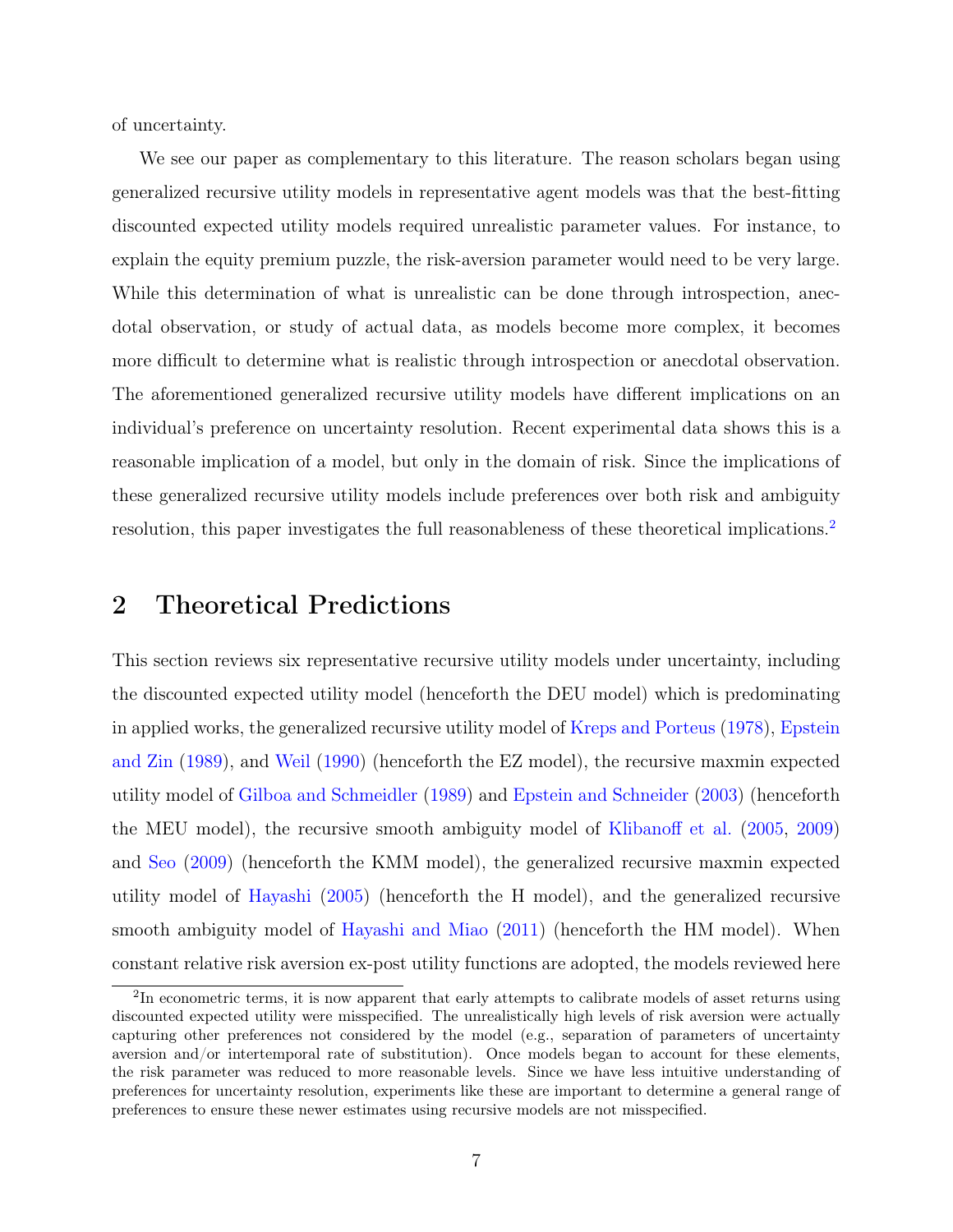can be easily described with three parameters: risk aversion parameter, ambiguity aversion parameter, and intertemporal rate of substitution, which make them particularly tractable in the macroeconomics and finance literature.<sup>[3](#page-8-0)</sup>

These models differ from each other along two dimensions. First, they take two approaches to describe intertemporal substitution: to derive the ex-ante utility of a consumption process, the DEU, MEU, and KMM models use a linear aggregator to sum up the flow of utilities across different periods; the other three models adopt a non-linear aggregator. In addition, the models are based on three intratemporal decision-making criteria under uncertainty: the DEU model and the EZ model follow the subjective expected utility and do not support ambiguity aversion behaviors; the MEU model and the H model use the worst-case criterion to capture ambiguity aversion behaviors; the KMM model and the HM model permit a separation between ambiguity and ambiguity aversion and accommodate a richer class of ambiguity attitudes. We summarize the key differences of these models in Table [1.](#page-8-1)

<span id="page-8-1"></span>

|               |            | intratemporal criterion |                     |                  |  |  |
|---------------|------------|-------------------------|---------------------|------------------|--|--|
|               |            | expected utility        | worst-case scenario | smooth ambiguity |  |  |
| intertemporal | linear     | DEU                     | MEU                 | KMM              |  |  |
| aggregator    | non-linear |                         |                     |                  |  |  |

Table 1: A summary of recursive utility models under uncertainty

For simplicity, we focus on two-period problems and finite state spaces in each period. Let S<sub>1</sub> and S<sub>2</sub> denote the state space in period 1 and period 2 respectively. Let  $p \in \Delta(S_1 \times S_2)$ be a joint distribution over the state space and  $P$  be a compact set of such joint distributions representing ambiguity. To define risk and ambiguity resolution, we focus on consumption processes that are constant in period 1 and  $s_2$ -dependent in period 2. Let H denote the set of all  $h = (h_1, h_2)$ , where  $h_1 \in \mathbb{R}_+$  and  $h_2 : S_2 \to \mathbb{R}_+$ . The restriction allows us to focus on the informational value of  $s_1$  without making it payoff-relevant.

<span id="page-8-0"></span>For tractability, this paper assumes that utility functions are of the constant relative risk

<sup>&</sup>lt;sup>3</sup>[Strzalecki](#page-37-2) [\(2013\)](#page-37-2) has provided a more complete review of recursive utility models with linear time aggregators and ambiguity aversion. A wide class of models reviewed there have been shown to capture preferences for early resolution of uncertainty in the subjective domain, e.g., the recursive smooth ambiguity model, the dynamic variational preference of [Maccheroni et al.](#page-37-11) [\(2006\)](#page-37-11), and the multiplier preference of [Hansen and Sargent](#page-35-9) [\(2001\)](#page-35-9). However, due to the linear time aggregators, these models cannot capture strict preferences for risk resolution. We hence only review the smooth ambiguity model as a representative one among this class.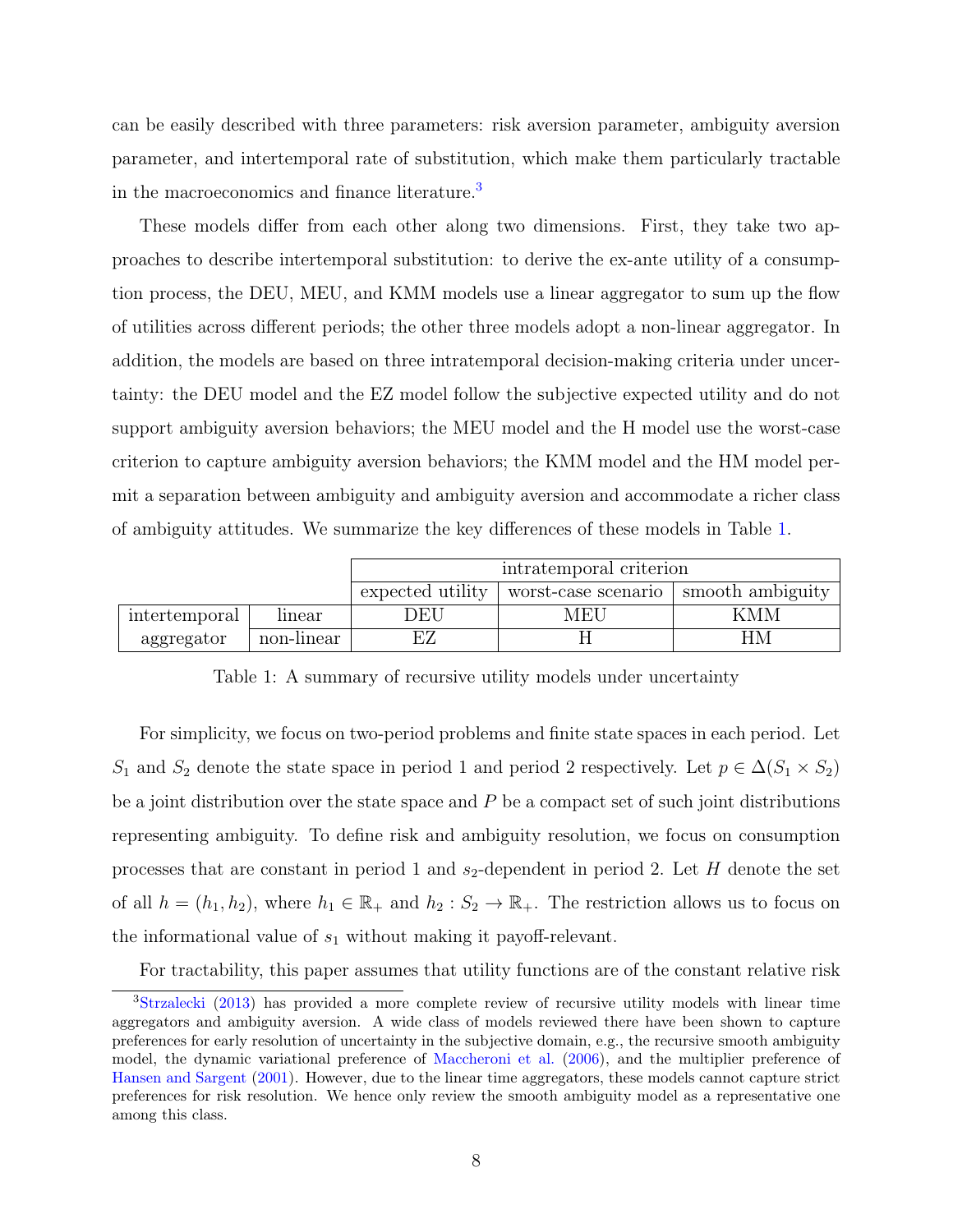aversion form. In particular, define  $u(x) \equiv \frac{x^{\alpha}}{\alpha}$  $\frac{e^{\alpha}}{\alpha}$ , where  $1 - \alpha$  is the risk aversion parameter; define  $v(x) \equiv \frac{x^{\eta}}{n}$  $\frac{\partial^{n}}{\partial \eta}$ , where  $1 - \eta$  is the ambiguity aversion parameter in the KMM and HM models; define  $W(x, y) = (x^{\rho} + \beta y^{\rho})^{\frac{1}{\rho}}$ , where  $\frac{1}{1-\rho}$  is the elasticity of intertemporal substitution in the EZ, H, and HM models, and  $\beta$  is the discount factor. Throughout the paper, we assume that  $\alpha$ ,  $\eta$ ,  $\rho \neq 0$  for the functions to be well-defined.

The DEU, MEU, and KMM models adopt linear time aggregators. The period-1 utility of a consumption process  $h$  after  $s_1$  is realized is given by

$$
V_1(h|s_1) = u(h_1) + \beta V_2(h|s_1) = \frac{h_1^{\alpha}}{\alpha} + \beta V_2(h|s_1),
$$

where  $V_2(h|s_1)$  is the continuation utility when  $s_1$  is realized in period 1.

In the DEU model, the subject forms a unique subjective probability  $p$  over uncertainty and follows the expected utility to derive the continuation utility:

$$
V_2(h|s_1) = \sum_{s_2 \in S_2} u(h_2(s_2))p(s_2|s_1) = \sum_{s_2 \in S_2} \frac{h_2^{\alpha}(s_2)}{\alpha} p(s_2|s_1).
$$

In the MEU model, the decision maker believes that a compact set of distributions are relevant and evaluates a consumption process by considering the worst-case distribution in the set. By adopting the prior-by-prior updating rule, the continuation utility is given by

$$
V_2(h|s_1) = \min_{p \in P} \sum_{s_2 \in S_2} u(h_2(s_2))p(s_2|s_1) = \min_{p \in P} \sum_{s_2 \in S_2} \frac{h_2^{\alpha}(s_2)}{\alpha} p(s_2|s_1).
$$

In the KMM model, a subject has a subjective second-order belief over potential probabilities and does not reduce compound lotteries. The continuation utility conditional on  $s_1$ being observed in period 1 is given by

$$
V_2(h|s_1) = u \circ v^{-1} \Big( \sum_{p \in P} v \circ u^{-1} \Big( \sum_{s_2 \in S_2} u(h_2(s_2)) p(s_2|s_1) \Big) \mu(p|s_1) \Big)
$$
  
= 
$$
\Big( \sum_{p \in P} \Big( \sum_{s_2 \in S_2} h_2^{\alpha}(s_2) p(s_2|s_1) \Big)^{\frac{\eta}{\alpha}} \mu(p|s_1) \Big)^{\frac{\alpha}{\eta}}.
$$

When  $\eta > \alpha$ , i.e., when v is strictly less concave than u, the subject is ambiguity seeking.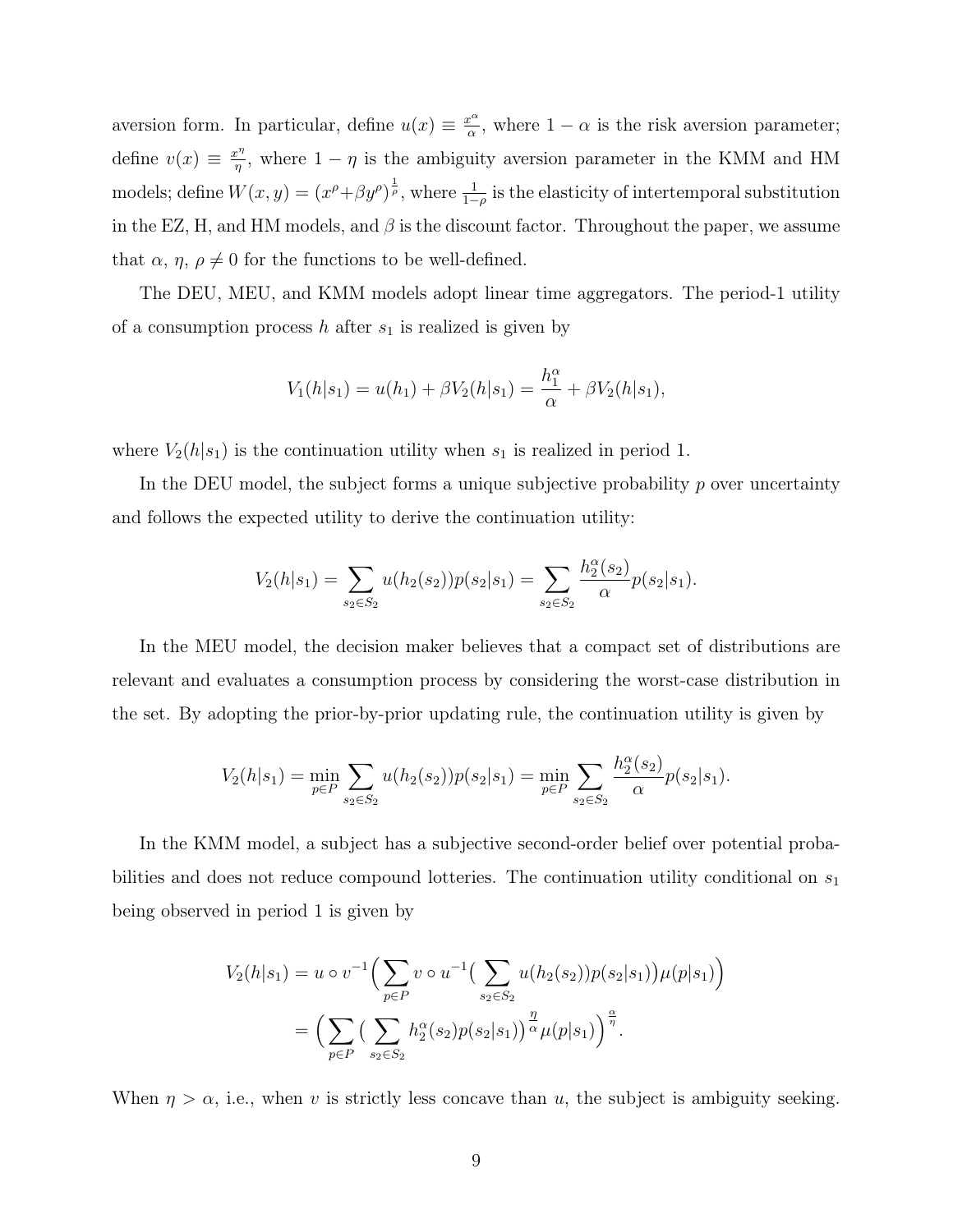When  $\eta < \alpha$ , the subject exhibits ambiguity aversion, and in the limiting case that  $\eta$  goes to  $-\infty$ , the KMM model converges to the MEU model. When  $\eta = \alpha$ , the subject is ambiguity neutral and the model reduces to the DEU model.

The EZ, H, and HM models use a non-linear aggregator of the consumption today and the certainty equivalent of the continuation consumption. In particular, a subject's certainty equivalent in period 1, denoted by  $I_1$ , is given by

$$
I_1(h|s_1) = W(h_1, I_2(h|s_1)) = (h_1^{\rho} + \beta I_2^{\rho}(h|s_1))^{\frac{1}{\rho}},
$$

where  $I_2(h|s_1)$  is the certainty equivalent of continuation consumption conditional on  $s_1$ being observed in period 1.

In the EZ model,

<span id="page-10-0"></span>
$$
I_2(h|s_1) = u^{-1}\Big(\sum_{s_2 \in S_2} u(h_2(s_2))p(s_2|s_1)\Big) = \Big(\sum_{s_2 \in S_2} h_2^{\alpha}(s_2)p(s_2|s_1)\Big)^{\frac{1}{\alpha}}.\tag{1}
$$

In the H model,

$$
I_2(h|s_1) = \min_{p \in P} u^{-1} \Big( \sum_{s_2 \in S_2} u(h_2(s_2)) p(s_2|s_1) \Big) = \min_{p \in P} \Big( \sum_{s_2 \in S_2} h_2^{\alpha}(s_2) p(s_2|s_1) \Big)^{\frac{1}{\alpha}}.
$$

In the HM model,

$$
I_2(h|s_1) = v^{-1} \Big( \sum_{p \in P} v \circ u^{-1} \Big( \sum_{s_2 \in S_2} u(h_2(s_2)) p(s_2|s_1) \Big) \mu(p|s_1) \Big)
$$
  
= 
$$
\Big( \sum_{p \in P} \Big( \sum_{s_2 \in S_2} h_2^{\alpha}(s_2) p(s_2|s_1) \Big)^{\frac{\eta}{\alpha}} \mu(p|s_1) \Big)^{\frac{1}{\eta}}.
$$

We remark that the HM model is general. When  $\alpha = \eta$ , the HM model degenerates to the EZ model. When  $\eta$  approaches  $-\infty$ , the HM model converges to the H model. When  $\alpha = \rho$ , the HM model yields the KMM model as a special case, and the latter incorporates the DEU model and can approximate the MEU model in the limit.

In later sections, we mostly rely on the certainty equivalent expressions  $I_1(h|s_1)$  and  $I_2(h|s_1)$  rather than the continuation utility expressions  $V_1(h|s_1)$  and  $V_2(h|s_1)$ . We denote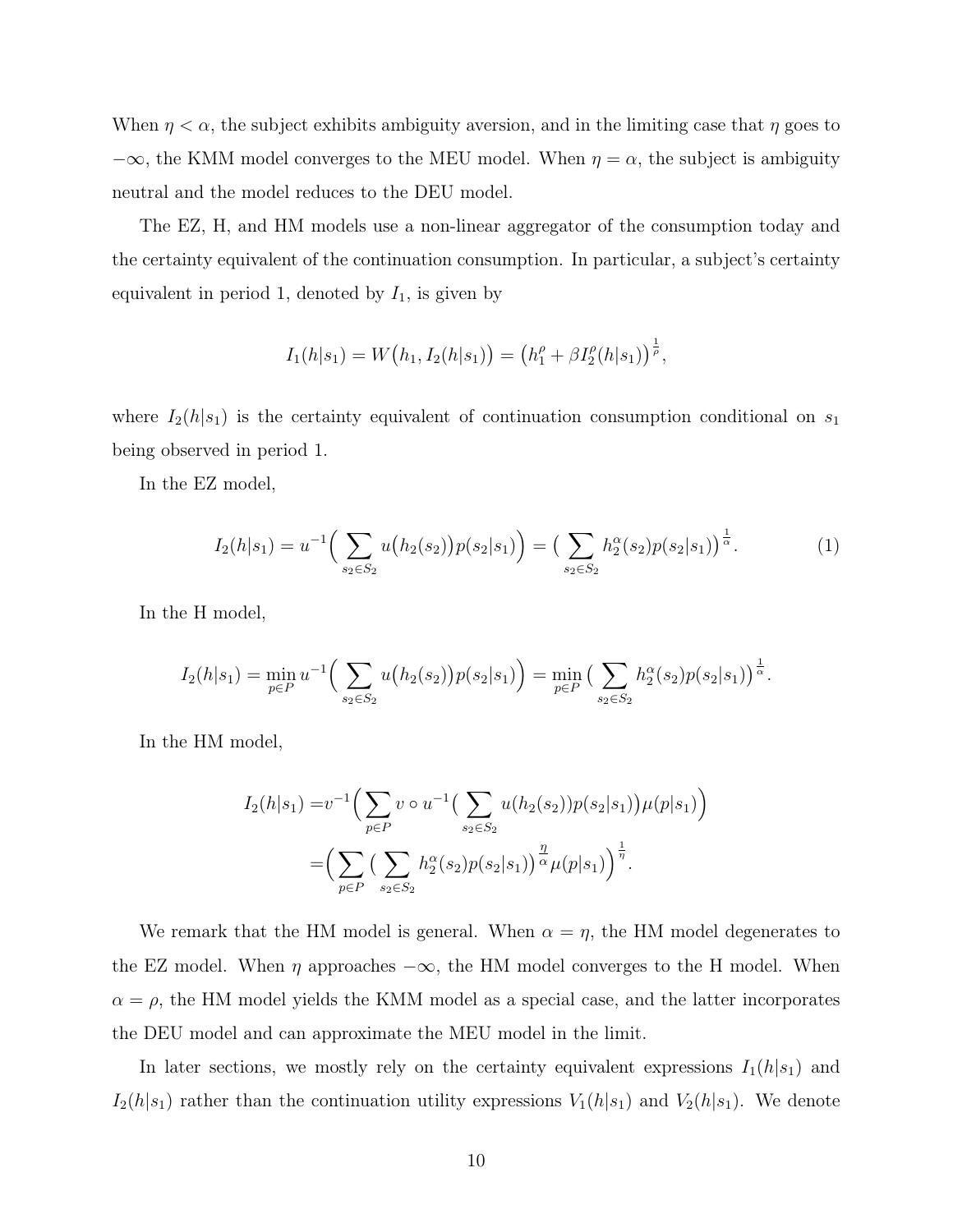$I_1(h|s_1)$  by  $I_1[p](h|s_1)$  or  $I_1[P](h|s_1)$  when necessary to highlight the ex-ante joint distribution p or the set of joint distributions P. Let  $I_1[p](h)$  or  $I_1[P](h)$  denote the ex-ante certainty equivalent of consumption process  $h$  before period-1 state is realized.

#### <span id="page-11-0"></span>2.1 Risk Resolution

The literature has extensively studied preferences on the timing of risk resolution. In Section [2.1,](#page-11-0) we follow these papers and assume that the only uncertainty that arises in the environment is risk.

For each distribution q over  $S_2$  with  $|S_1| \geq |S_2|$ , define a set  $P(q) \equiv \{p \in \Delta(S_1 \times$  $S_2||p(s_2) = q(s_2), \forall s_2 \in S_2$ , which is the set of all joint distributions over  $S_1 \times S_2$  with marginal distributions over  $S_2$  identical to q. Let  $P^{E}(q) \subseteq P(q)$  be the set of all joint distributions  $p \in P(q)$  that resolve risk early, i.e., p satisfies that  $p(s_2|s_1) \in \{0,1\}$  for all  $s_1 \in S_1$  and  $s_2 \in S_2$ . Let  $P^L(q) \subseteq P(q)$  be the set of all joint distributions  $p \in P(q)$ that resolve risk late, i.e., p satisfies  $p(s_2|s_1) = q(s_2)$  for all  $s_1 \in S_1$  and  $s_2 \in S_2$ . Let  $P^{G}(q) = P(q) \setminus (P^{E}(q) \cup P^{L}(q))$  denote all joint distributions that resolve risk gradually.

We consider the following example as an illustration.

**Example 1.** Consider a distribution over  $S_2$ ,  $q = (0.5, 0.5)$ . In Table [2,](#page-11-1) under each of the three joint distributions, the marginal distribution over  $S_2$  is equal to q. Thus, from an ex-ante perspective, all three joint distributions are equally risky about the period-2 state.

<span id="page-11-1"></span>

| $s_1^1$ | $s_2^2$ | $s_2^2$ | $s_1^1$ | $s_2^2$ | $s_2^2$ |
|---------|---------|---------|---------|---------|---------|
| $s_1^1$ | $0.5$   | $0$     | $s_1^1$ | $0.3$   | $0.2$   |
| $s_1^2$ | $0.2$   | $0.3$   | $0.2$   |         |         |
| $s_1^2$ | $0.25$  | $0.25$  |         |         |         |
| $s_1^2$ | $0.25$  | $0.25$  |         |         |         |
| $s_1^2$ | $0.25$  | $0.25$  |         |         |         |
| $s_1^2$ | $0.25$  | $0.25$  |         |         |         |
| $s_1^2$ | $0.25$  | $0.25$  |         |         |         |
| $s_1^2$ | $0.25$  | $0.25$  |         |         |         |

\n(a)  $p \in P^E(q)$ 

\n(b)  $p \in P^G(q)$ 

\n(c)  $p \in P^L(q)$ 

Table 2: Three joint distributions with different timings of risk resolution

In Table [2\(](#page-11-1)a), upon receiving  $s_1$ , the subject knows the  $s_2$  that will be realized. Thus, the period-2 risk is resolved early. In Table  $2(c)$  $2(c)$ , receiving each  $s_1$  leads to the same posterior belief about which  $s_2$  will be realized, and thus period-2 risk is resolved late. In Table  $2(b)$  $2(b)$ , the period-1 state  $s_1$  is neither fully uninformative nor fully informative about which  $s_2$  will be realized, and thus partially, or gradually, resolves period-2 risk.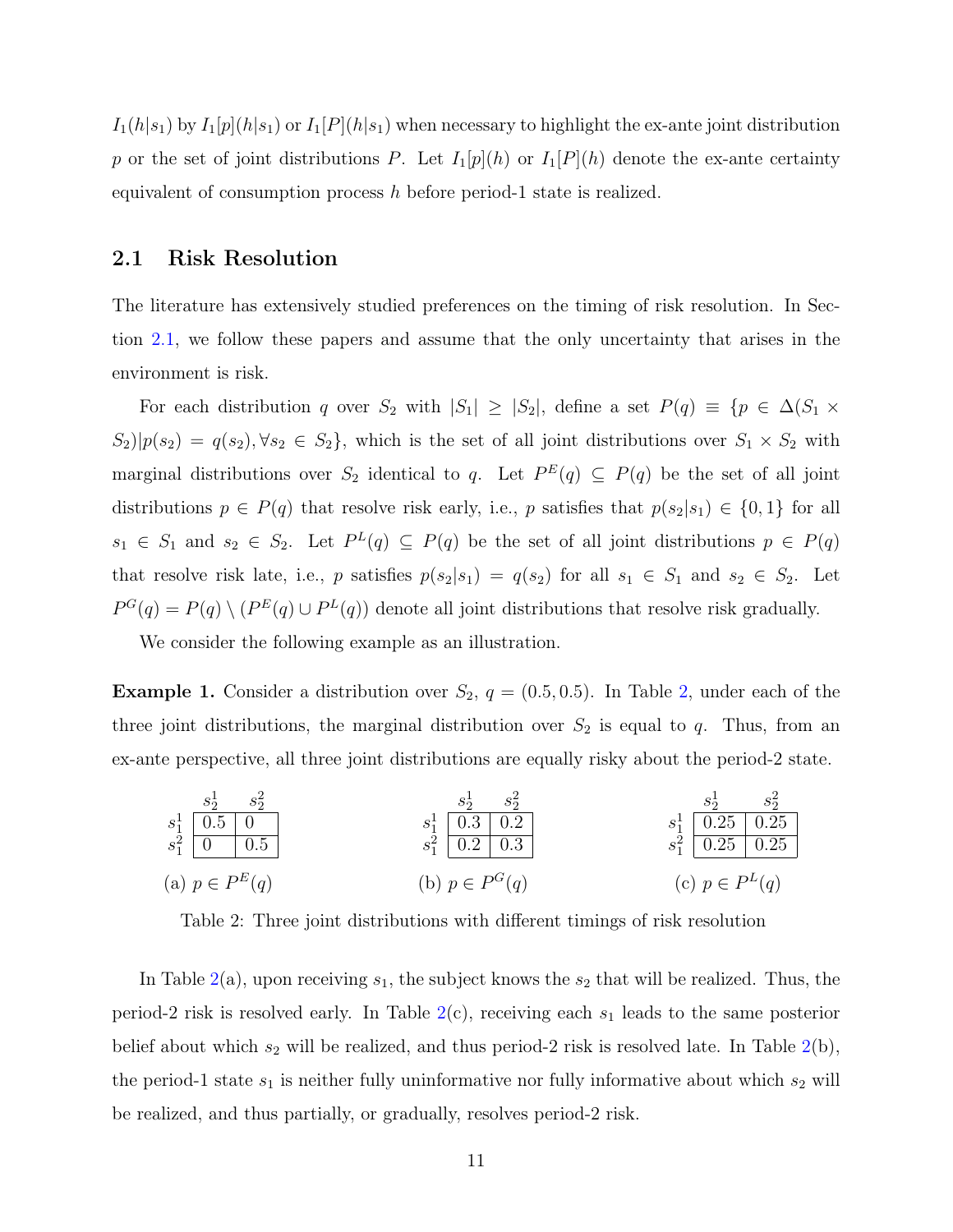- **Definition 1.** 1. A subject is indifferent towards the timing of risk resolution if  $I_1[p](h)$  =  $I_1[p'](h)$  for all  $h \in H$ ,  $q \in \Delta(S_2)$ , and  $p, p' \in P(q)$ .
	- 2. A subject prefers early resolution of risk if she is not indifferent towards the timing of risk resolution, and  $I_1[p](h) \geq I_1[p'](h)$  for all  $h \in H$ ,  $q \in \Delta(S_2)$ ,  $p \in P^E(q)$ , and  $p' \in P(q)$ .
	- 3. A subject prefers late resolution of risk if she is not indifferent towards the timing of risk resolution, and  $I_1[p](h) \geq I_1[p'](h)$  for all  $h \in H$ ,  $q \in \Delta(S_2)$ ,  $p \in P^L(q)$ , and  $p' \in P(q)$ .

According to the well-known result of [Epstein and Zin](#page-35-0) [\(1989\)](#page-35-0), a subject with the EZ preference prefers early resolution of risk if  $\alpha < \rho$ , prefers late resolution of risk if  $\alpha > \rho$ , and is indifferent towards the timing of risk resolution if  $\alpha = \rho$ .

When the only uncertainty arises in the environment is risk, since the H model and the HM model reduce to the EZ model, preferences towards the timing of risk resolution in the H model and the HM model can be characterized in the same way as in the EZ model. Also, when there is no ambiguity, the MEU model and the KMM model reduce to the DEU model which is essentially the EZ model with  $\alpha = \rho$ . Hence, a subject is indifferent towards the timing of risk resolution in the MEU/KMM/DEU model.

#### 2.2 Ambiguity Resolution

We consider a notion of ambiguity resolution with a partition structure. Let  $Q$  be a finite set of possible period-2 distributions over  $S_2$ , which captures period-2 ambiguity from an ex-ante view, such that  $|Q| = |S_1|$ .<sup>[4](#page-12-0)</sup> Let Q be a partition of Q: a period-1 state informs the subject of an element of  $Q$ , i.e., a subset of possible period-2 distributions. Hence, when the partition is the finest one  $\mathcal{Q}^E$ , any period-1 state resolves period-2 ambiguity early by identifying the unique period-2 distribution. Similarly, the coarsest partition  $\mathcal{Q}^L$  corresponds to late resolution of ambiguity, and any other partition  $\mathcal{Q}^G$  corresponds to gradual resolution.

<span id="page-12-0"></span><sup>&</sup>lt;sup>4</sup>We restrict Q to be finite and to satisfy  $|Q| = |S_1|$  so that it is feasible to fully resolve ambiguity in period 1 by having a one-to-one relationship between states in  $S_1$  and distributions in  $Q$ .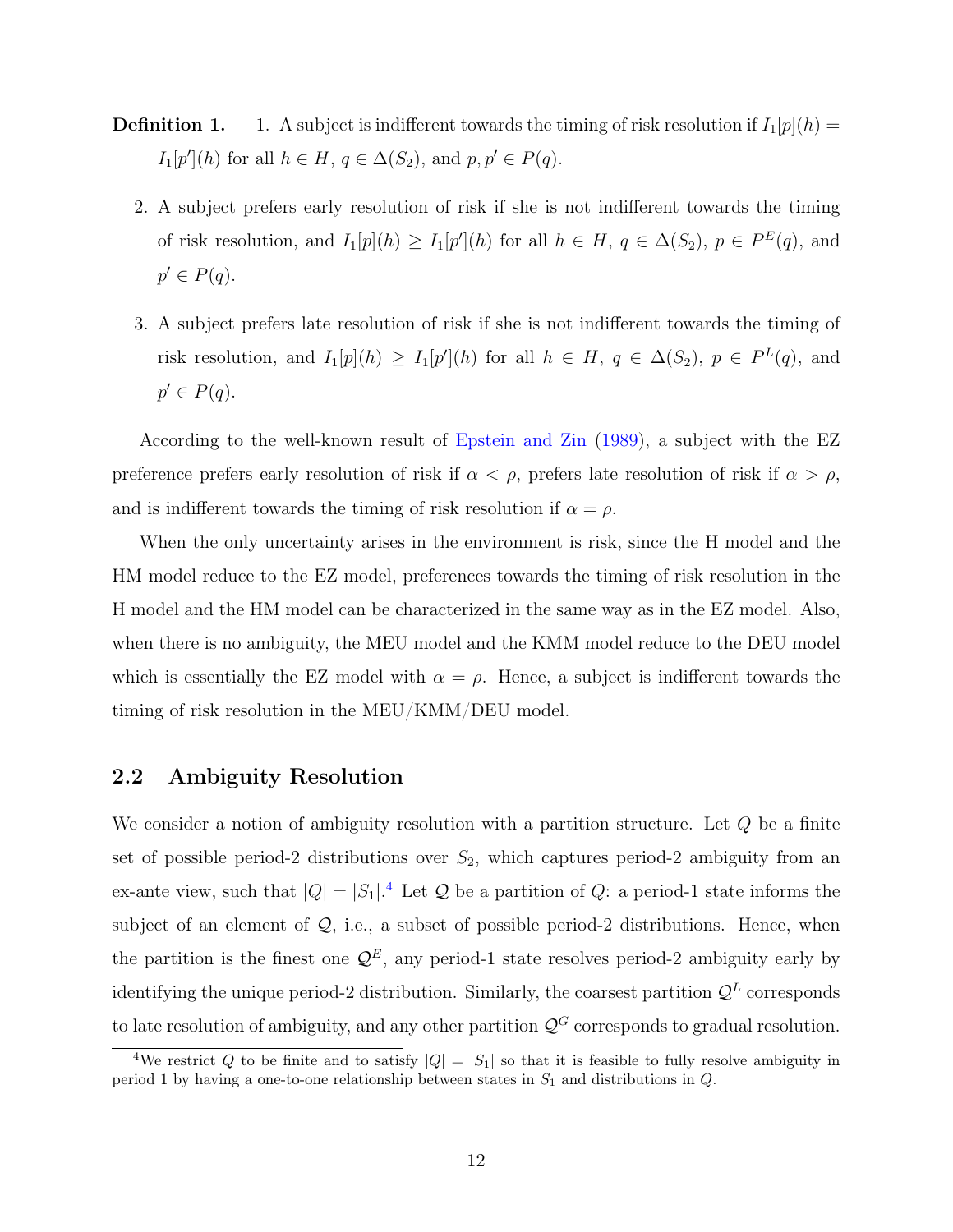To compare ex-ante payoffs a subject receives under different timings of ambiguity resolution, i.e., from different partitions of Q, we construct a set of joint distributions over  $S_1 \times S_2$ for each partition  $Q$ , denoted by  $P[Q](Q)$ . This set can be understood as possible beliefs over  $S_1 \times S_2$  from an ex-ante perspective. The details of the construction are relegated to Appendix [A.1.](#page-38-0) As an illustration, we look at the following example.

**Example 2.** Let  $Q = \{q^1 = (0.1, 0.9), q^2 = (0.4, 0.6), q^3 = (0.6, 0.4), q^4 = (0.9, 0.1)\}\$  represent possible period-2 distributions from an ex-ante perspective. Table [3](#page-13-0) shows three sets of joint distributions over  $S_1 \times S_2$ . Let  $\mathcal{Q}^G = \{\{q^1, q^2\}, \{q^3, q^4\}\}\.$ 

<span id="page-13-0"></span>

|                               |                                     | $s_2^1$<br>$s_1^1$<br>$s_1^{\frac{1}{2}}$<br>$\overline{0}$<br>$\overline{0}$<br>$s_1^{\overline{4}}$<br>$\boldsymbol{0}$ | $s_2^2$<br>$\overline{0.9}$<br>0.1<br>$\boldsymbol{0}$<br>$\overline{0}$<br>$\overline{0}$ | $s^1_1$<br>$s_1^{\bar{2}}\ s_1^{\bar{3}}$<br>$s_1^{\bar{4}}$ | $s_2^1$<br>$\overline{0}$<br>0.4<br>$\overline{0}$<br>$\overline{0}$ | $s_2^2$<br>$\overline{0}$<br>0.6<br>$\overline{0}$<br>$\overline{0}$      | $s_1^1$<br>$s_1^{\bar{2}}\ s_1^{\bar{3}}$<br>$s_1^4$ | $s_2^1$<br>$\boldsymbol{0}$<br>$\overline{0}$<br>$0.6\,$<br>$\overline{0}$ | $s_2^2$<br>$\overline{0}$<br>$\overline{0}$<br>0.4<br>$\overline{0}$ | $s_1^1$<br>$s_1^2$<br>$s_1^3$<br>$s_1^4$                | $s_2^1$<br>$\overline{0}$<br>$\boldsymbol{0}$<br>$\overline{0}$<br>0.9 | $s_2^2$<br>$\overline{0}$<br>$\overline{0}$<br>$\overline{0}$<br>0.1 |                                    |
|-------------------------------|-------------------------------------|---------------------------------------------------------------------------------------------------------------------------|--------------------------------------------------------------------------------------------|--------------------------------------------------------------|----------------------------------------------------------------------|---------------------------------------------------------------------------|------------------------------------------------------|----------------------------------------------------------------------------|----------------------------------------------------------------------|---------------------------------------------------------|------------------------------------------------------------------------|----------------------------------------------------------------------|------------------------------------|
|                               |                                     |                                                                                                                           |                                                                                            |                                                              |                                                                      | (a) $P[\mathcal{Q}^E](Q)$                                                 |                                                      |                                                                            |                                                                      |                                                         |                                                                        |                                                                      |                                    |
|                               | $s^1_{1} s^2_{1} \ s^3_{1} s^4_{1}$ | $s_2^1$<br>0.05<br>0.05<br>$\overline{0}$<br>$\boldsymbol{0}$                                                             | $s_2^2$<br>0.45<br>0.45<br>$\overline{0}$<br>$\overline{0}$                                | $s^1_1$<br>$s_1^2$<br>$s_1^3$<br>$s_1^4$                     | $s_2^1$<br>0.2<br>0.2<br>$\overline{0}$<br>$\overline{0}$            | $s_2^2$<br>$\overline{0.3}$<br>0.3<br>$\overline{0}$<br>$\overline{0}$    | $s_1^1$<br>$s_1^{\bar{2}}\ s_1^{\bar{3}}$<br>$s_1^4$ | $s_2^1$<br>$\overline{0}$<br>$\overline{0}$<br>0.3<br>0.3                  | $s_2^2$<br>$\theta$<br>$\overline{0}$<br>0.2<br>0.2                  | $s^1_1$<br>$s_1^{\bar{2}}$<br>$s_1^{\bar 3}$<br>$s_1^4$ | $s^1_2$<br>$\theta$<br>$\overline{0}$<br>0.45<br>0.45                  | $s_2^2$<br>$\boldsymbol{0}$<br>$\boldsymbol{0}$<br>0.05<br>0.05      |                                    |
| $s^1_1$<br>$s_1^2$<br>$s_1^3$ | $s_2^1$                             | 0.025<br>0.025<br>0.025                                                                                                   | $s_2^2$<br>0.225<br>0.225<br>0.225                                                         | $s^1_1$<br>$s_1^2$<br>$s_1^3$                                | $s_2^1$<br>0.1<br>0.1<br>0.1                                         | (b) $P[\mathcal{Q}^G](Q)$<br>$s_2^2$<br>$\overline{0.15}$<br>0.15<br>0.15 | $s^1_1$<br>$s_1^{\bar{2}}$<br>$s_1^{\bar{3}}$        | $s^1_2$<br>0.15<br>0.15<br>0.15                                            | $s_2^2$<br>$\overline{0.1}$<br>0.1<br>0.1                            | $s^1_1$<br>$s_1^2$<br>$s_1^{\bar{3}}$                   | $s^1_2$<br>0.225<br>0.225<br>0.225                                     |                                                                      | $s_2^2$<br>0.025<br>0.025<br>0.025 |
| $s_1^4$                       |                                     | 0.025                                                                                                                     | 0.225                                                                                      | $s_1^4$                                                      | 0.1                                                                  | 0.15<br>(c)                                                               | $s_1^4$<br>$P[Q^L](Q)$                               | 0.15                                                                       | 0.1                                                                  | $s_1^4$                                                 | 0.225                                                                  |                                                                      | 0.025                              |

Table 3: Three sets of joint distributions with different timings of ambiguity resolution

For each partition Q above, we can label the elements of  $P[Q](Q)$ , from left to right, by  $p<sup>1</sup>$  to  $p<sup>4</sup>$  respectively. Elements of  $P[Q](Q)$  have a one-to-one correspondence with those in Q: upon receiving any  $s_1 \in S_1$  that occurs with positive probability under  $p^k \in P[Q](Q)$ , the posterior belief of  $p^k$  coincides with  $q^k$ , i.e.,  $p^k(\cdot|s_1) = q^k(\cdot) \in \Delta(S_2)$ , for all  $k \in \{1, 2, 3, 4\}$ and  $s_1 \in S_1$  such that  $p^k(s_1) > 0$ .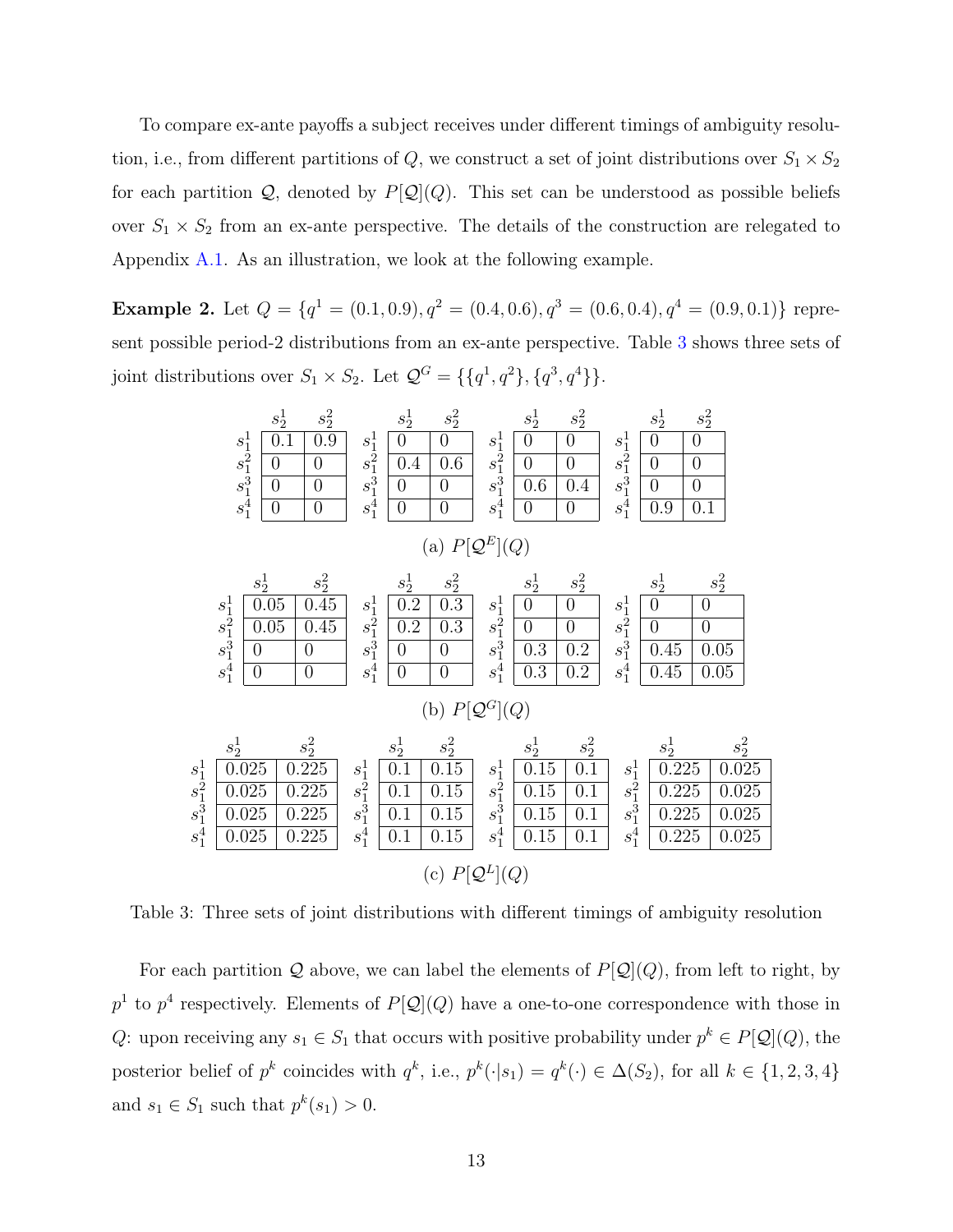Suppose a subject's ex-ante ambiguous beliefs over  $S_1 \times S_2$  are given by Table [3\(](#page-13-0)a). When  $s_1^k \in S_1$  is realized, the only joint distribution in  $P[\mathcal{Q}^E](Q)$  generating  $s_1^k$  with positive probability is  $p^k$ , and the subject knows that the true distribution over  $S_2$  is  $q^k$  immediately. In this sense, receiving a period-1 state resolves ambiguity about period-2 distribution early.

Suppose a subject's ex-ante ambiguous beliefs over  $S_1 \times S_2$  are given by Table [3\(](#page-13-0)c). Since all other five models are either special cases of the HM model or can be approximated by the HM model, we assume there is a second-order belief  $\mu$  over Q. Given  $\mu$ , let  $\tilde{\mu}$  be a second-order belief over  $P[Q^L](Q)$  whose marginal distribution over Q is consistent with  $\mu$ . The only consistent  $\tilde{\mu}$  satisfies that  $\tilde{\mu}(p^k) = \mu(q^k)$  for  $k \in \{1, 2, 3, 4\}$ . Now, we verify that knowing period-1 state  $s_1$  does not provide any information on period-2 distribution. Given  $s_1 \in S_1$ , the posterior belief for  $q^k \in Q$  to be the true period-2 distribution is equal to

$$
\frac{\sum_{p \in P[Q^L](Q) \ s.t. p(\cdot|s_1) = q^k} \tilde{\mu}(p) \cdot p(s_1)}{\sum_{p \in P[Q^L](Q)} \tilde{\mu}(p) \cdot p(s_1)} = \frac{\tilde{\mu}(p^k) \cdot p^k(s_1)}{\sum_{p \in P[Q^L](Q)} \tilde{\mu}(p) \cdot p(s_1)} = \frac{\mu(q^k) \cdot 0.25}{0.25} = \mu(q^k),
$$

which is independent of  $s_1 \in S_1$  and coincides with the prior. Hence, we say  $P[\mathcal{Q}^L](Q)$ resolves ambiguity late (i.e., does not resolve ambiguity in period 1).

In Table [3\(](#page-13-0)b), for any  $\mu \in \Delta(Q)$ , the only  $\tilde{\mu} \in \Delta(P[\mathcal{Q}^G](Q))$  with marginal distribution over Q consistent with  $\mu$  must satisfy that  $\tilde{\mu}(p^k) = \mu(q^k)$  for  $k \in \{1, 2, 3, 4\}$ . Upon receiving any  $s_1 \in \{s_1^1, s_1^2\}$ , one can immediately see that the true period-2 distribution q must be in  $\{q^1, q^2\}$ . Moreover, one can derive from  $\tilde{\mu}$  that the posterior belief that  $q^1$  or  $q^2$  is the correct period-2 distribution is equal to  $\mu(q^1|\{q^1,q^2\})$  or  $\mu(q^2|\{q^1,q^2\})$  respectively, which is independent of  $s_1 \in \{s_1^1, s_1^2\}$ . We can hence claim that elements of  $\{s_1^1, s_1^2\}$  are equivalent – the information of both states is that the set of possible period-2 distributions is  $\{q^1, q^2\}$ . If  $s_1 \in \{s_1^3, s_1^4\}$  is received, the information is that the set of possible period-2 distributions is  $\{q^3, q^4\}$ . The set of joint distributions  $P[Q^G](Q)$  hence gradually resolves ambiguity (i.e., partially resolves ambiguity in period 1).

We remark on two features of  $P[Q](Q)$ . First, its elements have a one-to-one correspondence with elements of Q in the following sense: (1) each joint distribution in  $P[\mathcal{Q}](Q)$  can only lead to one posterior belief in  $Q$ , regardless of the period-1 state observed, and  $(2)$ different joint distributions in  $P[Q](Q)$  have different posterior beliefs in Q. Second, for a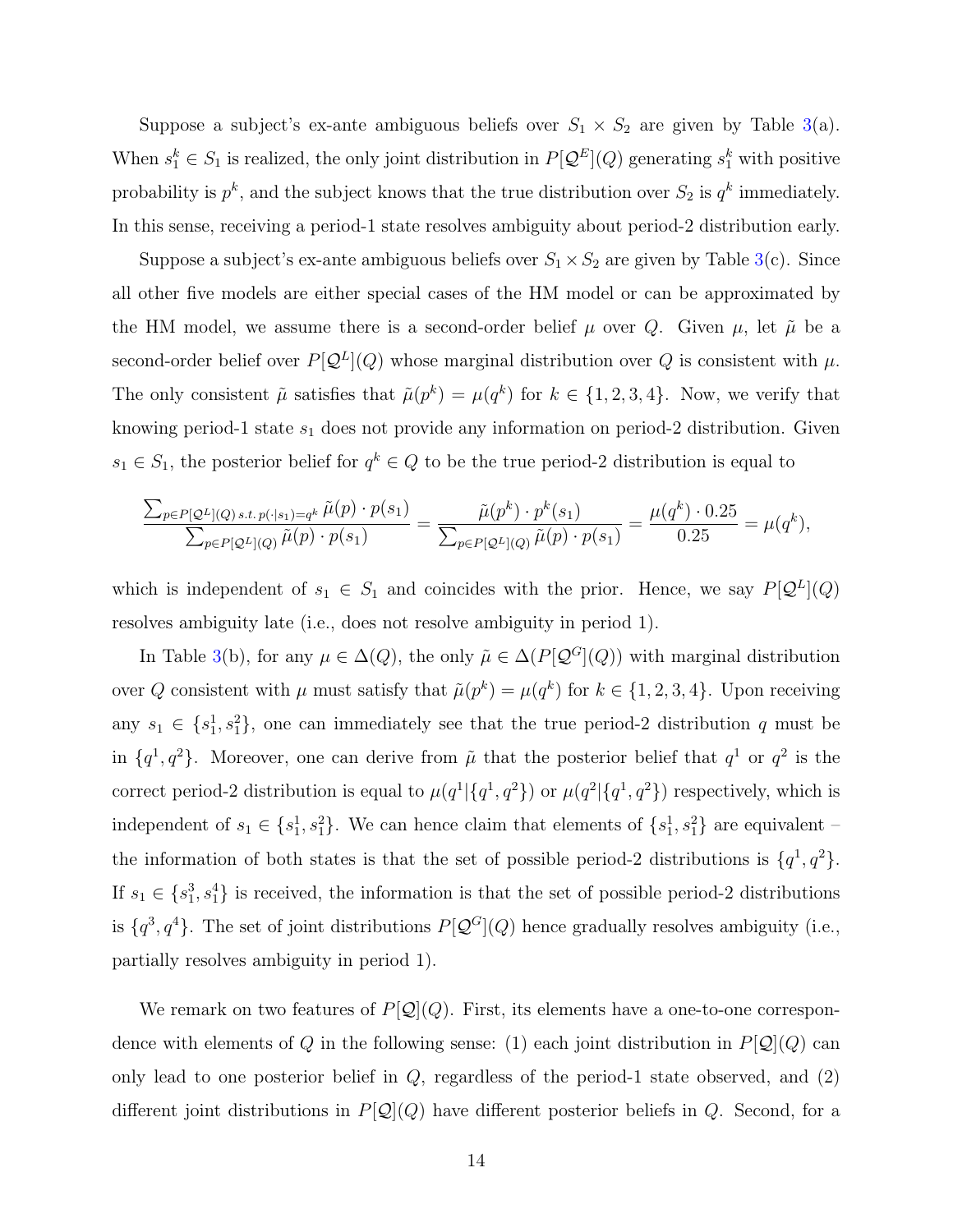general partition  $Q$ , there may be multiple period-1 states leading to the same set of possible period-2 distributions: these states are equivalent informationally. The number of these equivalent classes is equal to the cardinality of  $\mathcal{Q}$ . Different equivalent classes of states in  $S_1$ inform the subject of different elements of Q.

We define the preferences towards the timing of ambiguity resolution as follows.

- **Definition 2.** 1. A subject is indifferent towards the timing of ambiguity resolution if  $I_1[P[Q](Q)](h) = I_1[P[Q'](Q)](h)$  for any finite set  $Q \subseteq \Delta(S_2)$ ,  $h \in H$ , partitions  $Q$ and  $\mathcal{Q}'$  of  $Q$ , and  $\mu \in \Delta(S_2)$ .
	- 2. A subject prefers early resolution of ambiguity if she is not indifferent towards the timing of ambiguity resolution, and  $I_1[P[Q^E](Q)](h) \geq I_1[P[Q](Q)](h)$  for any finite set  $Q \subseteq \Delta(S_2)$ ,  $h \in H$ , partition  $\mathcal{Q}$ , and  $\mu \in \Delta(S_2)$ .
	- 3. A subject prefers late resolution of ambiguity if she is not indifferent towards the timing of ambiguity resolution, and  $I_1[P[Q^L](Q)](h) \geq I_1[P[Q](Q)](h)$  for any finite set  $Q \subseteq \Delta(S_2)$ ,  $h \in H$ , partition  $\mathcal{Q}$ , and  $\mu \in \Delta(S_2)$ .

Below we characterize preferences for ambiguity resolution in the six representative recursive utility models. We begin with the HM model first. The proof of the following proposition is relegated to Appendix [A.2.](#page-39-0)

<span id="page-15-0"></span>Proposition 1. In the HM model, a subject prefers early resolution of ambiguity (resp. prefers late resolution of ambiguity or is indifferent towards the timing of ambiguity resolution) if  $\eta < \rho$  (resp.  $\eta > \rho$  or  $\eta = \rho$ ).

Proposition [1](#page-15-0) shows that the preference for timing of ambiguity resolution is determined by two key factors:  $\rho$  and  $\eta$ . Recall the conclusion on risk resolution:  $\alpha$  and  $\rho$  determine the preference for timing of risk resolution in the HM model.

In view of the two results, we can find the following connections between preferences towards the timing of risk resolution and ambiguity resolution.

<span id="page-15-1"></span>Corollary 1. In the HM model,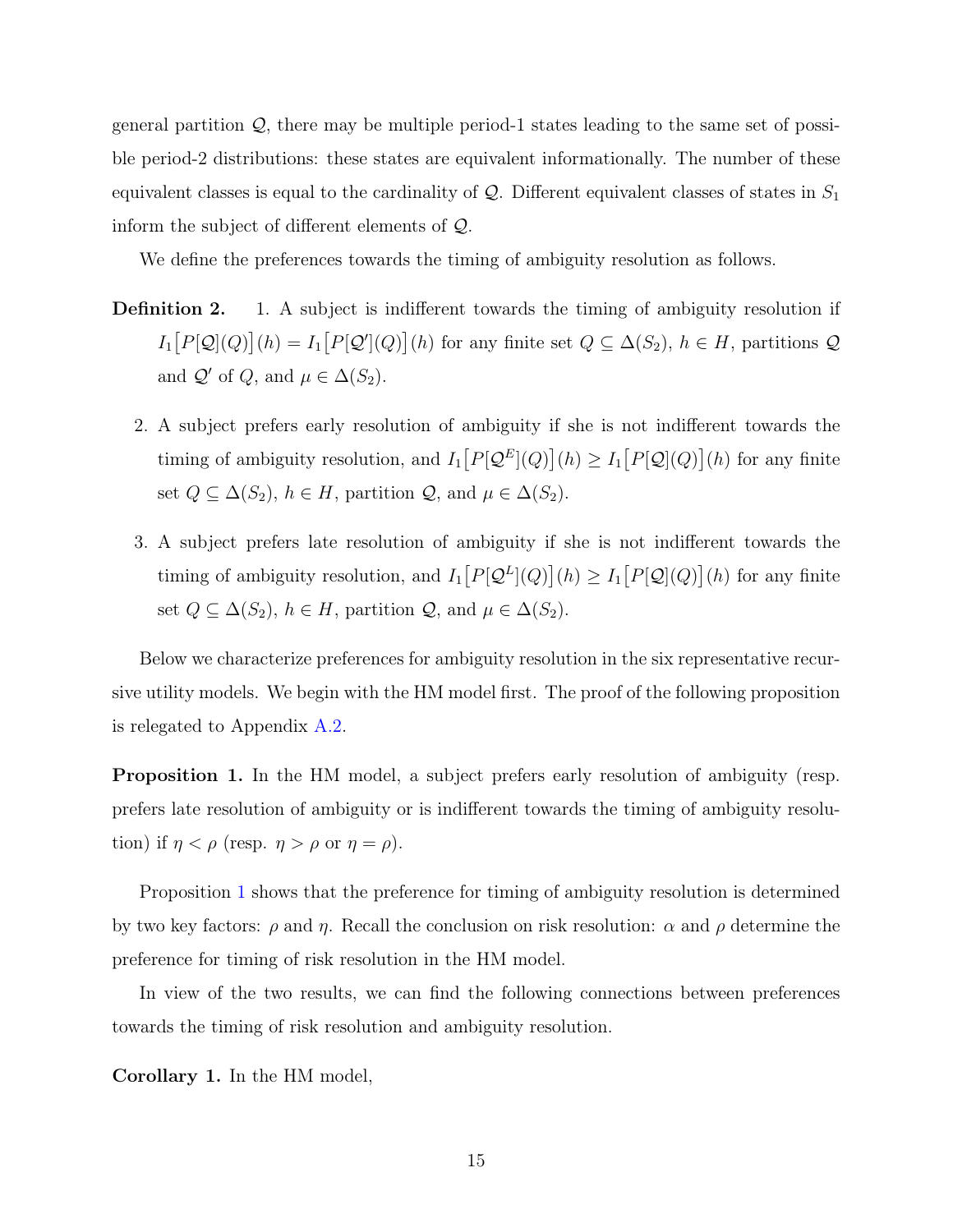- 1. if an ambiguity-averse subject prefers early resolution of risk, then she also prefers early resolution of ambiguity;
- 2. an ambiguity-neutral subject prefers early resolution of risk (resp. prefers late resolution of risk, or is indifferent towards the timing of risk resolution) if and only if she prefers early resolution of ambiguity (resp. prefers late resolution of ambiguity, or is indifferent towards the timing of ambiguity resolution);
- 3. if an ambiguity-seeking subject prefers late resolution of risk, then she also prefers late resolution of ambiguity.

Although the H model can be viewed as a limiting case of the HM model with  $\eta \to -\infty$ , the following result shows that the H model does not accommodate strict preferences towards the timing of ambiguity resolution. The proof is relegated to Appendix [A.2.](#page-39-0)

<span id="page-16-0"></span>Proposition 2. In the H model, a subject is indifferent towards the timing of ambiguity resolution.

As the DEU model is equivalent to the HM model with  $\alpha = \rho = \eta$ , the KMM model is equivalent to the HM model with  $\alpha = \rho$ , the EZ model is equivalent to the HM model with  $\alpha = \eta$ , and the MEU model is equivalent to the H model with  $\alpha = \rho$ , we have the following four corollaries.

Corollary 2. In the DEU model, a subject is indifferent towards the timing of ambiguity resolution.

Corollary 3. In the KMM model, a subject prefers early resolution of ambiguity (resp. prefers late resolution of ambiguity, or is indifferent towards the timing of ambiguity resolution) if  $\eta < \alpha$  (resp.  $\eta > \alpha$ , or  $\eta = \alpha$ ).

Corollary 4. In the EZ model, a subject prefers early resolution of ambiguity (resp. prefers late resolution of ambiguity, or is indifferent towards the timing of ambiguity resolution) if  $\alpha < \rho$  (resp.  $\alpha > \rho$ , or  $\alpha = \rho$ ).

Corollary 5. In the MEU model, a subject is indifferent towards the timing of ambiguity resolution.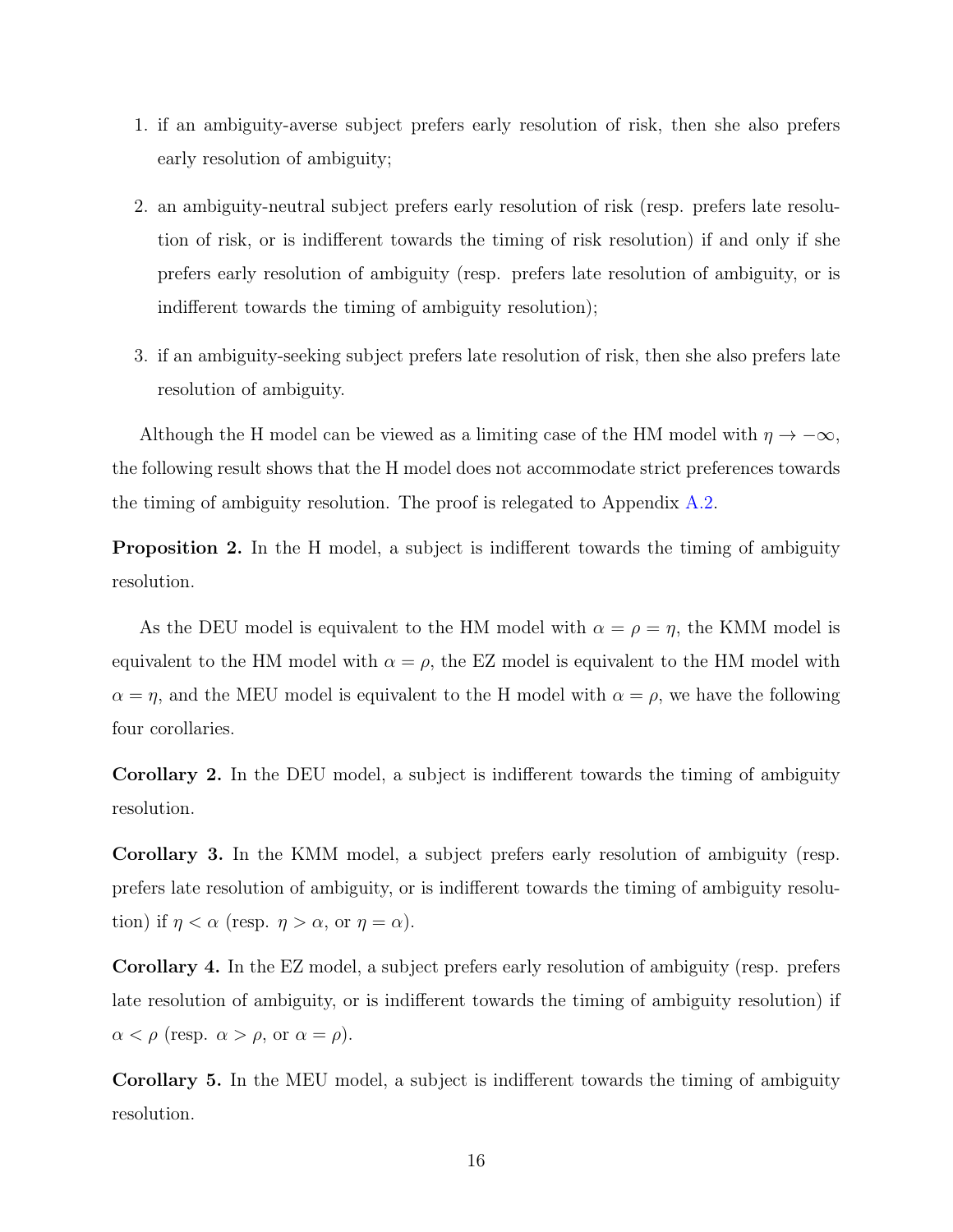#### 2.3 Summary of Predictions

Table [4](#page-17-1) shows the summary of theoretical implications from each model. The first column means that the EZ, H, and HM models accommodate non-indifference in the timing of risk resolution under some parameter values. The second column implies the KMM, EZ (with subjective beliefs), and HM models support non-indifference in the timing of ambiguity resolution under some parameter values. The last column shows that the MEU, KMM, H, and HM models can be used to explain non-neutral ambiguity attitudes. Hence, among these models, only the HM model can simultaneously accommodate strict preferences towards the timing of risk resolution and ambiguity resolution, as well as non-neutral ambiguity attitudes. Moreover, among the six models, the HM model is the only one that allows differential strict preferences in the timing of risk resolution and in the timing of ambiguity resolution.

<span id="page-17-1"></span>

|            | Risk Resolution | Ambiguity Resolution | Ambiguity Attitude |
|------------|-----------------|----------------------|--------------------|
| <b>DEU</b> |                 |                      |                    |
| MEU        |                 |                      |                    |
| KMM        |                 |                      |                    |
| EZ         |                 |                      |                    |
| H          |                 |                      |                    |
| HМ         |                 |                      |                    |

Table 4: Theoretical predictions from six models

### <span id="page-17-0"></span>3 Experimental Design and Procedures

The experiment consists of two parts: the risk-resolution-preference elicitation part and the ambiguity-resolution-preference elicitation part. Each part utilizes four questions to elicit subject preferences on the timing of risk/ambiguity resolution, yielding eight questions in total. The order of the two parts and the questions within are randomly ordered for subjects in four ways comprising four separate, within-subjects treatments. Full details of the random ordering are explained in Section [3.3.](#page-25-0)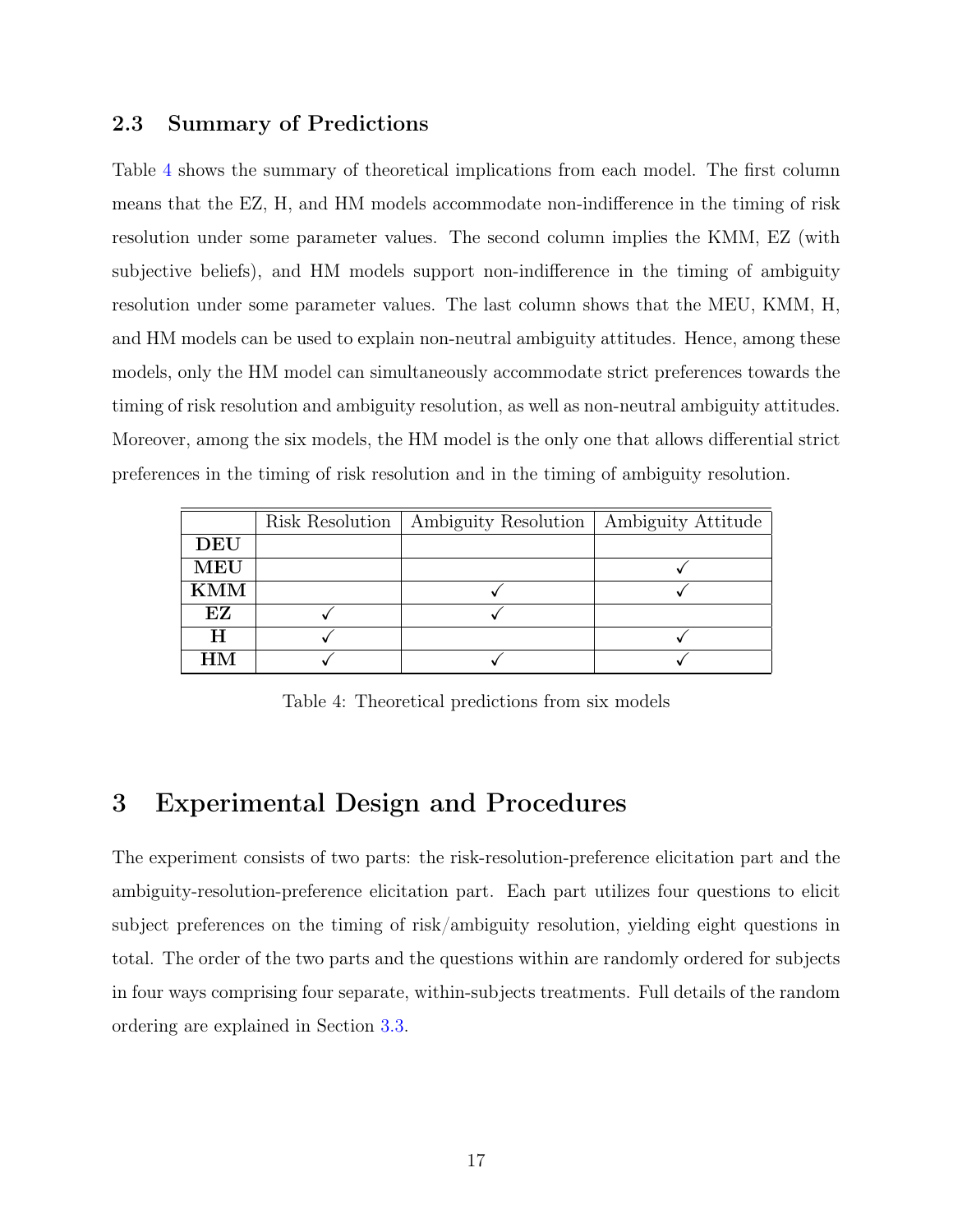#### 3.1 Risk-Resolution-Preference Elicitation

In the risk-resolution-preference elicitation experiment, subjects participate in a two-period consumption process. In  $t = 1$ , subjects receive \$10 advance payment. In  $t = 2$ , a lottery is drawn and the additional payoff is realized. The lottery has 50% chance leading to a "high prize (\$22)" and 50% chance leading to a "low prize (\$4)" ex-ante, and thus subjects have the same prior belief at the beginning of  $t = 1$ : the overall probability of winning the high prize is 0.5.

An additional piece of information on the underlying probability of the lottery is realized at the end of  $t = 1$ . The additional information is either a message of "good news" or "bad news." Upon receiving the news, subjects update their beliefs on the chance of receiving the "low prize" and the "high prize" in  $t = 2$ .

An information structure is a vector  $(\mathbf{p}, \mathbf{q}, \mathbf{r})$  satisfying the constraint that  $\mathbf{p}\mathbf{q} + (1-\mathbf{p})\mathbf{r} =$ 0.5, where the value **p** is the probability to receive good news, **q** is the probability to win the high prize conditional on receiving good news, and r is the probability to win the high prize conditional on receiving bad news. Following [Nielsen](#page-37-1) [\(2020\)](#page-37-1), we impose the restriction that  $pq + (1 - p)r = 0.5$  to ensure that the prior belief of winning a high prize is equal to 0.5. A general consumption process is shown in Figure 1.

<span id="page-18-0"></span>

Figure 1: A general consumption process in risk resolution experiment

In three separate questions, subjects are asked to select their most preferred information structure from a subset of options listed in Table [5.](#page-19-0) The options are described as follows.

Under **One-Shot Early** option, all the risk is resolved in the first stage solely. To see this, if a subject receives good news, she will receive the high prize (\$22) for sure ( $q = 1$ ). Otherwise, she will receive the low prize  $(\$4)$  for sure  $(r = 0)$ . Hence, under One-Shot Early option, the consumption process shown in Figure [1](#page-18-0) can be simplified into Figure  $2(a)$  $2(a)$ .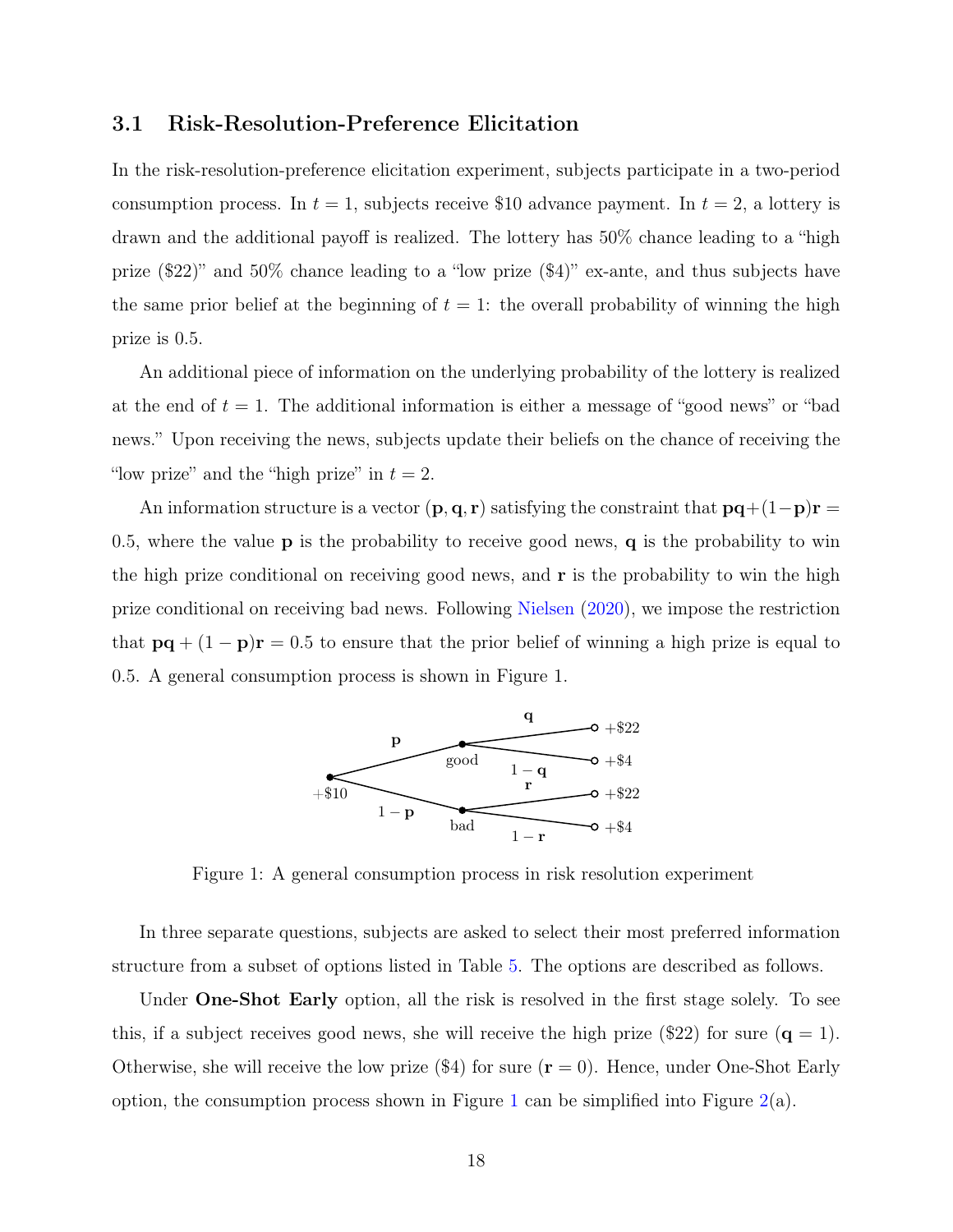<span id="page-19-0"></span>

| Options                     | <b>Information Structure</b> |
|-----------------------------|------------------------------|
| <b>One-Shot Early</b>       | $p=0.5, q=1, r=0$            |
| Gradual (non-skewed)        | $p=0.5$ , q=0.75, r=0.25     |
| Gradual (positively skewed) | $p=0.2$ , q=0.9, r=0.4       |
| Gradual (negatively skewed) | $p=0.8$ , q=0.6, r=0.1       |
| <b>One-Shot Late</b>        | $p=0.5$ , q=0.5, r=0.5       |

Table 5: Options in risk resolution experiment

Under the three Gradual options, risk is resolved gradually throughout two periods. Under the **Gradual (non-skewed)** information structure, good news and bad news are equally likely to arrive. Under the Gradual (positively skewed) information structure, the subject is more likely to receive bad news  $(p = 0.2)$ . However, the good news is informative in the sense that the conditional probability of winning the high prize is very high upon receiving good news  $(q = 0.9)$ . Gradual (negatively skewed) implies the opposite: the probability of receiving good news is high  $(p = 0.8)$ , but the good news is not that informative  $(q = 0.6)$  compared to the good news under **Gradual (positively skewed)**. However, if a subject receives bad news, she has 90% chance to get the low prize.

<span id="page-19-1"></span>

Figure 2: Information structures for early and late risk resolution options

The **One-Shot Late** option means risk is resolved all at once in the second stage. In this case, the news is useless, because regardless of the news she receives, her conditional winning probability remains the same  $(q = r = 0.5)$ . Hence, one can simplify the consumption process as is illustrated in Figure [2\(](#page-19-1)b).

It is important to note that the choice of information structure does not affect the ex-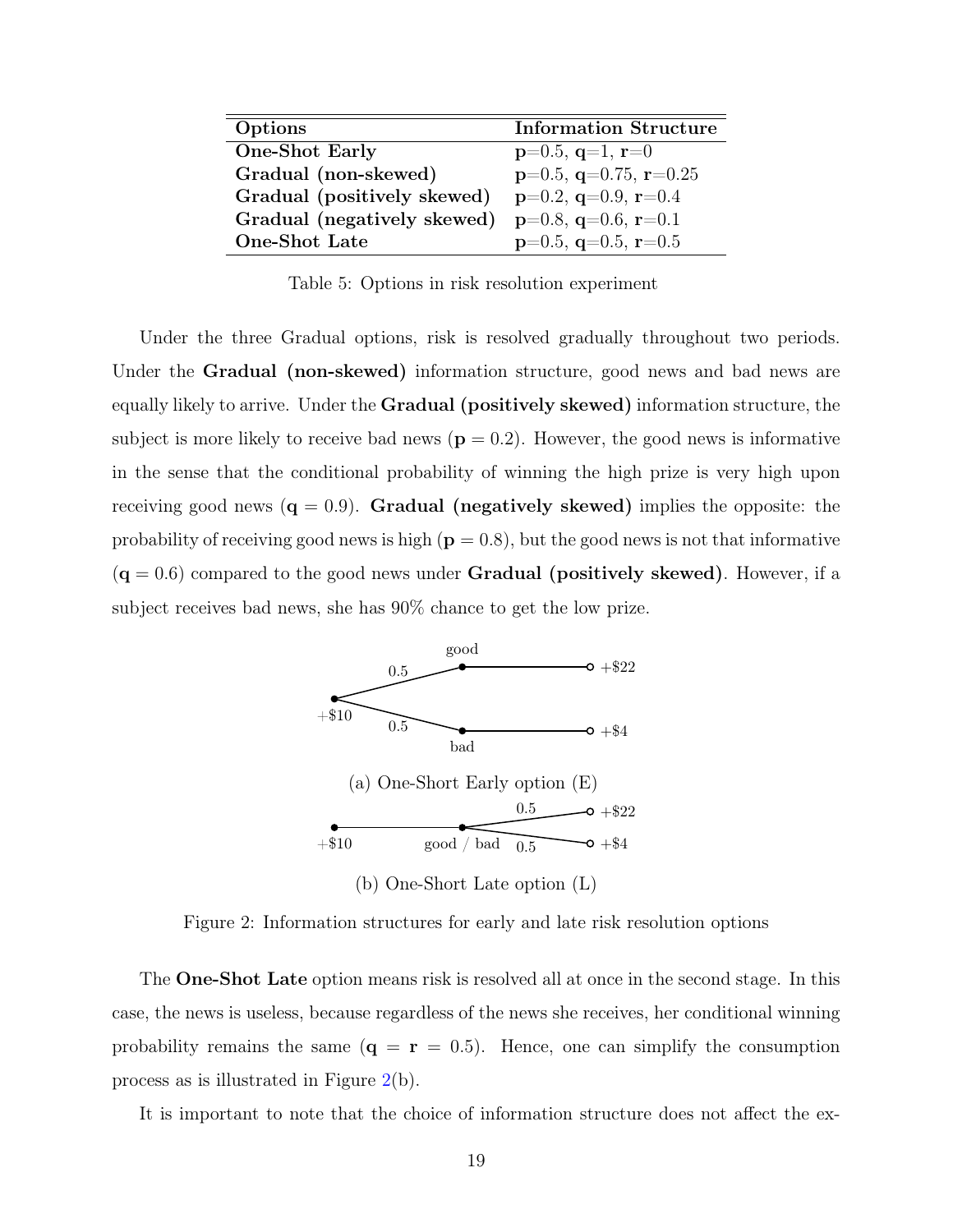ante probability of winning the high prize, which is equal to 0.5. Also, the choice of the information structure does not change the timing of the payment of the lottery, which takes place in  $t = 2$ .

There is a 30-minute lag after subjects receive a piece of news at the end of  $t = 1$ and before they observe the realization of the lottery in  $t = 2$ . An inappropriate choice of time lag might cause an instrumental information issue. That means, subjects may use this information to adjust their future consumption, which implies that subjects' preference for early resolution might not intrinsic. To prevent this potential issue, we implement a 30-minute lag between two stages where subjects will be occupied with another activity. To identify preferences for non-instrumental information, 30-minute is considered as a minimum, but substantial, time delay in existing studies [\(Masatlioglu et al.,](#page-37-5) [2017;](#page-37-5) [Nielsen,](#page-37-1) [2020\)](#page-37-1).

During the 30-minute lag, subjects participate in Raven's Progressive Matrices. The Raven test is one of the most widely used methods to measure abstract reasoning and analytic intelligence, by non-verbal multiple choice questions. Each question consists of a visual pattern with a missing piece, and the subjects are asked to pick the right element to fill in. Previous studies have found that people with high Raven test scores more accurately predict others' behavior [\(Burks et al.,](#page-34-10) [2009\)](#page-34-10), and update their belief with fewer errors [\(Charness](#page-34-11) [et al.,](#page-34-11) [2011\)](#page-34-11). In our study, the main purpose of this test is to make subjects stay focused during the time delay. Our experiment consists of two parts and each part has the same 30-minute lag.

#### 3.2 Ambiguity-Resolution-Preference Elicitation

The ambiguity-resolution-preference elicitation experiment is similar to the aforementioned risk-resolution experiment. Subjects are involved in a two-period consumption process. In  $t = 1$ , subjective receive the advance payment of \$10. In  $t = 2$ , a lottery is drawn and the payoff is realized. Subjects could earn a "high prize (\$22)" or a "low prize (\$4)" from this lottery. However, subjects do not know the winning probability of the lottery at the beginning of  $t = 1$ . Instead, subjects are given the following description:

You will draw a ping pong ball out of a bag. The bag contains 60 ping pong balls, and each ball is either red or yellow. If you draw a red ping pong ball,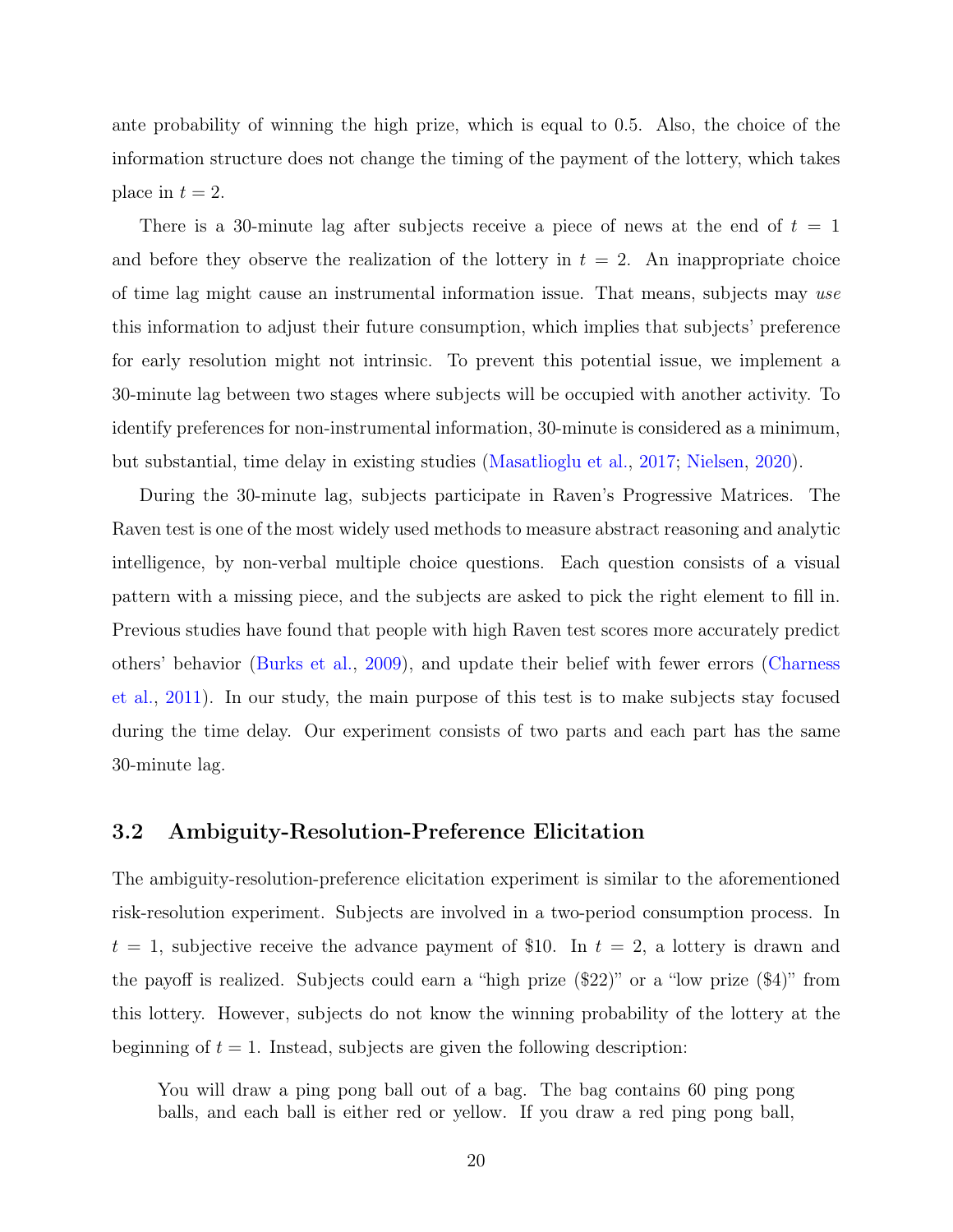then you will receive a high prize (\$22). If you draw a yellow ball, then you will receive a low prize (\$4). However, the precise composition of red ping pong balls versus yellow ones in the bag is unknown, although already determined. The only information now is that the proportion of red ping pong balls in the bag, denoted by **p**, can only be one of the following numbers:  $10\%$ ,  $40\%$ ,  $60\%$ , and 90%. So the probability for you to win the high prize is one of the following four numbers: 0.1, 0.4, 0.6, or 0.9.

As the proportion of each ball is unknown, at the beginning of  $t = 1$ , the probability of drawing each ball is unknown. Notice that it is not necessary that the case that 0.1, 0.4, 0.6, and 0.9 are drawn uniformly at random. At the end of  $t = 1$ , subjects receive a piece of news about the value of p from the ball they draw. Depending on the information structure, this news provides no information, partial information, or complete information about the winning probability.

<span id="page-21-0"></span>An information structure is a partition of the set  $\{0.1, 0.4, 0.6, 0.9\}$ . In three questions, subjects are asked to choose their most preferred option from a subset of the five alternatives listed in Table [6.](#page-21-0)

| Options                     | <b>Information Structure</b>            |
|-----------------------------|-----------------------------------------|
| <b>One-Shot Early</b>       | $\{0.1\}$ $\{0.4\}$ $\{0.6\}$ $\{0.9\}$ |
| Gradual (non-skewed)        | $\{0.1, 0.4\}$ $\{0.6, 0.9\}$           |
| Gradual (positively skewed) | $\{0.1, 0.4, 0.6\}$ $\{0.9\}$           |
| Gradual (negatively skewed) | $\{0.1\}$ {0.4, 0.6, 0.9}               |
| One-Shot Late               | $\{0.1, 0.4, 0.6, 0.9\}$                |

Table 6: Options in ambiguity resolution experiment

One-Shot Early is the fully revealing information structure. If a subject chooses One-**Shot Early**, she will be informed of the exact winning chance **p** at the end of  $t = 1$ . Hence, ambiguity is resolved in  $t = 1$ . The consumption process has been summarized in Figure  $3(a)$  $3(a)$ . The red edges starting from the  $t = 1$  node are realized with unknown probability. On conditional of a piece of news that has been realized, the black edges starting from the  $t = 2$ nodes are realized with known probability.

The three information structures implied by the three Gradual options are partially revealing. If choosing Gradual (non-skewed), the subject will either receive the message  $\{0.1, 0.4\}$  or  $\{0.6, 0.9\}$  at the end of stage 1 under unknown probability. If the winning chance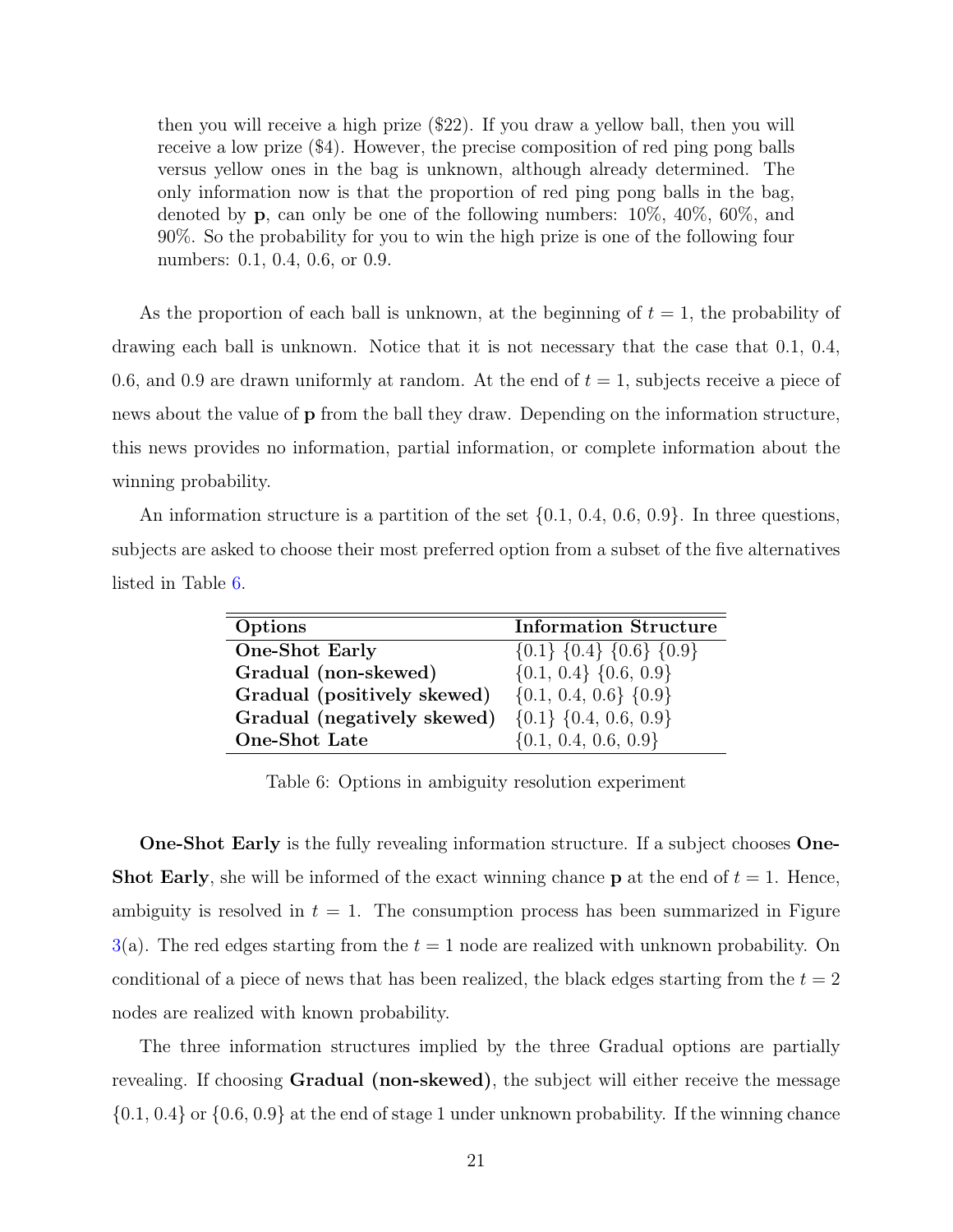<span id="page-22-0"></span>

(b) One-Shot Late option (L)

Figure 3: Information structures for early and late ambiguity resolution options

is 0.1 or 0.4, she will receive the message  $\{0.1, 0.4\}$ . Otherwise, she will receive  $\{0.6, 0.9\}$ . A subject is not disclosed the exact probability of the lottery upon receiving either message. Hence, ambiguity exists in both periods but is resolved gradually. The consumption process is illustrated in Figure  $4(a)$  $4(a)$ .

A subject choosing **Gradual (positively skewed)** option will either receive the message  ${0.9}$  or  ${0.1, 0.4, 0.6}$  at the end  $t = 1$ . Hence, a subject will know if the true winning probability is 0.9 or not. Upon receiving {0.1, 0.4, 0.6}, the subject knows the winning probability in  $t = 2$  is 0.1, 0.4, or 0.6, but she is not informed the likelihood of each realization, and thus ambiguity still exists in  $t = 1$ . If  $\{0.9\}$  is received, then ambiguity is dissolved immediately and only risk exists in  $t = 2$ . The consumption process is summarized in Figure [4\(](#page-23-0)b).

Similarly, under **Gradual (negatively skewed)**, one of the two messages will be realized in  $t = 1$ :  $\{0.1\}$  and  $\{0.4, 0.6, 0.9\}$ . It tells the individual whether the winning chance is 0.1 or not. We illustrate the process in Figure  $4(c)$  $4(c)$ .

One-Shot Late leads to a non-revealing information structure. The only possible message received at the end of  $t = 1$  conveys no new information and the subject knows that the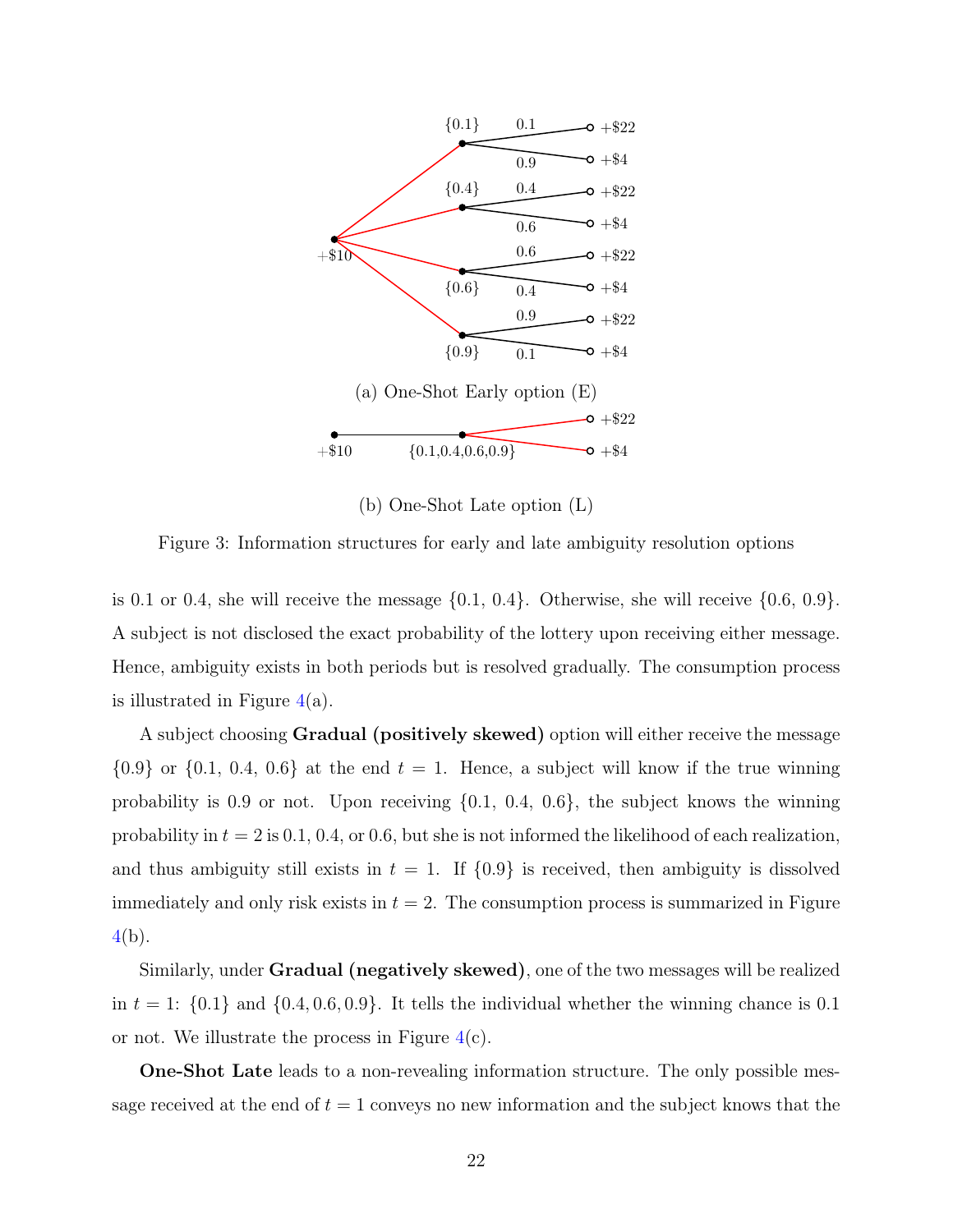<span id="page-23-0"></span>

(c) Gradual (negatively skewed) option (Gn)

Figure 4: Information structures for three gradual ambiguity resolution options

value of p is 0.1, 0.4, 0.6, or 0.9. All uncertainty, including the value of p and the outcome, is resolved in  $t = 2$ . We illustrate this consumption process in Figure [3\(](#page-22-0)b).

The remaining steps are the same as in risk-resolution-preference elicitation experiment. Subjects encounter another set of questions from the Raven test during the 30-minute delay. After 30 minutes have elapsed, all risk and ambiguity are resolved.

#### 3.3 Choice Set

The risk-resolution-preference/ambiguity-resolution-preference elicitation experiment utilizes four questions to determine subjects' preferences. The first three involve subjects picking their most preferred option from subsets of the five-option sets shown in Table [5/](#page-19-0)Table [6.](#page-21-0) The first question, denoted by RR1/AR1, is an unrestricted choice from the risk-resolutionpreference/ambiguity-resolution choice set. The second question, denoted by RR2/AR2 removes the option "One-Shot Early" to eliminate the possibility that the subject's choice in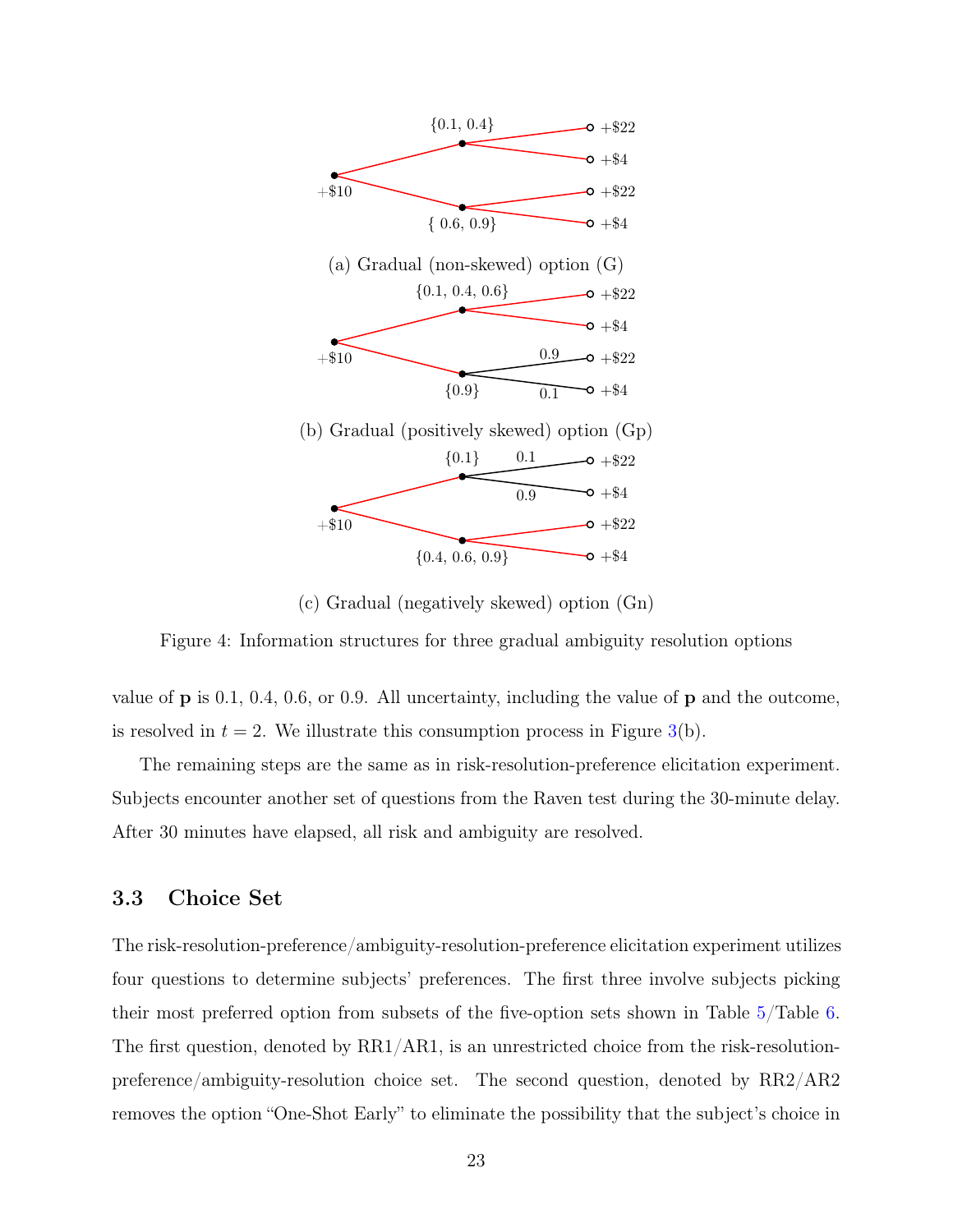the first question was due to a preference for simply one-shot resolution. The third question, denoted by RR3/AR3 removes the option "One-Shot Late." The last question, denoted by RRMPL/ARMPL, aims to measure the strength of preference for early resolution or late resolution by using the multiple price list. Each row presents a mini question that asks the subject to choose from two options "One-Shot Early  $+$  \$x" and "One-Shot Late  $+$  \$y." The values of x and y vary among different rows (see Figure [5\)](#page-24-0). For example, if a subject is indifferent to the timing of resolution, she will always choose the option with additional payment. However, if she strictly prefers early resolution, then she might give up some additional payment to choose one-shot early. This multiple price list questions rule out the potential problem that subjects are indifferent between One-Shot Early and One-Shot Late. Table [7](#page-25-0) provides a summary of these procedures.

<span id="page-24-0"></span>

| Your decisions are    |     |                      |  |  |  |  |
|-----------------------|-----|----------------------|--|--|--|--|
| One-Shot Early+\$0.50 | c c | One-Shot Late+\$0.00 |  |  |  |  |
| One-Shot Early+\$0.45 | c c | One-Shot Late+\$0.00 |  |  |  |  |
| One-Shot Early+\$0.40 | c c | One-Shot Late+\$0.00 |  |  |  |  |
| One-Shot Early+\$0.35 | o o | One-Shot Late+\$0.00 |  |  |  |  |
| One-Shot Early+\$0.30 | o o | One-Shot Late+\$0.00 |  |  |  |  |
| One-Shot Early+\$0.25 | o o | One-Shot Late+\$0.00 |  |  |  |  |
| One-Shot Early+\$0.20 | o o | One-Shot Late+\$0.00 |  |  |  |  |
| One-Shot Early+\$0.15 | o o | One-Shot Late+\$0.00 |  |  |  |  |
| One-Shot Early+\$0.10 | o o | One-Shot Late+\$0.00 |  |  |  |  |
| One-Shot Early+\$0.05 | o o | One-Shot Late+\$0.00 |  |  |  |  |
| One-Shot Early+\$0.00 | c c | One-Shot Late+\$0.00 |  |  |  |  |
| One-Shot Early+\$0.00 | o o | One-Shot Late+\$0.05 |  |  |  |  |
| One-Shot Early+\$0.00 | o o | One-Shot Late+\$0.10 |  |  |  |  |
| One-Shot Early+\$0.00 | o o | One-Shot Late+\$0.15 |  |  |  |  |
| One-Shot Early+\$0.00 | o o | One-Shot Late+\$0.20 |  |  |  |  |
| One-Shot Early+\$0.00 | o o | One-Shot Late+\$0.25 |  |  |  |  |
| One-Shot Early+\$0.00 | o o | One-Shot Late+\$0.30 |  |  |  |  |
| One-Shot Early+\$0.00 | o o | One-Shot Late+\$0.35 |  |  |  |  |
| One-Shot Early+\$0.00 | c c | One-Shot Late+\$0.40 |  |  |  |  |
| One-Shot Early+\$0.00 | o o | One-Shot Late+\$0.45 |  |  |  |  |
| One-Shot Early+\$0.00 | c c | One-Shot Late+\$0.50 |  |  |  |  |

Figure 5: Multiple price list questions

After finishing all four sections on risk resolution/ambiguity resolution, subjects receive news/messages based on their choices of information structures, conduct Raven's Progressive Matrices test for the next 30 minutes, and then the outcome is revealed. The ordering of the questions in the two elicitation tasks was partially randomized to reduce ordering effects.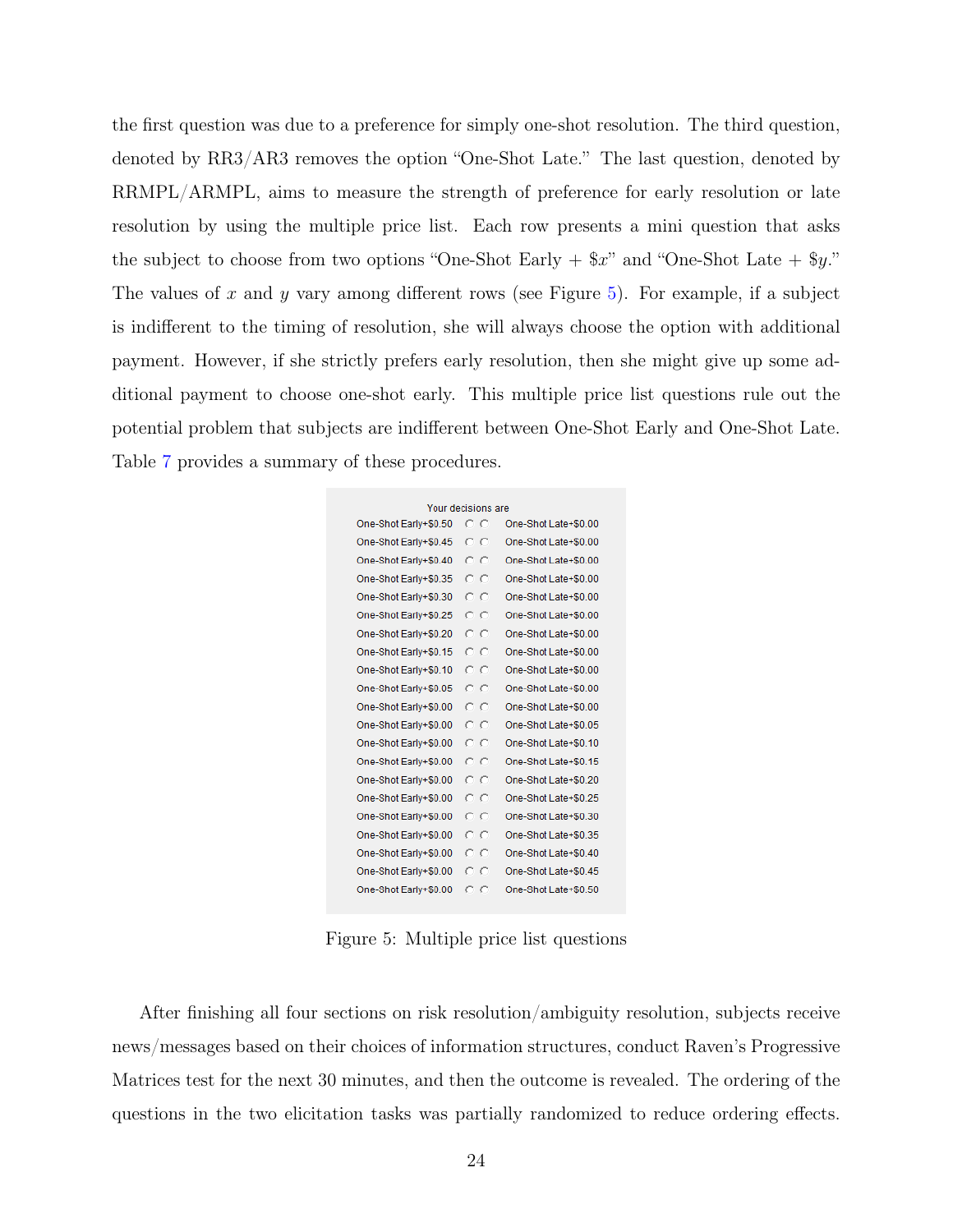<span id="page-25-0"></span>

|    | Choices         | <b>Available Options</b>      | Description                   |  |  |  |
|----|-----------------|-------------------------------|-------------------------------|--|--|--|
|    | RR1             | E, G, Gp, Gn, L               | Unrestricted                  |  |  |  |
| RR | RR2             | G, Gp, Gn, L                  | One-Shot Early is removed     |  |  |  |
|    | RR3             | E, G, Gp, Gn                  | One-Shot Late is removed      |  |  |  |
|    | <b>RRMPL</b>    | Multiple Price List Questions |                               |  |  |  |
|    | AR1             | E, G, Gp, Gn, L               | Unrestricted                  |  |  |  |
| AR | AR2             | G, Gp, Gn, L                  | One-Shot Early is removed     |  |  |  |
|    | AR <sub>3</sub> | E, G, Gp, Gn                  | One-Shot Late is removed      |  |  |  |
|    | <b>ARMPL</b>    |                               | Multiple Price List Questions |  |  |  |

Table 7: Choice sets used in the experiment

We randomize the order of decisions in four different ways.

Order 1. RR1, RR2, RR3, RRMPL; AR1, AR2, AR3, ARMPL Order 2. RR1, RR3, RR2, RRMPL; AR1, AR3, AR2, ARMPL Order 3. AR1, AR2, AR3, ARMPL; RR1, RR2, RR3, RRMPL Order 4. AR1, AR3, AR2, ARMPL; RR1, RR3, RR2, ARMPL

#### 3.4 Ellsberg Questions

Subjects also answered two [Ellsberg](#page-35-10) [\(1961\)](#page-35-10) questions in the ambiguity-resolution-preference elicitation task section. Each subject has a small chance to receive an additional \$10, depending on their answers to the questions. There are two reasons why these questions are necessary.

First, we need to elicit each subjects' attitude toward ambiguity. Theoretically, ambiguity aversion may or may not affect the preference for early resolution depending on the theoretical model (see Section [2\)](#page-7-0). Hence, to know which model best explains the experimental results, it is essential to elicit the ambiguity attitude.

Another reason is to confirm that subjects are not using subjective expected utility (i.e., [Savage,](#page-37-12) [1954\)](#page-37-12) in the ambiguity-resolution-preference elicitation task. If they use subjective belief in this task, the preference for resolution of ambiguity is no longer different from the preference for risk resolution. To make sure that ambiguity resolution questions and Ellsberg questions do not affect each other, Ellsberg questions are given to subjects after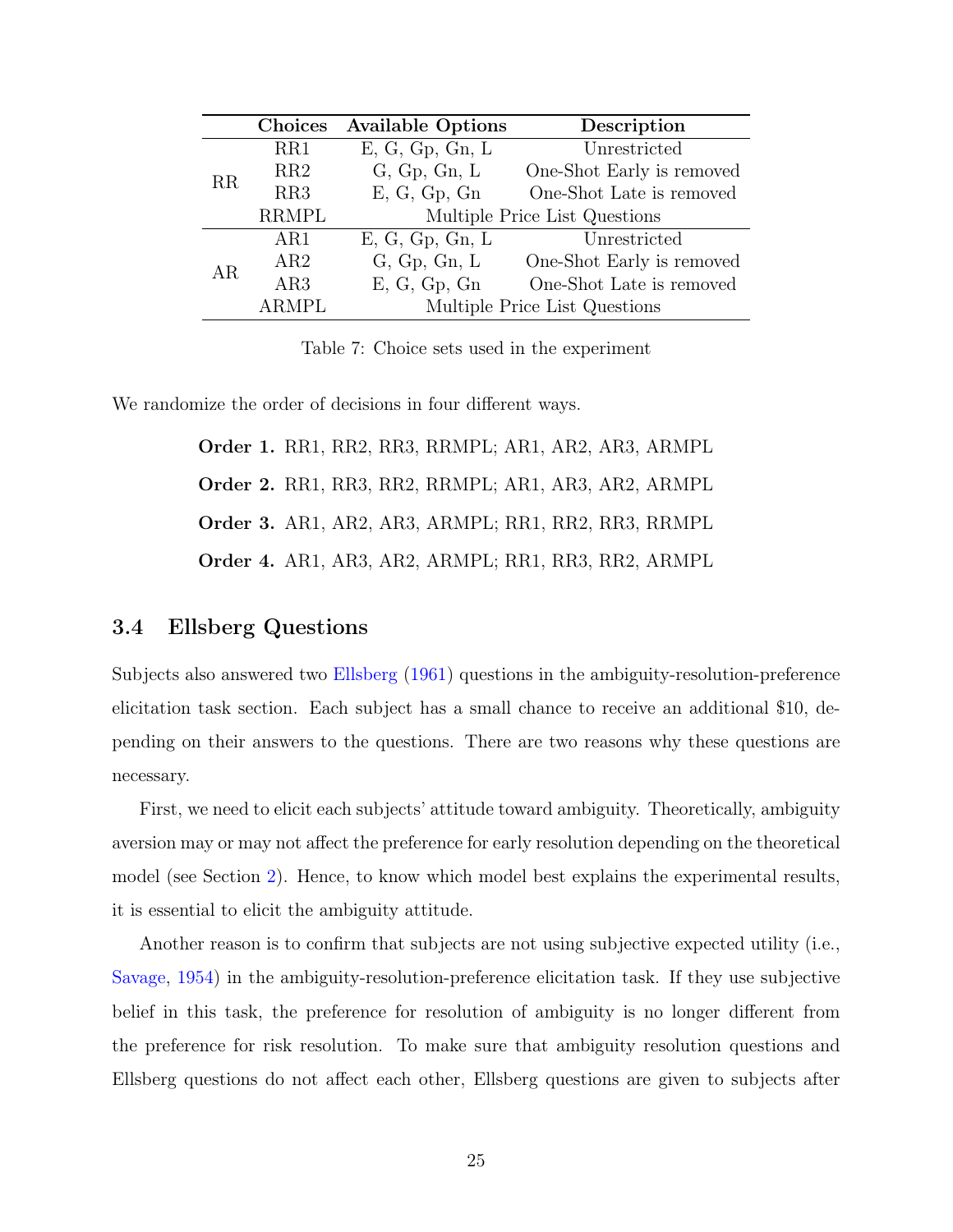they have completed all ambiguity resolution questions, but before the revelation of the winning probability.

Subjects are given the following statement.

Consider a bag containing 90 ping pong balls. 30 balls are blue, and the remaining 60 balls are either red or yellow in unknown proportions. The balls are well mixed so that each individual ball is as likely to be drawn as any other. You will bet on the color that will be drawn from the bag.

Subjects are asked to choose their preferred options between A & B and between C & D. The four options are listed in Table [8.](#page-26-0)

<span id="page-26-0"></span>

| Options |                                                                                        |  |  |  |  |
|---------|----------------------------------------------------------------------------------------|--|--|--|--|
|         | <b>Option A</b> receiving a payment of \$10, if a blue ball is drawn.                  |  |  |  |  |
|         | <b>Option B</b> receiving a payment of \$10, if a red ball is drawn.                   |  |  |  |  |
|         | <b>Option C</b> receiving a payment of \$10, if a blue ball or a yellow ball is drawn. |  |  |  |  |
|         | <b>Option D</b> receiving a payment of \$10, if a red ball or a yellow ball is drawn.  |  |  |  |  |

Table 8: Subjective belief formation questions

A subject that prefers A to B and D to C demonstrates a traditional representation of ambiguity aversion. That is, there is no formulation of subjective probabilities that can rationalize this decision. We would thus infer the subject does not use subjective probabilities to make decisions under ambiguity.

#### 3.5 Experimental Procedures

Subjects were 135 undergraduate students at Texas A&M University, recruited using the <econdollars.tamu.edu> website, a server based on ORSEE [\(Greiner,](#page-35-11) [2015\)](#page-35-11). Subjects sat at computer terminals and made decisions using zTree software [\(Fischbacher,](#page-35-12) [2007\)](#page-35-12). Sessions took place at the Experimental Research Laboratory at Texas A&M University from February to May 2021.

Subjects were fully informed about the procedure and the total time of the session at the beginning of the experiment. After the experiment concluded subjects were paid based on one randomly selected decision out of the eight that they made (see Table [7\)](#page-25-0). In addition, subjects have another chance to receive an additional \$10 from the "bonus" question. The average payment for each participant was \$23.33 including a \$10 participation payment.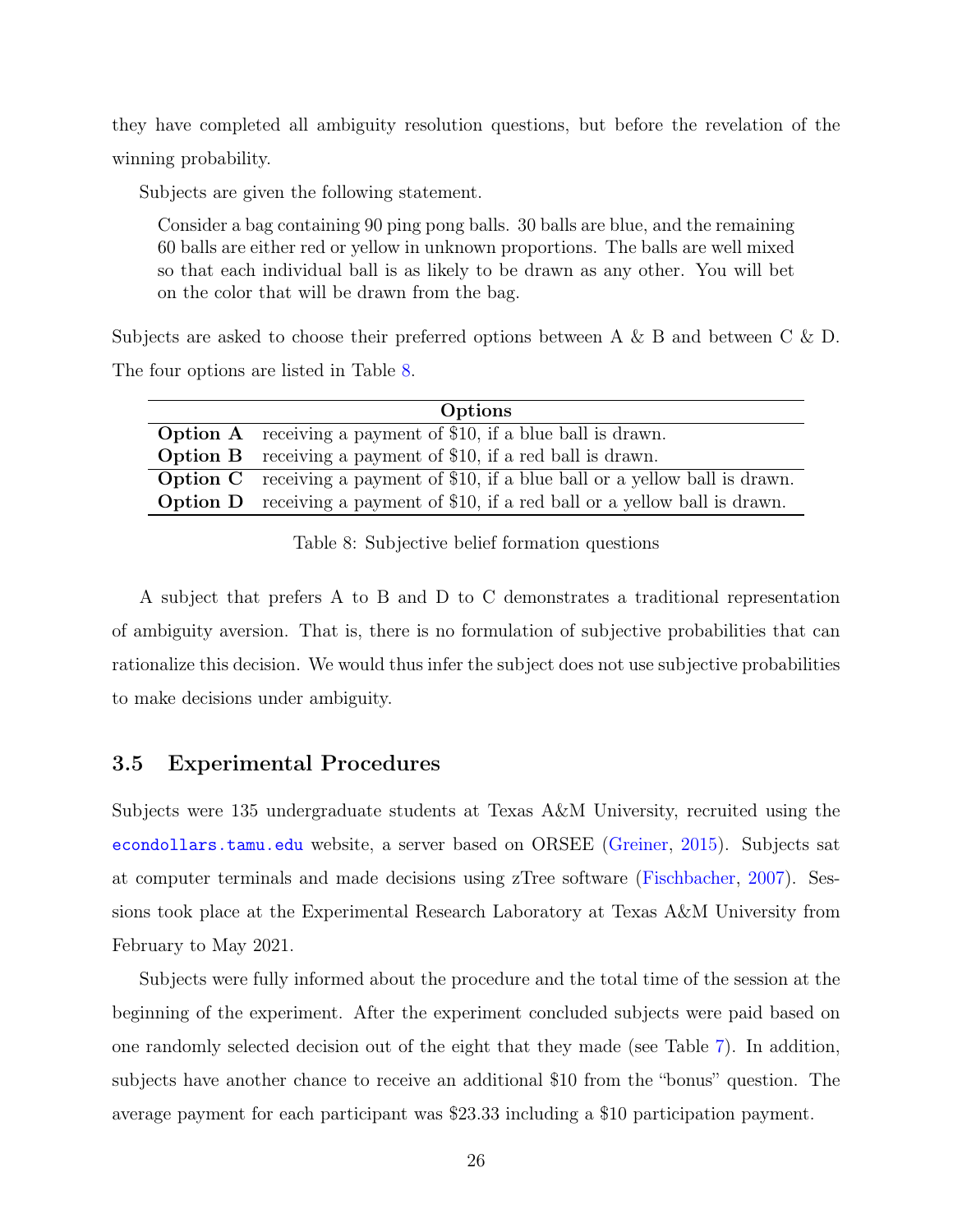# <span id="page-27-0"></span>4 Hypotheses and Predictions

Table [4](#page-17-1) provides theoretical predictions of the six models studied in this paper. Each makes a distinct set of predictions about our experiment highlighted by the following hypotheses.

<span id="page-27-2"></span>Hypothesis 1. Subjects exhibit no preference for the resolution of risk. The answers provided in RR1–RR3 appear to be random. There is no preference for early or late resolution of risk demonstrated in RRMPL.

A falsification of Hypothesis [1](#page-27-2) would falsify the DEU, MEU and KMM models and provide differential support for the EZ, H, and HM models. Previous literature suggests Hypothesis 1 would be falsified.

<span id="page-27-3"></span>Hypothesis 2. Subjects will not exhibit ambiguity aversion in the Ellsberg task. Their responses will be in line with the use of subjective probabilities.

A falsification of Hypothesis [2](#page-27-3) would falsify the DEU and EZ model and provide differential support for the MEU, H, KMM, and HM models. Previous literature suggests Hypothesis 2 would be falsified.

<span id="page-27-4"></span>Hypothesis 3. Subjects will exhibit no preference for the resolution of ambiguity. The answers provided in AR1–AR3 will appear to be random. There is no preference for early or late resolution of ambiguity demonstrated in ARMPL.

A falsification of Hypothesis [3](#page-27-4) would falsify the DEU, MEU and H models and provide differential support for the EZ, KMM, and HM models.

A rejection of all three hypotheses is only consistent with the HM model. That model allows subjects to exhibit preferences for early resolution of risk, preferences for early resolution of ambiguity, and ambiguity aversion.

### <span id="page-27-1"></span>5 Results

#### 5.1 Risk Resolution and Ambiguity Resolution

Table [9](#page-28-0) shows the summary of the choices of risk resolution and ambiguity resolution. Consistent with previous literature, the modal response of subjects is for the preference for early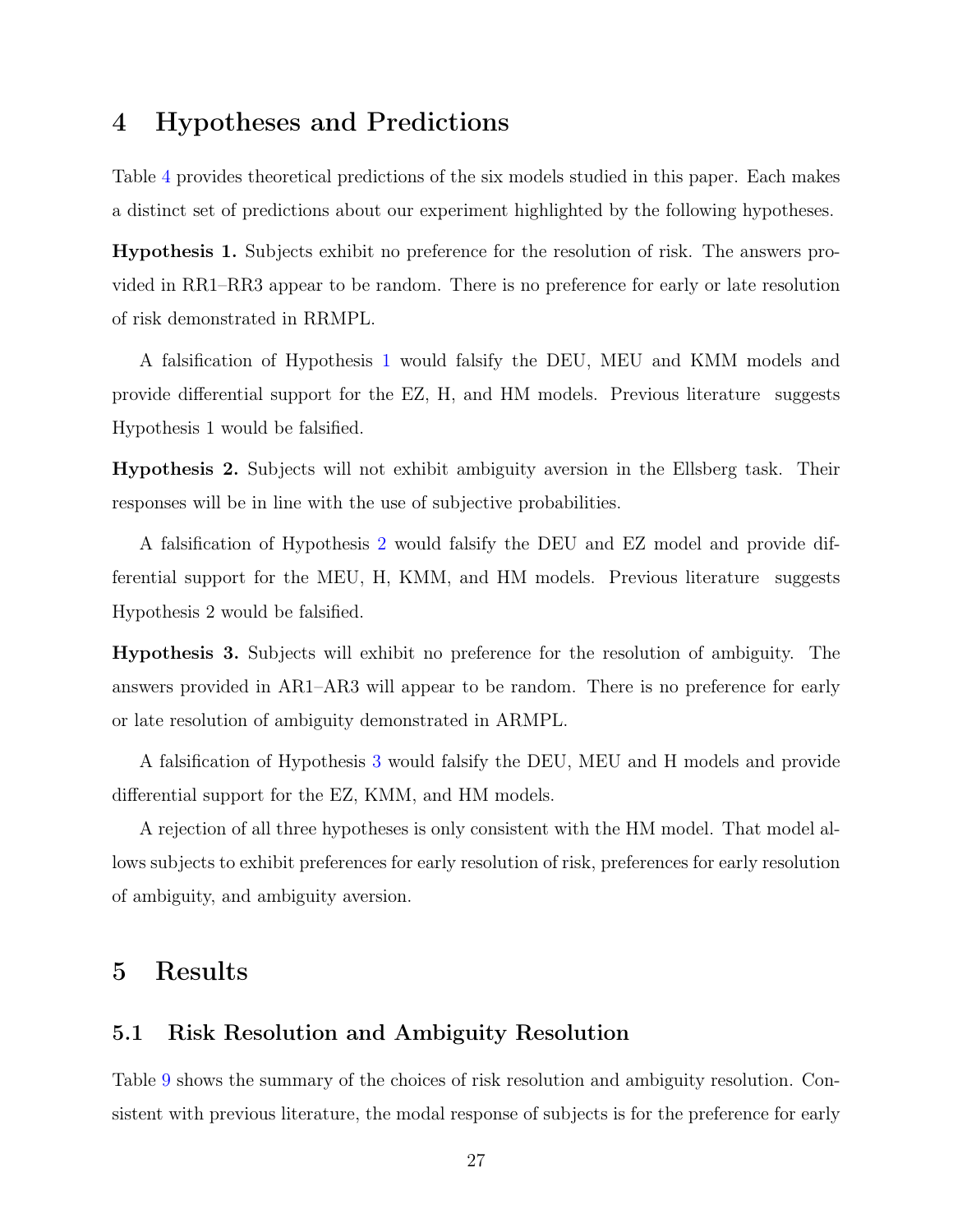resolution of risk (64 of 135, 47.4%). A majority of subjects prefer the early resolution of ambiguity (86 of 135, 63.7%). The most commonly occurring combination of the two preferences is a preference for the early resolution of both risk and ambiguity (57 of 135, 42.2%).

<span id="page-28-0"></span>

|                                         |         | Ambiguity Resolution |                    |  |     |  |  |
|-----------------------------------------|---------|----------------------|--------------------|--|-----|--|--|
|                                         |         | Early                | Gradual Late Total |  |     |  |  |
|                                         | Early   | 57                   |                    |  | 64  |  |  |
| Risk Resolution                         | Gradual | 22                   | 32                 |  | 57  |  |  |
|                                         | Late    |                      |                    |  | 14  |  |  |
|                                         | Total   | 86                   | 42                 |  | 135 |  |  |
| Chi-square test p-value $\approx 0.000$ |         |                      |                    |  |     |  |  |

Table 9: Choices of risk resolution and ambiguity resolution

The statistical analysis supports that the preferences for risk resolution and ambiguity resolution are not randomly distributed. Both the Chi-square test and Fisher's exact test reject the null hypothesis that these classifications are randomly distributed (both p-values < 0.001). Further, the preference for early resolution of ambiguity and early resolution of risk are positively correlated ( $\rho \approx 0.5$ , p-value  $< 0.001$ ). The combined result suggests both the existence of and a relationship between these two preferences.

<span id="page-28-1"></span>Result 1. The preferences most expressed by subjects in our data are preferences for the early resolution of both risk and ambiguity.

Result 2. Preferences for risk resolution and ambiguity resolution are positively correlated.

The preceding results reject Hypothesis [1,](#page-27-2) that the preference for risk resolution does not exist. They also reject Hypothesis [3,](#page-27-4) that preference for ambiguity resolution does not exist.

#### 5.2 Ambiguity Attitudes

Among 135 subjects, 63 (46.7%) were ambiguity averse, 60 (44.4%) were ambiguity neutral, and 12 (8.9%) were ambiguity seeking. A chi-square test rejects the null hypothesis of these results being randomly distributed at standard levels of significance  $(p < 0.001)$ .

<span id="page-28-2"></span>Result 3. The ambiguity attitudes most expressed by subjects in our data are ambiguity aversion and ambiguity neutral.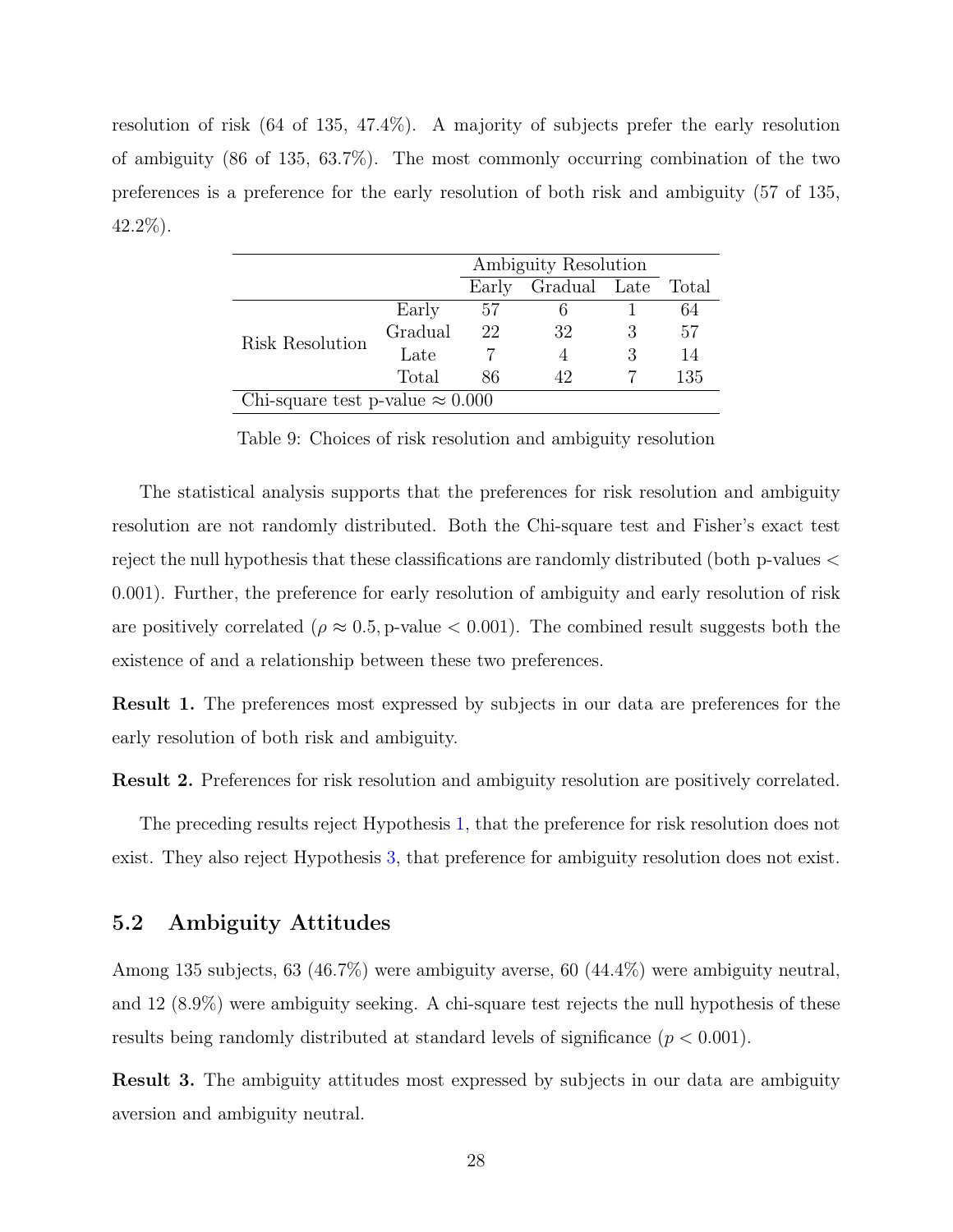The existence of ambiguity aversion rejects Hypothesis [2.](#page-27-3) The combination of Results [1–](#page-28-1)[3,](#page-28-2) falsifies all 3 hypotheses. Hence, among the six models, the HM model is the only model which is consistent with our experimental findings.

# 5.3 Relationship between Preference for Resolution and Ambiguity Attitude

<span id="page-29-0"></span>In the remainder of this section, we further explore the observed relationship between the preference for risk resolution, the preference for ambiguity resolution, and ambiguity attitudes.

|           |            |                |          | Ambiguity Resolution |                  |       |
|-----------|------------|----------------|----------|----------------------|------------------|-------|
|           |            |                | Early    | Gradual              | Late             | Total |
|           |            | Early          | 28       | 2                    | $\left( \right)$ | 30    |
| Ambiguity |            | Gradual        | 12       | 11                   |                  | 24    |
| Averse    |            | Late           | 4        | 2                    | 3                | 9     |
|           |            | Total          | 44       | 15                   | 4                | 63    |
|           |            | Early          | 24       | 4                    | $\left( \right)$ | 28    |
| Ambiguity | Risk       | Gradual        | 10       | 16                   | 2                | 28    |
| Neutral   | Resolution | 3<br>1<br>Late |          | 0                    | 4                |       |
|           |            | Total          | 37       | 21                   | 2                | 60    |
|           |            | Early          | 5        | 0                    | 1                | 6     |
| Ambiguity |            | Gradual        | $\theta$ | 5                    | 0                | 5     |
| Seeking   |            | Late           | 0        |                      | 0                | 1     |
|           |            | Total          | 5        | 6                    |                  | 12    |

Table 10: Preferences for resolution of risk and ambiguity conditional on ambiguity attitudes

Table [10](#page-29-0) illustrates the choices of risk resolution and ambiguity resolution conditional on different ambiguity attitudes. As an implication of the HM model, Corollary [1,](#page-15-1) is composed of three parts:

- 1. If an ambiguity-averse subject prefers early resolution of risk, then she also prefers early resolution of ambiguity;
- 2. An ambiguity-neutral subject prefers early resolution of risk if and only if she prefers early resolution of ambiguity;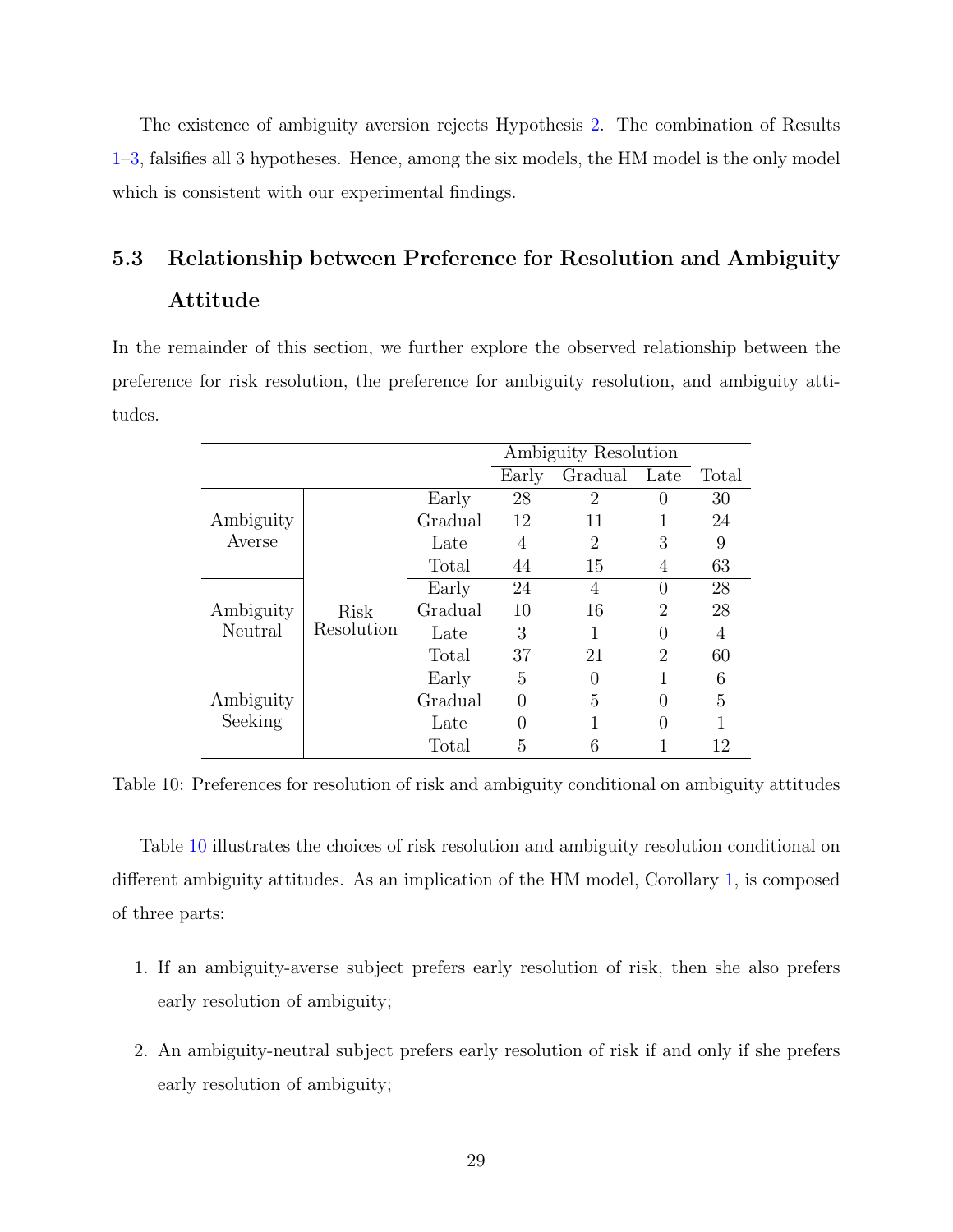3. If an ambiguity-seeking subject prefers late resolution of risk, then she also prefers late resolution of ambiguity.

Concerning the first prediction, among 30 subjects who are ambiguity averse and prefer early resolution of risk, 28 (93.3%) also prefer early resolution of ambiguity vs. 58 out of 105  $(55.2\%)$  for the remaining subjects  $(p < 0.001, F$  isher Exact Test). For the second prediction, among 28 subjects who are ambiguity neutral and prefer early resolution of risk, 24 (85.7%) also prefer early resolution of ambiguity vs. 62 of 107 (57.9%) for the remaining subjects  $(p \approx 0.007$ , Fisher Exact Test). Among 37 subjects who prefer early resolution of ambiguity and are ambiguity neutral, 24 (64.8%) also prefer early resolution of risk compared with 40 of 98 (40.1%) without that classification ( $p \approx 0.02$ , Fisher Exact Test). For the third prediction, only 1 subject is both ambiguity seeking and prefers the late resolution of risk, that subject prefers the gradual resolution of ambiguity. This last result is admittedly inconsistent with the model, but is based on a single subject decision. Taken together, we can conclude that our results are generally consistent with the HM model.

Result 4. Conditional on different ambiguity attitudes, preferences for risk resolution and ambiguity resolution are correlated in a way consistent with Corollary [1](#page-15-1) overall.

|           |         | Ambiguity Resolution |                               |  |     |       |  |  |
|-----------|---------|----------------------|-------------------------------|--|-----|-------|--|--|
|           |         | Early                | Gradual Late Total Early $\%$ |  |     |       |  |  |
|           | Averse  | 44                   | -15                           |  | 63  | 69.8% |  |  |
| Ambiguity | Neutral | 37                   | 21                            |  | 60  | 61.7% |  |  |
| Attitude  | Seeking | 5                    | 6                             |  | 19  | 41.7% |  |  |
|           | Total   | Xfi                  |                               |  | 135 | 63.7% |  |  |

<span id="page-30-0"></span>We also investigate the marginal effect of ambiguity attitude on ambiguity resolution.

Table 11: Preferences for resolution of ambiguity depending on ambiguity attitudes

Table [11](#page-30-0) shows the preference for ambiguity resolution with different ambiguity attitudes. Among subjects with ambiguity averse and ambiguity neutral, 69.8% and 61.7% of them choose the early option in the ambiguity resolution task. This rate decreases among the group of ambiguity seekers: only 41.7% prefer early resolution of ambiguity.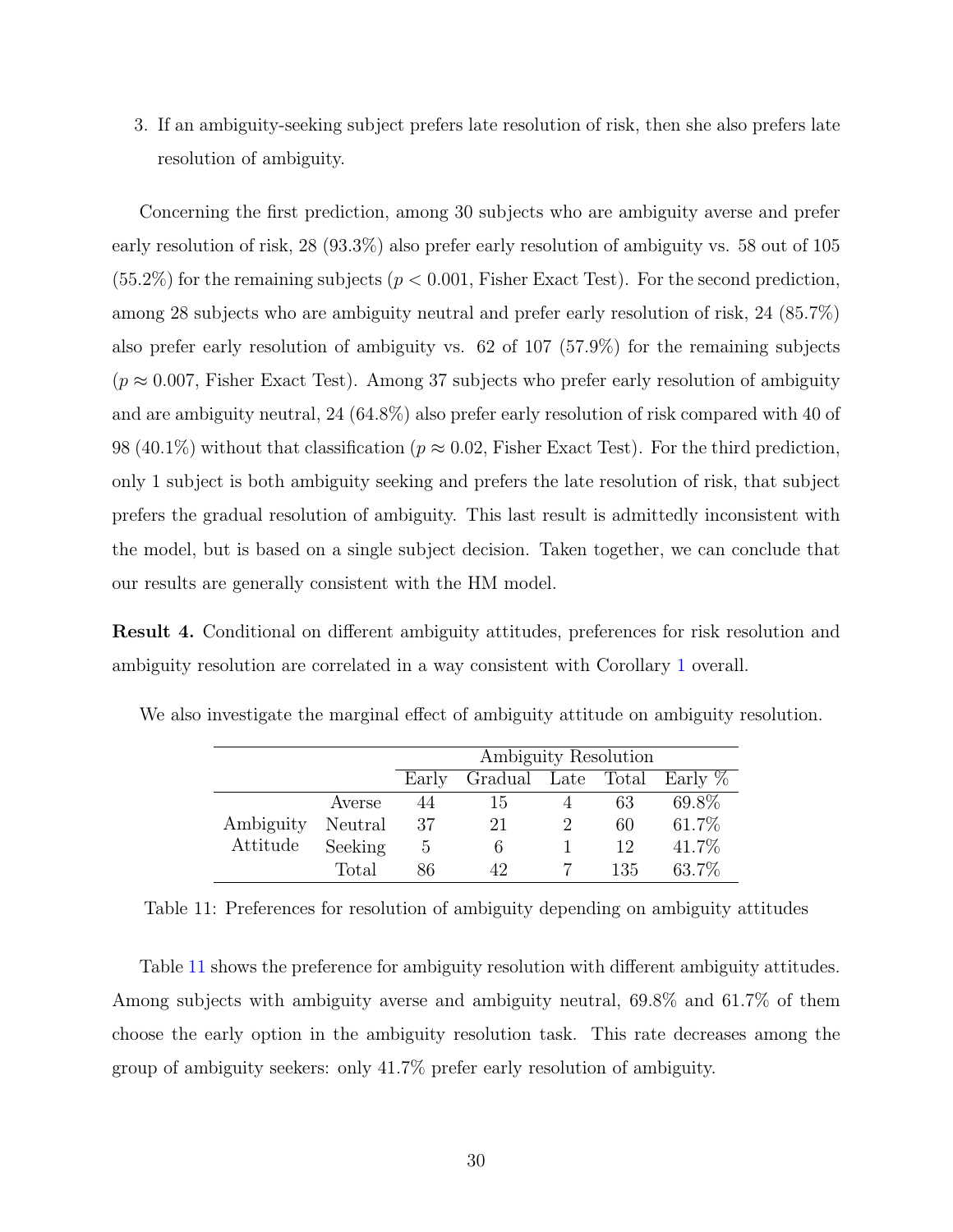To validate these observations, we utilize the logistic regression below:

<span id="page-31-2"></span>
$$
P(y=1) = F(b_1x_1 + b_2x_2), \t\t(2)
$$

where y is the binary dependent variable that equals 1 when a subject chooses the early option in the ambiguity resolution task,  $x_1$  is a binary variable that equals 1 when a subject chooses the early option in the risk resolution task, and  $x_2$  is an binary variable that equals 1 when a subject exhibits ambiguity seeking behavior on the Ellsberg task.

<span id="page-31-0"></span>

| Marginal Effects on Choosing Early in AR |          |                                        |       |  |  |  |
|------------------------------------------|----------|----------------------------------------|-------|--|--|--|
|                                          |          | Marginal Effect Standard Error p-value |       |  |  |  |
| Early in RR                              | 0.436    | 0.045                                  | 0.000 |  |  |  |
| Ambiguity Seeking                        | $-0.256$ | 0.123                                  | 0.037 |  |  |  |

Table 12: The average marginal effects in percentage points

Table [12](#page-31-0) shows marginal effects of the logistic regression model.<sup>[5](#page-31-1)</sup> Preferring early resolution of risk increases the likelihood of preferring early resolution of ambiguity by 43.6 percentage points (p-value  $< 0.001$ ). Being ambiguity seeking decreases the likelihood of preferring early resolution of ambiguity by 25.6 percentage points (p-value  $\approx 0.037$ ).

Result 5. A smaller proportion of ambiguity seeking subjects favor early resolution of ambiguity compared with those who are ambiguity neutral or ambiguity averse.

#### 5.4 Willingness to Pay

If someone is indifferent between early and late resolution, the switching point of the multiple price list questions will be 10 or 11. That means she only chooses the option with the additional payment and she does not want to give up any amount of money for any option. If someone prefers the early (late) resolution and is willing to pay some amount of money for her preferred option, the switching point will be greater (smaller) than 11 (10). Table [13](#page-32-1)

<span id="page-31-1"></span><sup>&</sup>lt;sup>5</sup>The result of the regression is in the appendix.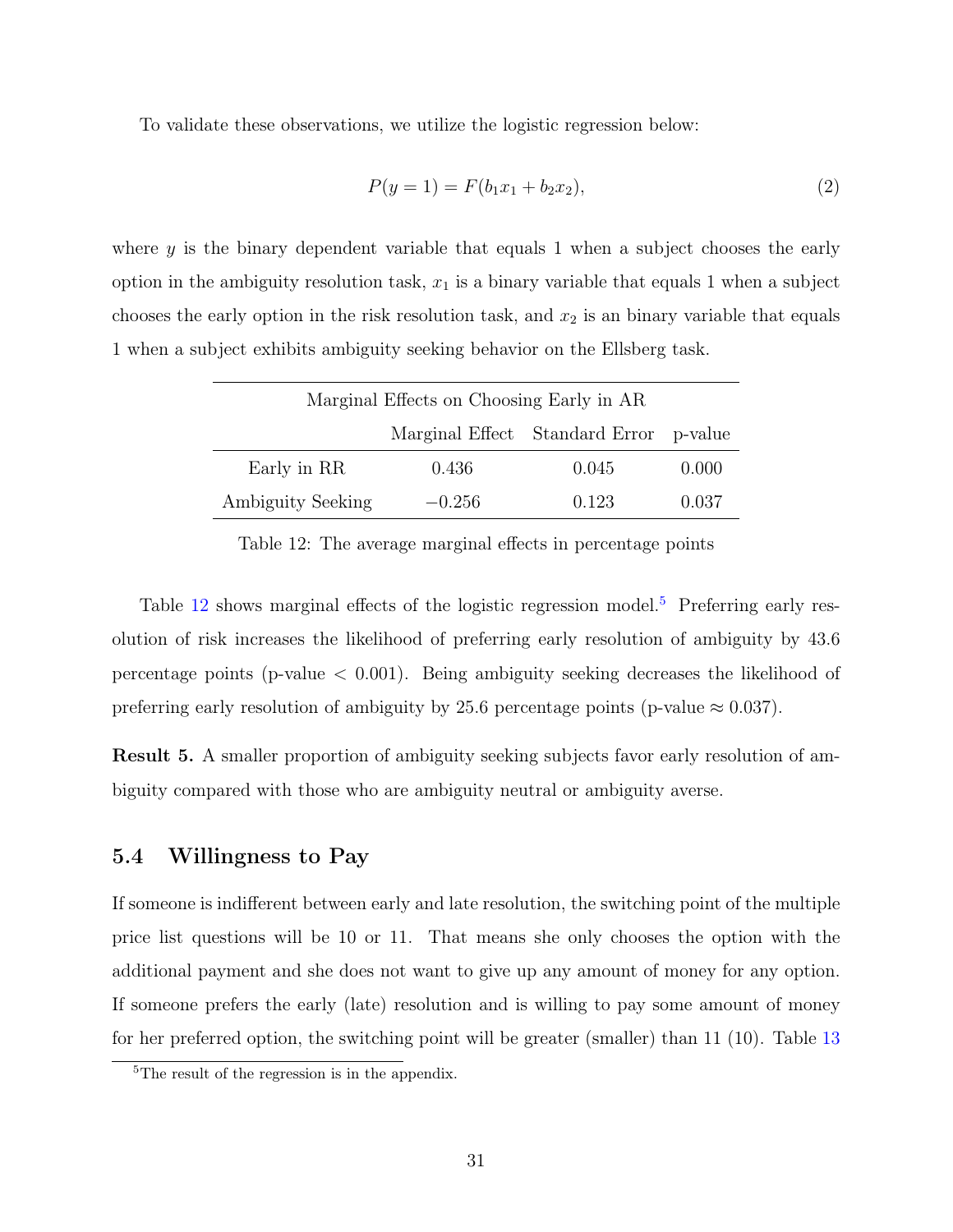|         | Risk Resolution |                                                        | Ambiguity Resolution |      |
|---------|-----------------|--------------------------------------------------------|----------------------|------|
| Group   | number          | Average Switching Point number Average Switching Point |                      |      |
| Early   | 54              | 11.7                                                   |                      | 12.6 |
| Gradual | 47              | 10.9                                                   | 32                   | 10.9 |
| Late    | 13              | 8.3                                                    | 5                    | 9.4  |
| Total   | 114             | $10.9\,$                                               | 118                  | 12.0 |

<span id="page-32-1"></span>provides the average switching points of each group.[6](#page-32-2)

Table 13: The average switching points of the multiple price list questions

The values of the switching points are correlated to the preference for the resolution of ambiguity. In both risk resolution and ambiguity resolution tasks, the average switching point of subjects who chose the gradual option is 10.9. It implies that on average, they were indifferent between early or late resolution of ambiguity.

The average switching point of the subjects who prefer early resolution of risk and ambiguity are 11.7 and 12.6, respectively. That means a large portion of them gave up some amount of payment to resolve the ambiguity earlier. Similarly, subjects who chose late resolution gave up the additional payment for the late resolution, considering the average switching points 8.3 and 9.4. The Cuzick non-parametric trend test across ordered groups reveals these differences are significant for both risk-resolution-preference and ambiguityresolution-preference categorizations. (p-values < 0.001 in both cases.)

Result 6. In both risk resolution and ambiguity resolution, subjects who prefer early or late resolution have a significantly greater willingness to pay than subjects who choose gradual options.

### <span id="page-32-0"></span>6 Conclusion

Models of generalized recursive utility provide alternatives to the standard discounted expected utility model. They are quite useful in explaining various financial and macroeconomic anomalies that cannot be explained by the discounted expected utility model without

<span id="page-32-2"></span> $6$ Among 135 subjects, 21 (15.6%) and 17 (12.6%) exhibited multiple switching behavior in risk-resolutionpreference elicitation questions and ambiguity-resolution-preference elicitation questions. We only use subjects who has a single switching point  $(114 (84.4\%)$  and  $118 (87.4\%)$  for our analysis.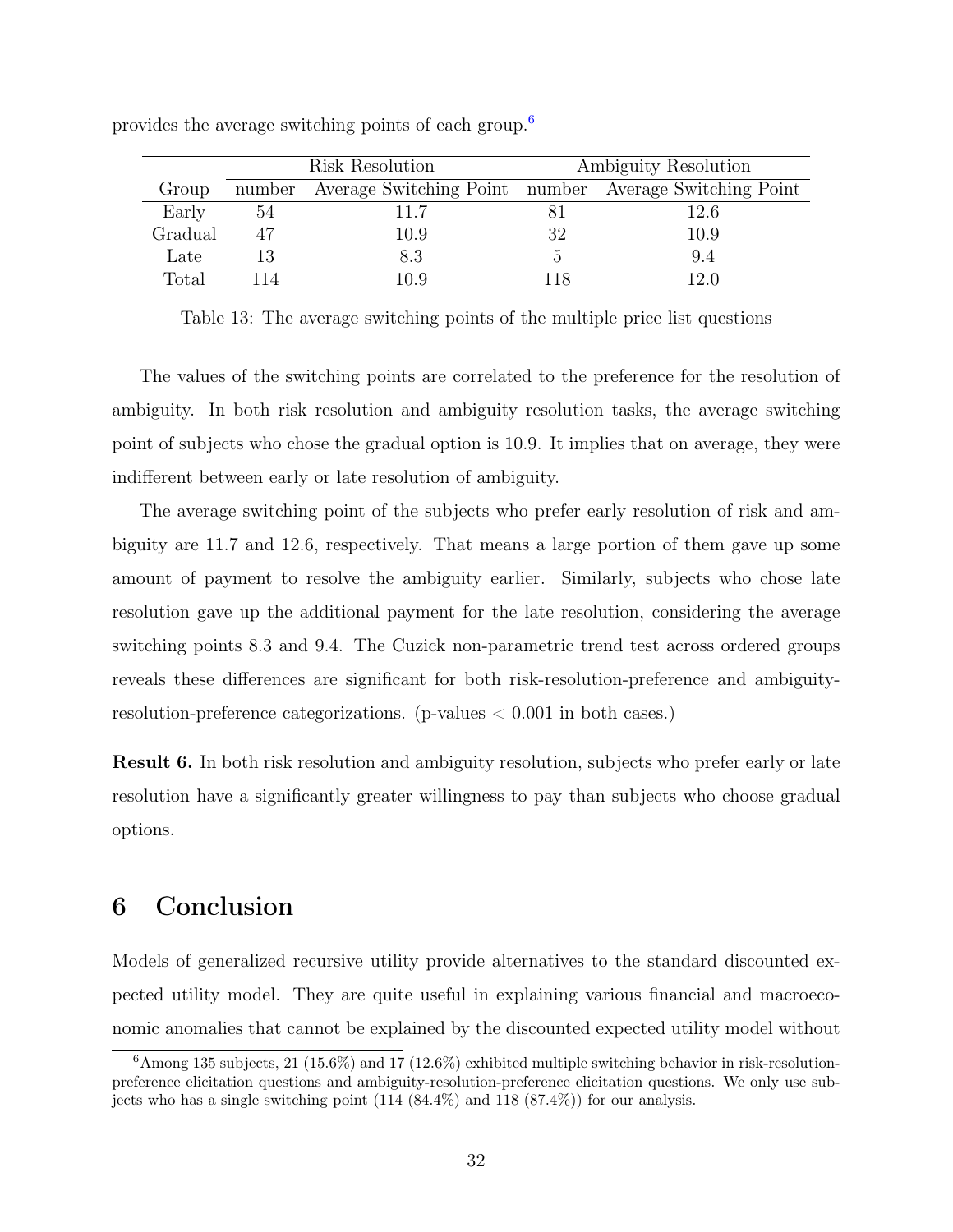highly dubious parameter choices. An implication of models of generalized recursive utility is a preference towards the timing of uncertainty resolution. Since these empirical estimations do not directly elicit preferences for the resolution of uncertainty, a natural question is whether it is reasonable to believe individuals have such preferences. A large number of experimental studies have found such preferences. However, all have looked at preferences over risk resolution, neglecting whether individuals have preferences over ambiguity resolution. Since different models make different assumptions about the two preferences, it is not clear to what extent models of generalized recursive utility are supported by solely findings based on risk-resolution preferences.

Our study provides the first experimental elicitation of preferences over ambiguity resolution, in addition to eliciting these preferences along with risk-resolution preferences. We also find that these two preferences are positively correlated, and the attitude toward ambiguity affects this relationship. If an individual prefers early resolution of risk, she is 43.6 probability points more likely to prefer early resolution of ambiguity. If she is ambiguity seeking, she is 25.6 probability points less likely to prefer early resolution of ambiguity.

We review six representative models of recursive utility that are widely used in the macroeconomics and finance literature. Most of the these theoretical models of recursive utility, including the EZ model and the KMM model, are not consistent with these results. The totality of our findings is consistent with only one model, the generalized recursive smooth ambiguity models of [Hayashi and Miao](#page-36-0) [\(2011\)](#page-36-0).

### References

- <span id="page-33-1"></span>Abdellaoui, M., Klibanoff, P., and Placido, L. (2015). Experiments on compound risk in relation to simple risk and to ambiguity. Management Science, 61(6):1306–1322.
- <span id="page-33-0"></span>Ahlbrecht, M. and Weber, M. (1996). The resolution of uncertainty: An experimental study. Journal of Institutional and Theoretical Economics (JITE)/Zeitschrift für die gesamte Staatswissenschaft, pages 593–607.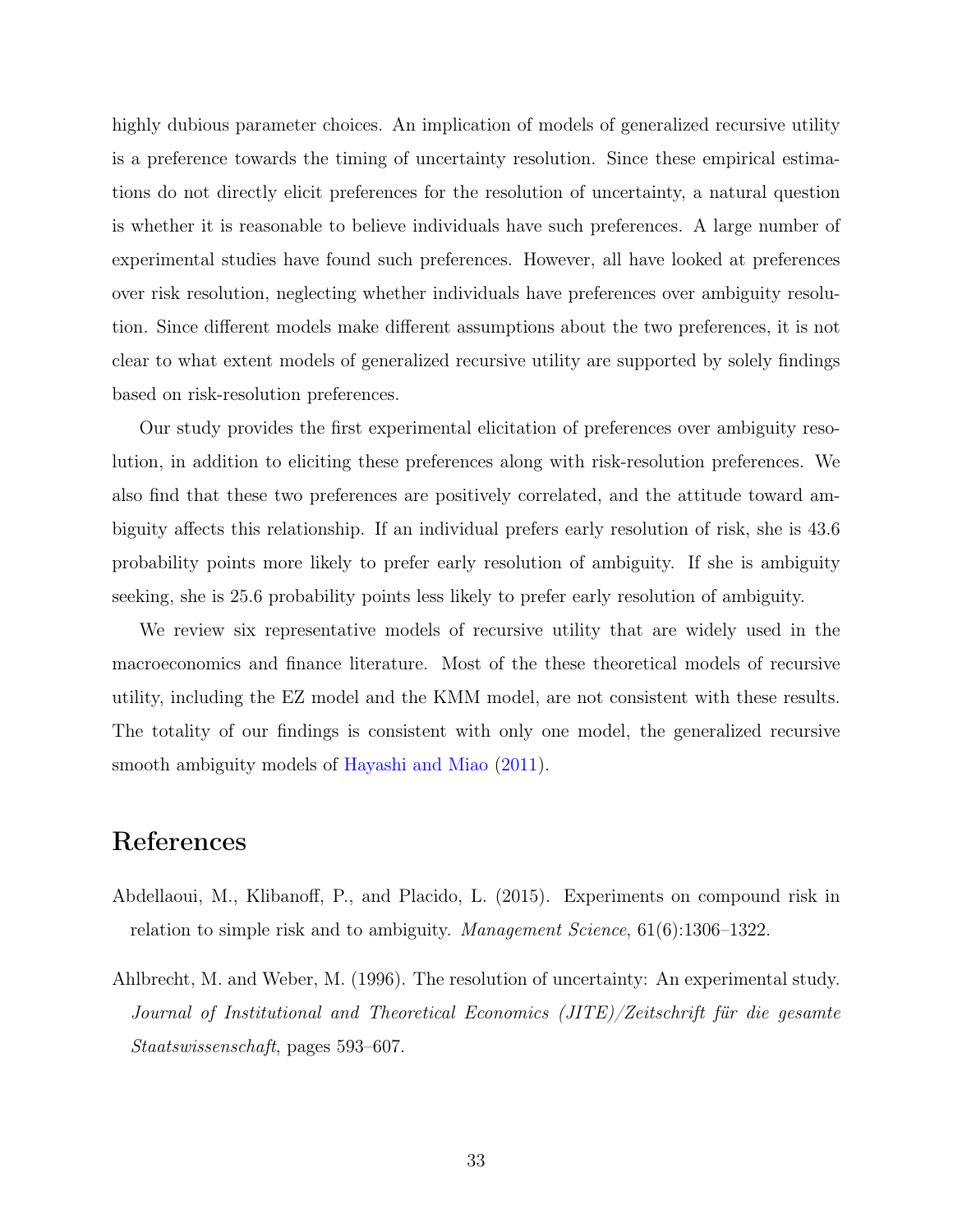- <span id="page-34-2"></span>Ahlbrecht, M. and Weber, M. (1997). An empirical study on intertemporal decision making under risk. Management Science, 43(6):813–826.
- <span id="page-34-9"></span>Backus, D. K. and Smith, G. W. (1993). Consumption and real exchange rates in dynamic economies with non-traded goods. Journal of International Economics, 35(3-4):297–316.
- <span id="page-34-5"></span>Bansal, R. and Yaron, A. (2004). Risks for the long run: A potential resolution of asset pricing puzzles. The Journal of Finance, 59(4):1481–1509.
- <span id="page-34-0"></span>Brown, A. and Kim, H. (2013). Do individuals have preferences used in macro-finance models? an experimental investigation. Management Science, 60(4):939–958.
- <span id="page-34-3"></span>Budescu, D. V. and Fischer, I. (2001). The same but different: an empirical investigation of the reducibility principle. Journal of Behavioral Decision Making, 14(3):187–206.
- <span id="page-34-10"></span>Burks, S. V., Carpenter, J. P., Goette, L., and Rustichini, A. (2009). Cognitive skills affect economic preferences, strategic behavior, and job attachment. Proceedings of the National Academy of Sciences, 106(19):7745–7750.
- <span id="page-34-11"></span>Charness, G., Rustichini, A., and Van de Ven, J. (2011). Self-confidence and strategic deterrence. Working Paper.
- <span id="page-34-1"></span>Chew, S. H. and Ho, J. L. (1994). Hope: An empirical study of attitude toward the timing of uncertainty resolution. Journal of Risk and Uncertainty, 8(3):267–288.
- <span id="page-34-8"></span>Colacito, R. and Croce, M. M. (2013). International asset pricing with recursive preferences. The Journal of Finance, 68(6):2651–2686.
- <span id="page-34-6"></span>Collard, F., Mukerji, S., Sheppard, K., and Tallon, J.-M. (2018). Ambiguity and the historical equity premium. Quantitative Economics, 9(2):945–993.
- <span id="page-34-7"></span>Drechsler, I. (2013). Uncertainty, time-varying fear, and asset prices. The Journal of Finance, 68(5):1843–1889.
- <span id="page-34-4"></span>Eliaz, K. and Schotter, A. (2010). Paying for confidence: An experimental study of the demand for non-instrumental information. Games and Economic Behavior, 70(2):304– 324.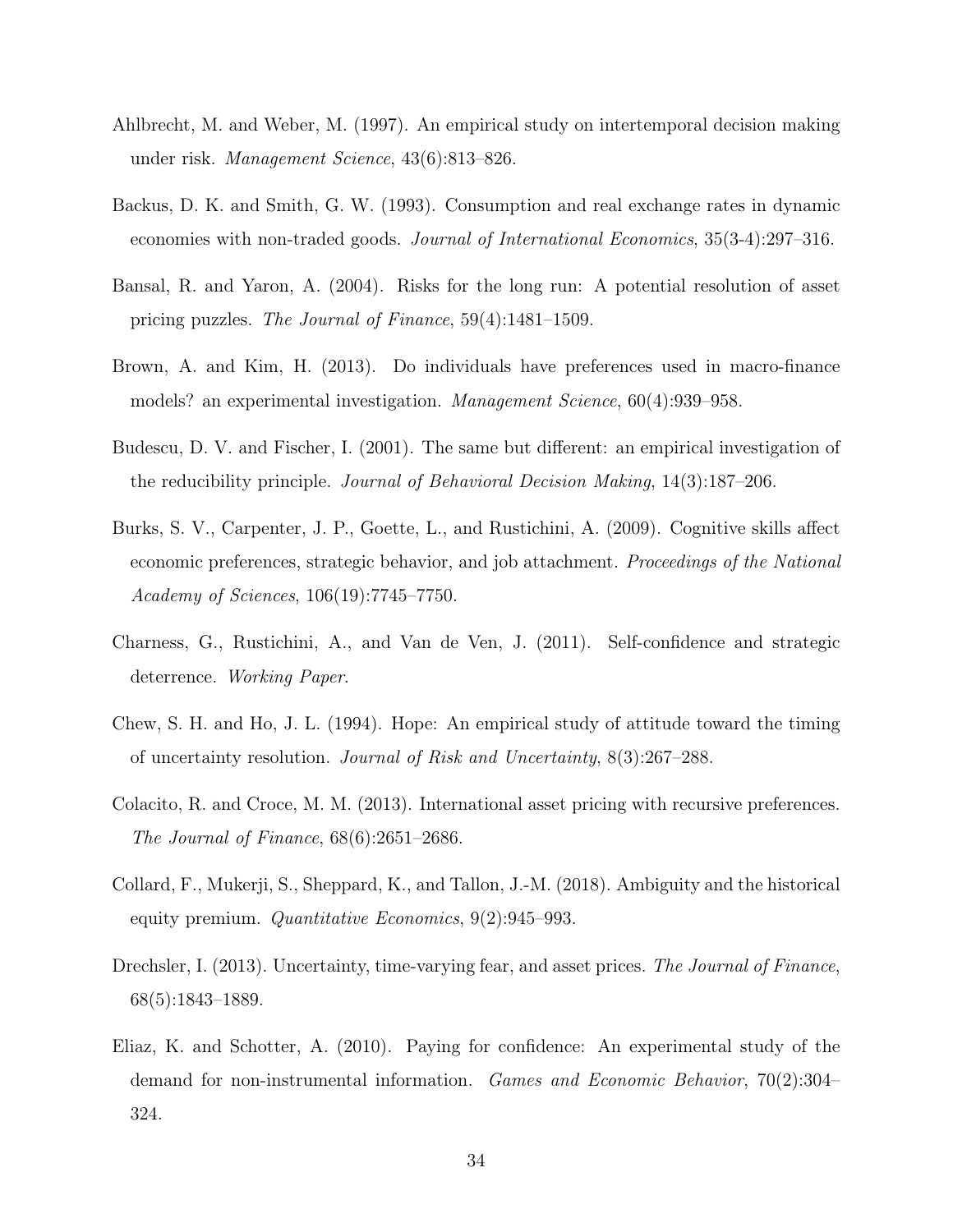- <span id="page-35-10"></span>Ellsberg, D. (1961). Risk, ambiguity, and the Savage axioms. The Quarterly Journal of Economics, 75(4):643–669.
- <span id="page-35-1"></span>Epstein, L. G., Farhi, E., and Strzalecki, T. (2014). How much would you pay to resolve long-run risk? American Economic Review, 104(9):2680–97.
- <span id="page-35-6"></span>Epstein, L. G. and Schneider, M. (2003). Recursive multiple-priors. Journal of Economic Theory,  $113(1):1-31$ .
- <span id="page-35-0"></span>Epstein, L. G. and Zin, S. E. (1989). Risk aversion, and the temporal behavior of consumption and asset returns: a theoretical framework. Econometrica, 57(4):937–969.
- <span id="page-35-8"></span>Eraker, B., Shaliastovich, I., and Wang, W. (2016). Durable goods, inflation risk, and equilibrium asset prices. The Review of Financial Studies, 29(1):193–231.
- <span id="page-35-3"></span>Falk, A. and Zimmermann, F. (2017). Experimental evidence on preferences for information. Working Paper.
- <span id="page-35-12"></span>Fischbacher, U. (2007). z-tree: Zurich toolbox for ready-made economic experiments. Experimental Economics, 10:171–178.
- <span id="page-35-2"></span>Ganguly, A. and Tasoff, J. (2016). Fantasy and dread: the demand for information and the consumption utility of the future. Management Science, 63(12):4037–4060.
- <span id="page-35-5"></span>Gilboa, I. and Schmeidler, D. (1989). Maxmin expected utility with non-unique prior. Journal of Mathematical Economics, 18(2):141–153.
- <span id="page-35-11"></span>Greiner, B. (2015). Subject pool recruitment procedures: organizing experiments with orsee. Journal of the Economic Science Association, 1(1):114–125.
- <span id="page-35-4"></span>Halevy, Y. (2007). Ellsberg revisited: An experimental study. Econometrica, 75(2):503–536.
- <span id="page-35-9"></span>Hansen, L. and Sargent, T. J. (2001). Robust control and model uncertainty. American Economic Review, 91(2):60–66.
- <span id="page-35-7"></span>Hayashi, T. (2005). Intertemporal substitution, risk aversion and ambiguity aversion. Economic Theory, 25(4):933–956.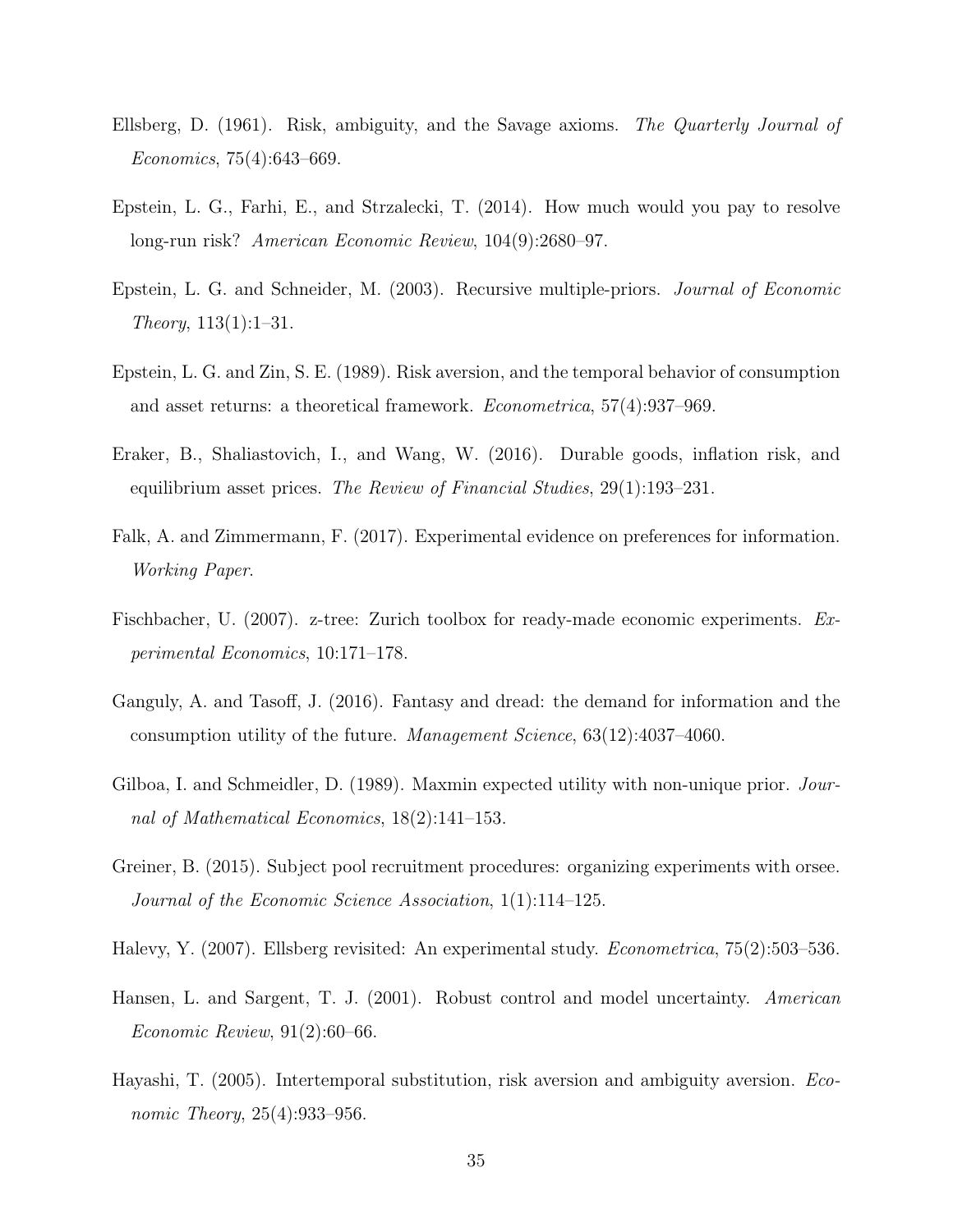- <span id="page-36-0"></span>Hayashi, T. and Miao, J. (2011). Intertemporal substitution and recursive smooth ambiguity preferences. Theoretical Economics, 6(3):423–472.
- <span id="page-36-9"></span>Jeong, D., Kim, H., and Park, J. Y. (2015). Does ambiguity matter? Estimating asset pricing models with a multiple-priors recursive utility. Journal of Financial Economics, 115(2):361–382.
- <span id="page-36-10"></span>Ju, N. and Miao, J. (2012). Ambiguity, learning, and asset returns. Econometrica, 80(2):559– 591.
- <span id="page-36-8"></span>Kim, H., Lee, H. I., Park, J. Y., and Yeo, H. (2009). Macroeconomic uncertainty and asset prices: A stochastic volatility model. In AFA 2010 Atlanta Meetings Paper.
- <span id="page-36-6"></span>Klibanoff, P., Marinacci, M., and Mukerji, S. (2005). A smooth model of decision making under ambiguity. Econometrica, 73(6):1849–1892.
- <span id="page-36-7"></span>Klibanoff, P., Marinacci, M., and Mukerji, S. (2009). Recursive smooth ambiguity preferences. Journal of Economic Theory, 144(3):930–976.
- <span id="page-36-2"></span>Knight, F. H. (1921). *Risk, Uncertainty and Profit*, volume 31. Houghton Mifflin.
- <span id="page-36-5"></span>Kocher, M. G., Krawczyk, M., and van Winden, F. (2014). 'Let me dream on!' Anticipatory emotions and preference for timing in lotteries. Journal of Economic Behavior  $\mathscr B$ Organization, 98:29–40.
- <span id="page-36-1"></span>Kreps, D. M. and Porteus, E. L. (1978). Temporal resolution of uncertainty and dynamic choice theory. Econometrica, 46:185–200.
- <span id="page-36-11"></span>Lee, E. (2019). Asset prices with stochastic volatilities and a UIP puzzle. *International* Review of Economics & Finance,  $64:41-61$ .
- <span id="page-36-3"></span>Li, J. (2020). Preferences for partial information and ambiguity. Theoretical Economics, 15(3):1059–1094.
- <span id="page-36-4"></span>Lovallo, D. and Kahneman, D. (2000). Living with uncertainty: Attractiveness and resolution timing. Journal of Behavioral Decision Making, 13(2):179–190.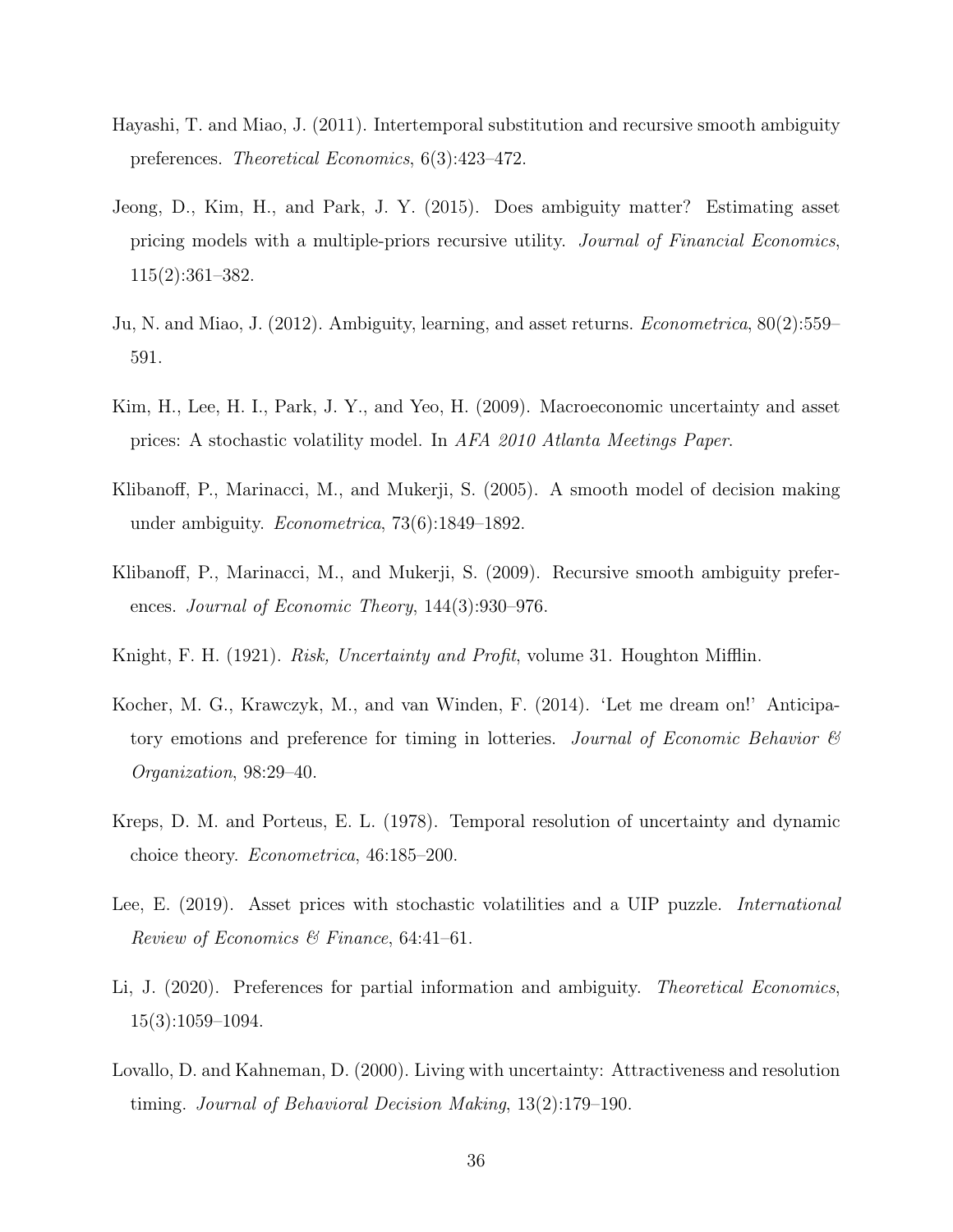- <span id="page-37-11"></span>Maccheroni, F., Marinacci, M., and Rustichini, A. (2006). Dynamic variational preferences. Journal of Economic Theory, 128(1):4–44.
- <span id="page-37-5"></span>Masatlioglu, Y., Orhun, A. Y., and Raymond, C. (2017). Intrinsic information preferences and skewness. Working Paper.
- <span id="page-37-7"></span>Mehra, R. and Prescott, E. C. (1985). The equity premium: A puzzle. *Journal of monetary* Economics, 15(2):145–161.
- <span id="page-37-6"></span>Meissner, T. and Pfeiffer, P. (2022). Measuring preferences over the temporal resolution of consumption uncertainty. Journal of Economic Theory, 200:105379.
- <span id="page-37-1"></span>Nielsen, K. (2020). Preferences for the resolution of uncertainty and the timing of information. Journal of Economic Theory, 189(105090).
- <span id="page-37-12"></span>Savage, L. J. (1954). The foundations of statistics. New-York: Wiley, page 294.
- <span id="page-37-10"></span>Seo, K. (2009). Ambiguity and second-order belief. Econometrica, 77(5):1575–1605.
- <span id="page-37-2"></span>Strzalecki, T. (2013). Temporal resolution of uncertainty and recursive models of ambiguity aversion. Econometrica, 81(3):1039–1074.
- <span id="page-37-8"></span>Trojani, F. and Vanini, P. (2002). A note on robustness in merton's model of intertemporal consumption and portfolio choice. Journal of Economic Dynamics and Control, 26(3):423– 435.
- <span id="page-37-9"></span>Trojani, F. and Vanini, P. (2004). Robustness and ambiguity aversion in general equilibrium. Review of Finance, 8(2):279–324.
- <span id="page-37-3"></span>Von Gaudecker, H.-M., Van Soest, A., and Wengstrom, E. (2011). Heterogeneity in risky choice behavior in a broad population. American Economic Review, 101(2):664–94.
- <span id="page-37-0"></span>Weil, P. (1990). Nonexpected utility in macroeconomics. The Quarterly Journal of Economics, 105(1):29–42.
- <span id="page-37-4"></span>Zimmermann, F. (2015). Clumped or piecewise? - Evidence on preferences for information. Management Science, 61(4):740–753.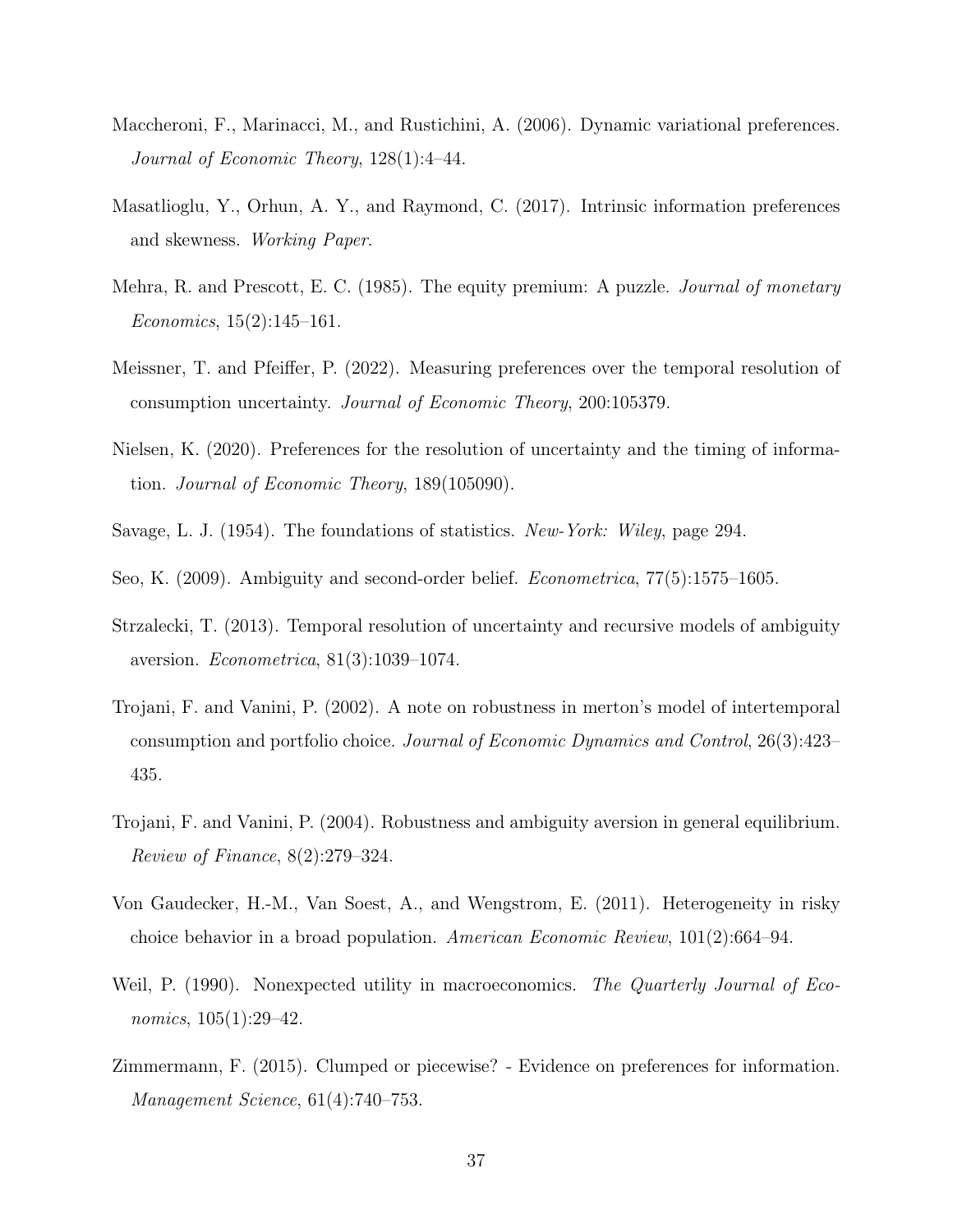# A Appendix

### <span id="page-38-0"></span>A.1 Construction of  $P[Q](Q)$

Fix any bijection  $\xi: Q \to S_1$ . Denote elements of Q by  $Q^1, Q^2, ..., Q^K$ . The collection of sets  $\{S_1^k \equiv \xi(Q^k)\}_{k=1,\dots,K}$  forms a partition of  $S_1$ . For each  $k \in \{1, ..., K\}$  and  $q \in Q^k$ , define a joint distribution  $p[Q, q] \in \Delta(S_1 \times S_2)$  by

$$
p[\mathcal{Q}, q](s_1, s_2) = \begin{cases} \frac{q(s_2)}{|S_1^k|}, \text{if } s_1 \in S_1^k, s_2 \in S_2, \\ 0, \text{elsewhere.} \end{cases}
$$

Notice that given any  $s_1 \in S_1$  that occurs with positive probability under  $p[Q, q]$ , the posterior belief of  $p[Q, q]$  over  $S_2$  is equal to q. Also, notice that all period-1 states that occur with positive probability under  $p[Q, q]$  occur with equal probability  $\frac{1}{|S_1^k|}$ , and the collection of such period-1 states is equal to  $S_1^k$ .

It is easy to see that the set of joint distributions  $P[\mathcal{Q}](Q) \equiv \{p[\mathcal{Q}, q] : q \in Q\}$  has a one-to-one relationship with the set Q.

Let  $\mu$  denote any second-order belief over Q. Now consider a second-order belief  $\tilde{\mu}$  over  $P[Q](Q)$ . In order for the marginal distribution of  $\tilde{\mu}$  over Q to be consistent with  $\mu$ , i.e.,  $\tilde{\mu}(q) = \mu(q)$  for all  $q \in Q$ , we must have  $\tilde{\mu}(p[Q, q]) = \mu(q)$ . This is due to the one-to-one correspondence between  $P[Q](Q)$  and Q. Hence, there is only one consistent second-order belief  $\tilde{\mu}$  over  $P[\mathcal{Q}](Q)$ . For any  $S_1^k$ , upon receiving any element  $s_1 \in S_1^k$ , the posterior belief of each  $q \notin Q^k$  is equal to zero, and the posterior belief of each  $q \in Q^k$  is given by

$$
\frac{\sum_{p\in P[\mathcal{Q}](Q)\,s.t.\,p(\cdot|s_1)=q}\tilde{\mu}(p)\cdot p(s_1)}{\sum_{p\in P[\mathcal{Q}](Q)}\tilde{\mu}(p)\cdot p(s_1)} = \frac{\tilde{\mu}(p[\mathcal{Q},q])\cdot p[\mathcal{Q},q](s_1)}{\sum_{\tilde{q}\in Q^k}\tilde{\mu}(p[\mathcal{Q},\tilde{q}])\cdot p[\mathcal{Q},\tilde{q}](s_1)} = \frac{\mu(q)\cdot\frac{1}{|S_1^k|}}{\sum_{\tilde{q}\in Q^k}\mu(\tilde{q})\cdot\frac{1}{|S_1^k|}} = \mu(q|Q^k),
$$

which is independent across all  $s_1 \in S_1^k$ . Hence, elements in  $S_1^k$  can be viewed as in an equivalent class, informing the subject of the set of period-2 distributions  $Q^k$ .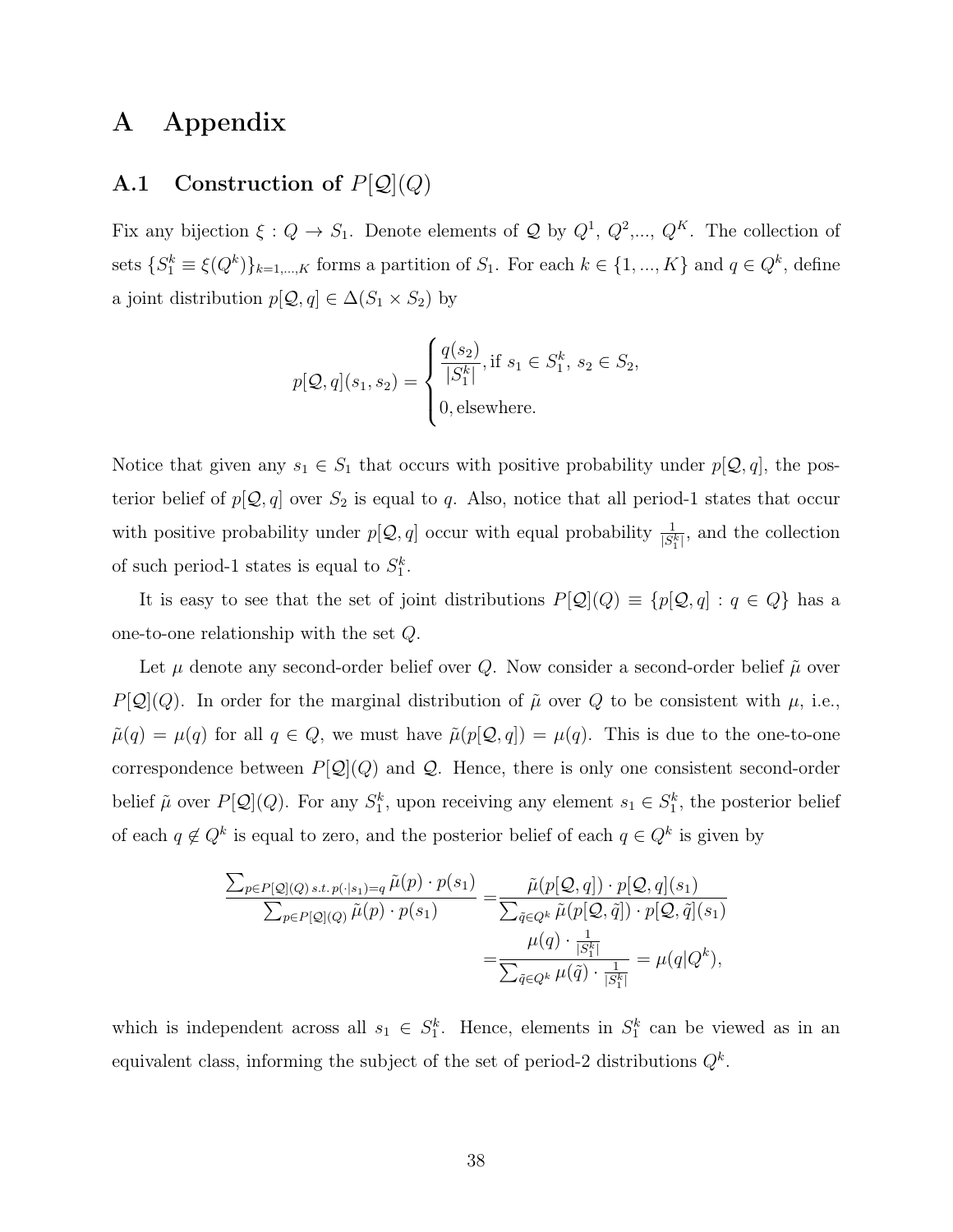#### <span id="page-39-0"></span>A.2 Omitted Proofs

*Proof of Proposition [1.](#page-15-0)* Define  $w(x) \equiv [h_1^{\rho} + \beta x^{\frac{\rho}{\eta}}]^{\frac{\eta}{\rho}}$ . It is easy to verify that  $w(x)$  is strictly convex in x (resp. linear, or strictly concave) if  $\frac{\rho}{\eta} > 1$  (resp. = 1, or < 1).

Fix a finite set  $Q \in \Delta(S_2)$ ,  $h \in H$ , second-order belief  $\mu \in \Delta(Q)$ , and any partition Q of Q. List all elements of Q by  $Q^1, Q^2, ..., Q^K$ . Recall that the construction of  $P[Q](Q)$  is such that  $S_1$  can be divided into K equivalent classes: upon receiving  $s_1 \in S_1^k$ , the subject knows that the set of possible period-2 distributions is  $Q<sup>k</sup>$ . Then the period-2 certainty equivalent is given by  $\left(\sum_{q\in Q^k} I_2^{\eta}\right)$  $\frac{\eta}{2}[q](h)\mu(q|Q^k)\big)^{\frac{1}{\eta}}$ , where  $I_2[q](h)$  is defined in expression [\(1\)](#page-10-0). The ex-ante certainty equivalent of h is

$$
I_1[P[Q](Q)](h) = \left(\sum_{Q^k \in \mathcal{Q}} \left(h_1^{\rho} + \beta \left(\sum_{q \in Q^k} I_2^{\eta}[q](h) \mu(q|Q^k)\right)^{\frac{\rho}{\eta}}\right)^{\frac{\eta}{\rho}} \mu(Q^k)\right)^{\frac{1}{\eta}}
$$

$$
= \mathbb{E}_{Q^k \in \mathcal{Q}}^{\frac{1}{\eta}} \left[w\left(\mathbb{E}_{q \in Q^k}[I_2^{\eta}[q](h)|Q^k]\right)\right].
$$

Under the set of joint distributions  $P[Q^E](Q)$  representing early resolution of ambiguity, each element of  $\mathcal{Q}^E$  is a singleton. Hence, the ex-ante certainty equivalent of h is given by

$$
I_1[P[\mathcal{Q}^E](Q)](h) = \mathbb{E}_{q \in Q}^{\frac{1}{\eta}}[w\big(I_2^{\eta}[q](h)\big)] = \mathbb{E}_{Q^k \in \mathcal{Q}}^{\frac{1}{\eta}}\Big[\mathbb{E}_{q \in Q^k}\big[w\big(I_2^{\eta}[q](h)\big)|Q^k\big]\Big],
$$

where the second equality uses the law of iterated expectations.

Under the set of joint distributions  $P[Q^L](Q)$  representing late resolution of ambiguity, the only element of  $\mathcal{Q}^L$  is Q. Hence, the ex-ante certainty equivalent of h is given by

$$
I_1[P[\mathcal{Q}^L](Q)](h) = w^{\frac{1}{\eta}} \big( \mathbb{E}_{q \in Q} \big[ I_2^{\eta}[q](h) \big] \big) = w^{\frac{1}{\eta}} \Big( \mathbb{E}_{Q^k \in \mathcal{Q}} \big[ \mathbb{E}_{q \in Q^k} \big[ I_2^{\eta}[q](h) \big| Q^k \big] \big] \Big).
$$

When  $\rho > \eta$  (i.e.,  $\eta > 0$  and  $\frac{\rho}{\eta} > 1$ , or  $\eta < 0$  and  $\frac{\rho}{\eta} < 1$ ), by applying Jensen's inequality, we know that  $I_1[P[\mathcal{Q}^E](Q)](h) \geq I_1[P[\mathcal{Q}^G](Q)](h) \geq I_1[P[\mathcal{Q}^L](Q)](h)$  for all  $h \in H$ , finite  $Q \in \Delta(S_2)$ , and  $\mu \in \Delta(Q)$ . Also, the strict inequalities hold for some  $h \in H$ , finite  $Q \in \Delta(S_2)$ , and  $\mu \in \Delta(Q)$  due to the strict convexity of w when  $\eta > 0$  or the strict concavity of w when  $\eta < 0$ . Hence, the subject prefers early resolution of ambiguity.

Similarly, when  $\rho < \eta$  (i.e.,  $\eta > 0$  and  $\frac{\rho}{\eta} < 1$ , or  $\eta < 0$  and  $\frac{\rho}{\eta} > 1$ ), the subject prefers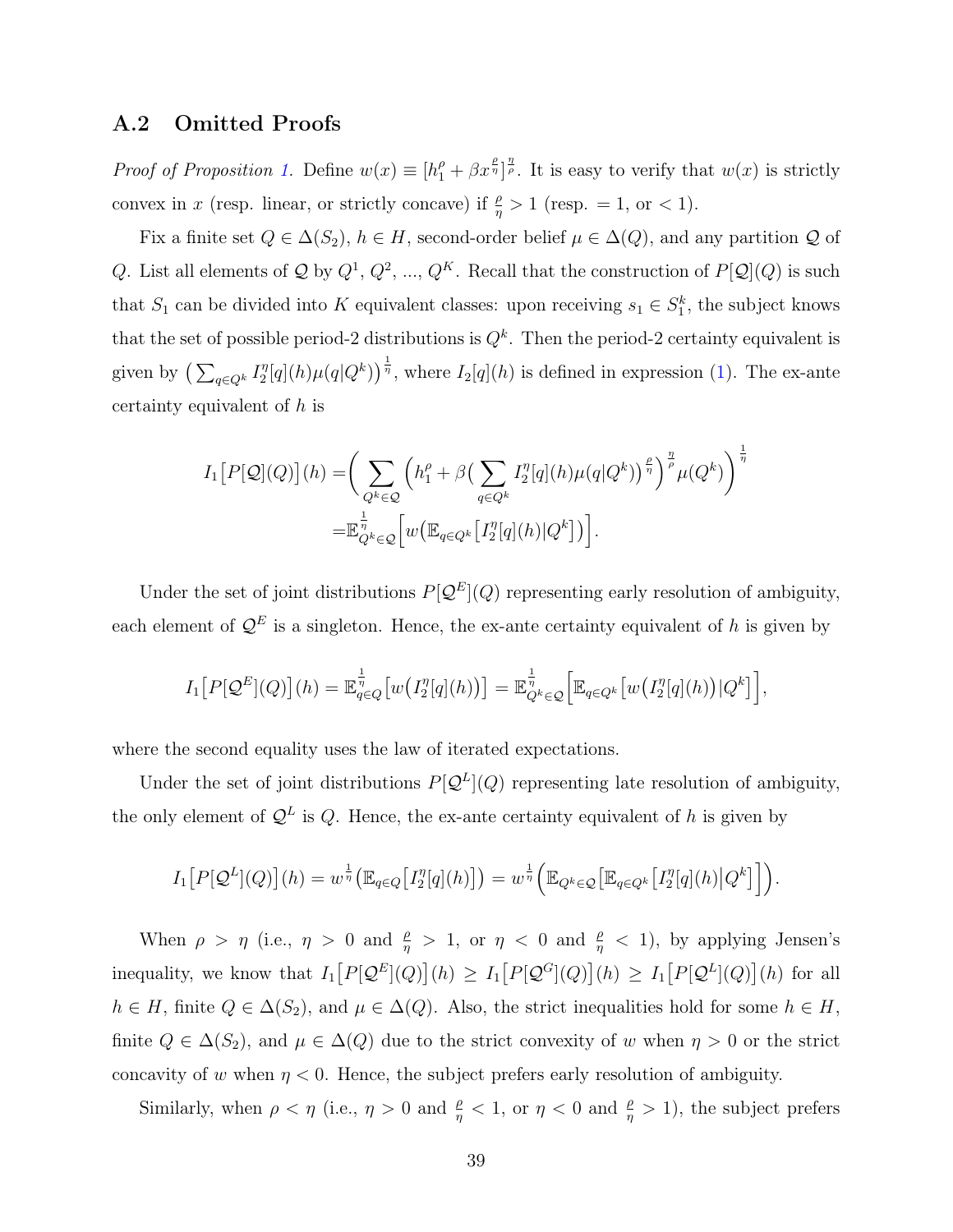late resolution of ambiguity; when  $\rho = \eta$  (i.e.,  $\frac{\rho}{\eta} = 1$ ), the subject is indifferent towards the timing of ambiguity resolution.  $\Box$ 

*Proof of Proposition [2.](#page-16-0)* Fix a finite set  $Q \in \Delta(S_2)$ ,  $h \in H$ , and a set of joint distributions  $P[\mathcal{Q}^G](Q)$  representing gradual ambiguity resolution. The ex-ante certainty equivalents of  $h \in H$  under  $P[\mathcal{Q}^E](Q)$ ,  $P[\mathcal{Q}^G](Q)$ , and  $P[\mathcal{Q}^L](Q)$  are as follows:

$$
I_1[P[Q^E](Q)](h) = \min_{q \in Q} (h_1^{\rho} + \beta I_2^{\rho}[q](h))^{\frac{1}{\rho}} = \min_{q \in Q} W(h_1, I_2[q](h)),
$$
  
\n
$$
I_1[P[Q^G](Q)](h) = \min_{Q^k \in Q^G} (h_1^{\rho} + \beta \min_{q \in Q^k} I_2^{\rho}[q](h))^{\frac{1}{\rho}} = \min_{Q^k \in Q^G} W(h_1, \min_{q \in Q^k} I_2[q](h)),
$$
  
\n
$$
I_1[P[Q^L](Q)](h) = (h_1^{\rho} + \beta (\min_{q \in Q} I_2[q](h))^{\rho})^{\frac{1}{\rho}} = W(h_1, \min_{q \in Q} I_2[q](h)),
$$

where  $I_2[q](h)$  is defined in expression [\(1\)](#page-10-0). Since  $W(x, y)$  is increasing in y, the three expressions are equal. Hence, a subject is indifferent towards the timing of ambiguity resolution.  $\Box$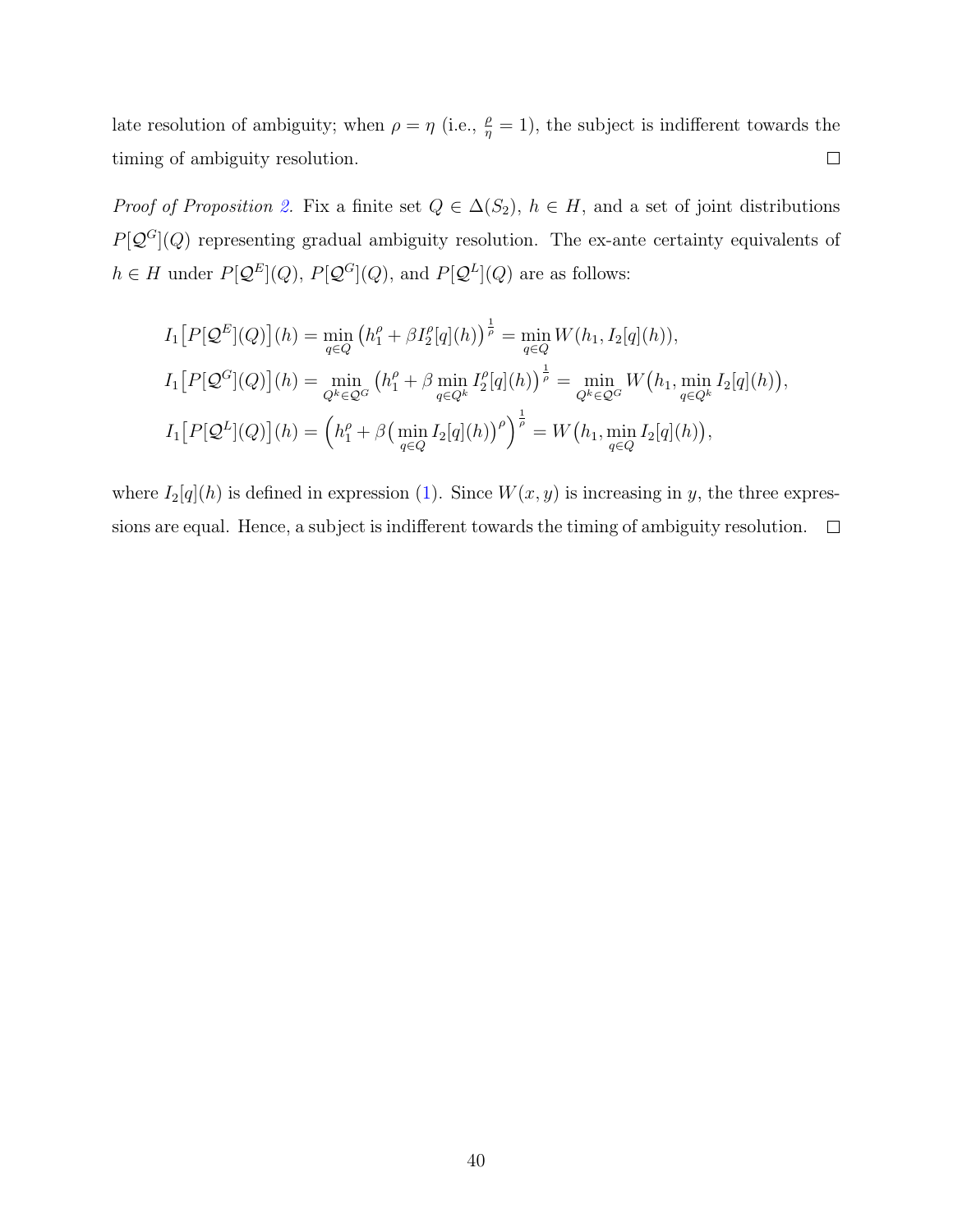## Online Appendices

## <span id="page-41-0"></span>B The Result of Logistic Regression

|                                      |         | Coefficients Standard Error p-value |       |  |
|--------------------------------------|---------|-------------------------------------|-------|--|
| Early in RR                          | 2.59    | 0.49                                | 0.000 |  |
| Ambiguity Seeking                    | $-1.53$ | 0.77                                | 0.046 |  |
| LR chi-square test p-value $= 0.000$ |         |                                     |       |  |

Table A.1: The result of logistic regression model

Tables [A.1](#page-41-0) shows the results of the logistic regression shown in equation [\(2\)](#page-31-2) (pseudo  $R^2 \approx 0.2310$ .

# C Consistency

To check if our results are robust, we divide the population into subjects who made consistent choices and subjects who did not.

If someone's choice violates the weak axiom of revealed preference (WARP) even once, such as choosing One-Shot Early in RR1 and One-Shot Late in RR2, we consider her choice is inconsistent. 77% of the subjects show consistency in both the risk-resolution-preference elicitation part and the ambiguity-resolution-preference elicitation part.

| Choices      |     | number percentage |
|--------------|-----|-------------------|
| Consistent   | 104 | $77\%$            |
| Inconsistent | -31 | 23\%              |
| Total        | 105 | 100\%             |

Table A.2: Consistency of choices

We ran the same logistic regression model in equation [\(2\)](#page-31-2), but only with consistent subjects this time.

Tables [A.3](#page-42-0) and [A.4](#page-42-1) show that the results are basically the same when using the whole population or the subjects whose choices were consistent.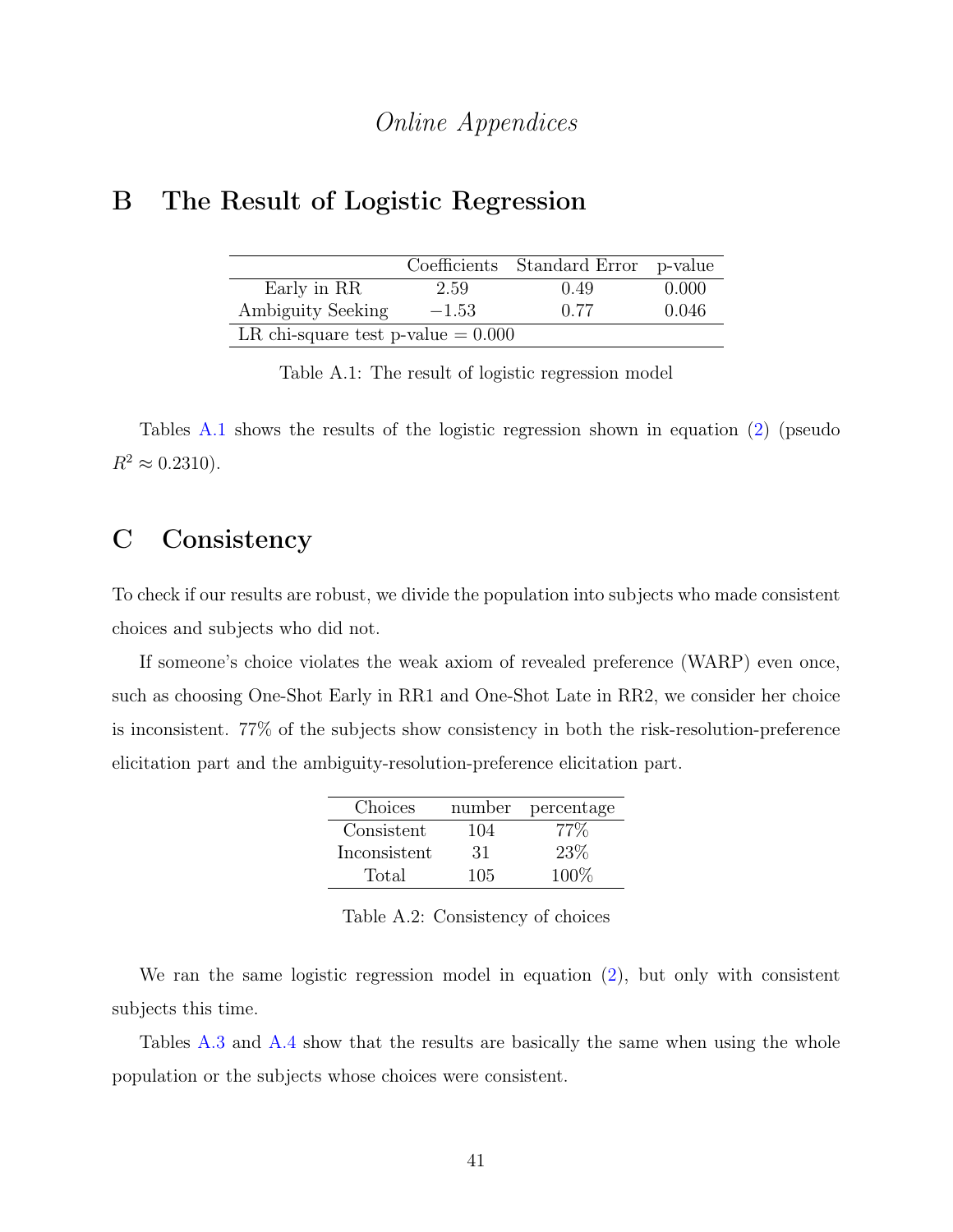<span id="page-42-0"></span>

|                                      |         | Coefficients Standard Error p-value |       |  |
|--------------------------------------|---------|-------------------------------------|-------|--|
| Early in RR                          | 2.67    | 0.59                                | 0.000 |  |
| Ambiguity Seeking                    | $-1.53$ | 0.80                                | 0.057 |  |
| LR chi-square test p-value $= 0.000$ |         |                                     |       |  |

<span id="page-42-1"></span>Table A.3: The result of logistic regression model with consistent subjects

| Marginal Effects on Choosing Early in AR |          |                                        |       |  |
|------------------------------------------|----------|----------------------------------------|-------|--|
|                                          |          | Marginal Effect Standard Error p-value |       |  |
| Early in RR                              | 0.471    | 0.060                                  | 0.000 |  |
| Ambiguity Seeking                        | $-0.269$ | 0.134                                  | 0.045 |  |

Table A.4: The average marginal effects in percentage points with consistent subjects

### D Investigation of Order Effects across Treatments

<span id="page-42-2"></span>We used 4 different orders to see whether there exists an order effect. Table [A.5](#page-42-2) shows the results.

| Group                     | number |          |       | Early in RR Early in AR Ambiguity Aversion |
|---------------------------|--------|----------|-------|--------------------------------------------|
| Order 1                   | 35     | 42.8%    | 62.9% | 37.1\%                                     |
| Order 2                   | 32     | 43.8%    | 59.4% | 59.4%                                      |
| Order 3                   | 31     | $45.2\%$ | 67.8% | 35.5%                                      |
| Order 4                   | 37     | 56.8%    | 64.9% | 54.1\%                                     |
| Total                     | 135    | 47.4%    | 63.7% | 46.7%                                      |
| F-test p-value $= 0.8931$ |        |          |       |                                            |

Table A.5: Key results with different orders

Percentages in Table [A.5](#page-42-2) represent proportions of subjects who revealed ambiguity aversion or preference for early resolution of risk and ambiguity. The p-value of F-test provides the evidence that there is no order effect on the timing of resolution.

# E Further Detail on Skewness Preferences

Tables [A.6](#page-43-0) and [A.7](#page-43-1) show the preferences of subjects who chose gradual options.

63.2% and 71.4% of subjects who chose gradual options in risk and ambiguity resolution tasks prefer non-skewed gradual resolution. In both cases, positively skewed revelations are least preferred. This result contrasts to the findings of [Masatlioglu et al.](#page-37-5) [\(2017\)](#page-37-5), suggesting